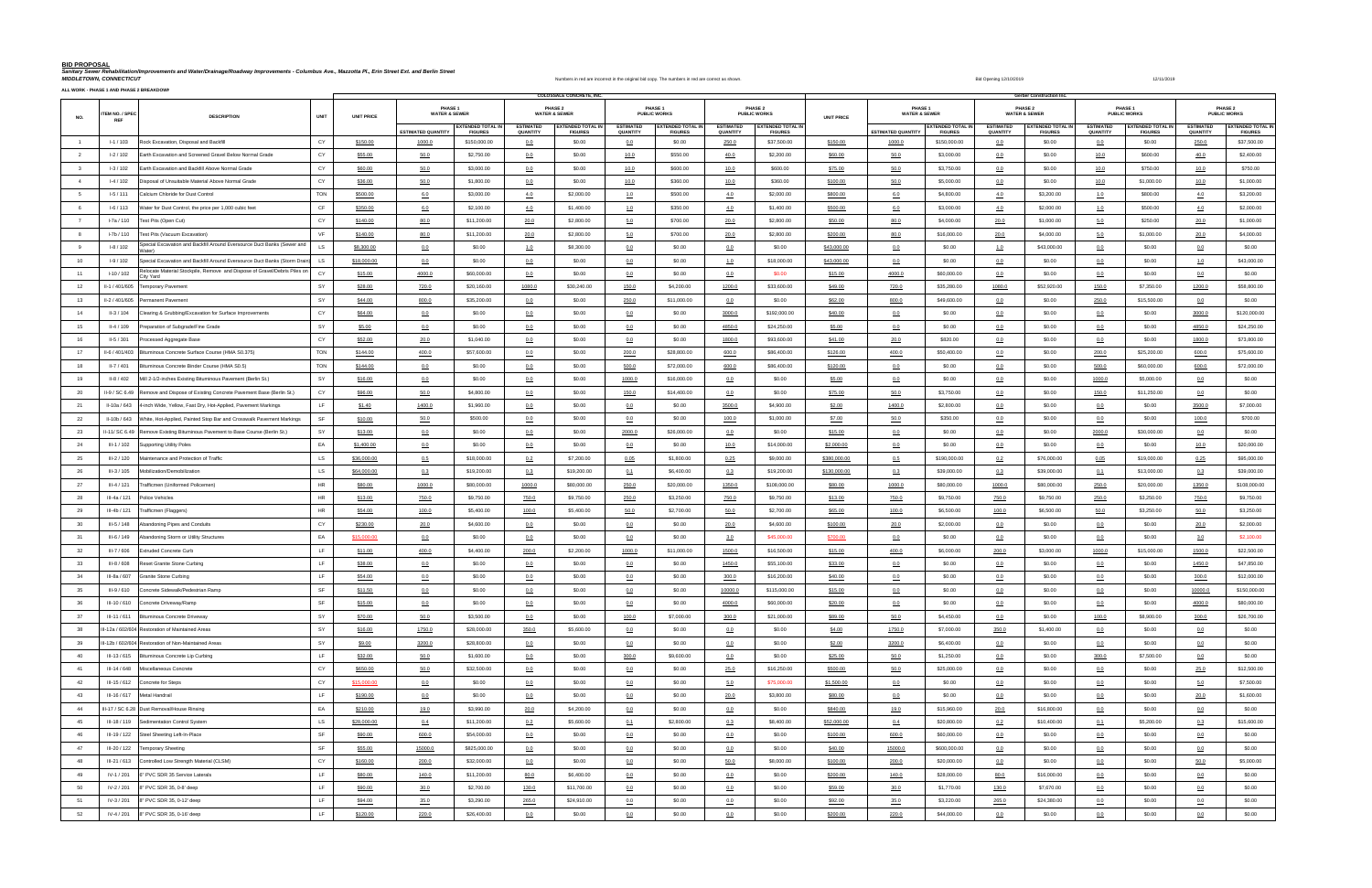|     |                        |                                                                                  |             |                   |                           |                                            |                                     | <b>COLOSSALE CONCRETE, INC.</b>            |                                     |                                            |                                     |                                            |                   |                                     |                                            |                                     | Gerber Construction Inc.            |                                     |                                            |                                     |                                            |
|-----|------------------------|----------------------------------------------------------------------------------|-------------|-------------------|---------------------------|--------------------------------------------|-------------------------------------|--------------------------------------------|-------------------------------------|--------------------------------------------|-------------------------------------|--------------------------------------------|-------------------|-------------------------------------|--------------------------------------------|-------------------------------------|-------------------------------------|-------------------------------------|--------------------------------------------|-------------------------------------|--------------------------------------------|
|     | <b>ITEM NO. / SPEC</b> |                                                                                  |             |                   |                           | PHASE 1<br><b>WATER &amp; SEWER</b>        |                                     | PHASE 2<br><b>WATER &amp; SEWER</b>        |                                     | PHASE 1<br><b>PUBLIC WORKS</b>             |                                     | PHASE 2<br><b>PUBLIC WORKS</b>             |                   | PHASE 1<br><b>WATER &amp; SEWER</b> |                                            |                                     | PHASE 2<br><b>WATER &amp; SEWER</b> |                                     | PHASE 1<br><b>PUBLIC WORKS</b>             |                                     | <b>PHASE 2</b><br><b>PUBLIC WORKS</b>      |
| NO. | <b>REF</b>             | <b>DESCRIPTION</b>                                                               | <b>UNIT</b> | <b>UNIT PRICE</b> |                           |                                            |                                     |                                            |                                     |                                            |                                     |                                            | <b>UNIT PRICE</b> |                                     |                                            |                                     | <b>EXTENDED TOTAL IN</b>            |                                     |                                            |                                     |                                            |
|     |                        |                                                                                  |             |                   | <b>ESTIMATED QUANTITY</b> | <b>EXTENDED TOTAL IN</b><br><b>FIGURES</b> | <b>ESTIMATED</b><br><b>QUANTITY</b> | <b>EXTENDED TOTAL IN</b><br><b>FIGURES</b> | <b>ESTIMATED</b><br><b>QUANTITY</b> | <b>EXTENDED TOTAL IN</b><br><b>FIGURES</b> | <b>ESTIMATED</b><br><b>QUANTITY</b> | <b>EXTENDED TOTAL IN</b><br><b>FIGURES</b> |                   | <b>ESTIMATED QUANTITY</b>           | <b>EXTENDED TOTAL IN</b><br><b>FIGURES</b> | <b>ESTIMATED</b><br><b>QUANTITY</b> | <b>FIGURES</b>                      | <b>ESTIMATED</b><br><b>QUANTITY</b> | <b>EXTENDED TOTAL IN</b><br><b>FIGURES</b> | <b>ESTIMATED</b><br><b>QUANTITY</b> | <b>EXTENDED TOTAL IN</b><br><b>FIGURES</b> |
| 53  | IV-5 / 201             | 8" PVC SDR 26, 0-8' deep                                                         | LF          | \$84.00           | 300.0                     | \$25,200.00                                | 0.0                                 | \$0.00                                     | 0.0                                 | \$0.00                                     | 0.0                                 | \$0.00                                     | \$60.00           | 300.0                               | \$18,000.00                                | 0.0                                 | \$0.00                              | 0.0                                 | \$0.00                                     | 0.0                                 | \$0.00                                     |
| 54  | IV-6 / 201             | 8" PVC SDR 26, 0-12' deep                                                        | LF.         | \$98.00           | 60.0                      | \$5,880.00                                 | 0.0                                 | \$0.00                                     | 0.0                                 | \$0.00                                     | 0.0                                 | \$0.00                                     | \$92.00           | 60.0                                | \$5,520.00                                 | 0.0                                 | \$0.00                              | 0.0                                 | \$0.00                                     | 0.0                                 | \$0.00                                     |
| 55  | IV-7 / 201             | 8" PVC SDR 26, 0-16' deep                                                        | LF          | \$124.00          | 90.0                      | \$11,160.00                                | 0.0                                 | \$0.00                                     | 0.0                                 | \$0.00                                     | 0.0                                 | \$0.00                                     | \$210.00          | 90.0                                | \$18,900.00                                | 0.0                                 | \$0.00                              | 0.0                                 | \$0.00                                     | 0.0                                 | \$0.00                                     |
| 56  | IV-8 / 201             | 8" PVC SDR 26, 0-20' deep                                                        | LF          | \$180.00          | 150.0                     | \$27,000.00                                | 0.0                                 | \$0.00                                     | 0.0                                 | \$0.00                                     | 0.0                                 | \$0.00                                     | \$230.00          | 150.0                               | \$34,500.00                                | 0.0                                 | \$0.00                              | 0.0                                 | \$0.00                                     | 0.0                                 | \$0.00                                     |
| 57  | IV-9 / 201             | 8" PVC SDR 26, 0-24' deep                                                        | LF          | \$220.00          | 160.0                     | \$35,200.00                                | 0.0                                 | \$0.00                                     | 0.0                                 | \$0.00                                     | 0.0                                 | \$0.00                                     | \$300.00          | 160.0                               | \$48,000.00                                | 0.0                                 | \$0.00                              | 0.0                                 | \$0.00                                     | 0.0                                 | \$0.00                                     |
| 58  | IV-10 / 201            | 8" PVC SDR 26, 0-30' deep                                                        | LF          | \$280.00          | 130.0                     | \$36,400.00                                | 0.0                                 | \$0.00                                     | 0.0                                 | \$0.00                                     | 0.0                                 | \$0.00                                     | \$350.00          | 130.0                               | \$45,500.00                                | 0.0                                 | \$0.00                              | 0.0                                 | \$0.00                                     | 0.0                                 | \$0.00                                     |
| 59  | IV-11a / 201           | 4' Diameter Sanitary Manhole, 0-8' deep                                          | VF          | \$620.00          | 38.0                      | \$23,560.00                                | 36.0                                | \$22,320.00                                | 0.0                                 | \$0.00                                     | 0.0                                 | \$0.00                                     | \$500.00          | 38.0                                | \$19,000.00                                | 36.0                                | \$18,000.00                         | 0.0                                 | \$0.00                                     | 0.0                                 | \$0.00                                     |
| 60  | IV-11b / 201           | 4' Diameter Sanitary Manhole, 0-12' deep                                         | VF          | \$640.00          | 20.0                      | \$12,800.00                                | 40.0                                | \$25,600.00                                | 0.0                                 | \$0.00                                     | 0.0                                 | \$0.00                                     | \$525.00          | 20.0                                | \$10,500.00                                | 40.0                                | \$21,000.00                         | 0.0                                 | \$0.00                                     | 0.0                                 | \$0.00                                     |
| 61  | IV-11c / 201           | 4' Diameter Sanitary Manhole, 0-16' deep                                         | VF          | \$720.00          | 44.0                      | \$31,680.00                                | 0.0                                 | \$0.00                                     | 0.0                                 | \$0.00                                     | 0.0                                 | \$0.00                                     | \$550.00          | 44.0                                | \$24,200.00                                | 0.0                                 | \$0.00                              | 0.0                                 | \$0.00                                     | 0.0                                 | \$0.00                                     |
| 62  | IV-11d / 201           | 4' Diameter Sanitary Manhole, 0-24' deep                                         | VF          | \$760.00          | 66.0                      | \$50,160.00                                | 0.0                                 | \$0.00                                     | 0.0                                 | \$0.00                                     | 0.0                                 | \$0.00                                     | \$600.00          | 66.0                                | \$39,600.00                                | 0.0                                 | \$0.00                              | 0.0                                 | \$0.00                                     | 0.0                                 | \$0.00                                     |
| 63  | IV-11e / 201           | 4' Diameter Sanitary Manhole, 0-28' deep                                         | VF          | \$780.00          | 26.0                      | \$20,280.00                                | 0.0                                 | \$0.00                                     | 0.0                                 | \$0.00                                     | 0.0                                 | \$0.00                                     | \$600.00          | 26.0                                | \$15,600.00                                | 0.0                                 | \$0.00                              | 0.0                                 | \$0.00                                     | 0.0                                 | \$0.00                                     |
|     |                        |                                                                                  | VF          |                   |                           |                                            |                                     |                                            |                                     |                                            |                                     |                                            |                   |                                     |                                            |                                     |                                     |                                     |                                            |                                     |                                            |
| 64  | IV-11f / 201           | 4' Diameter Sanitary Manhole (Type "D")                                          |             | \$660.00          | 12.0                      | \$7,920.00                                 | 0.0                                 | \$0.00                                     | 0.0                                 | \$0.00                                     | 0.0                                 | \$0.00                                     | \$500.00          | 12.0                                | \$6,000.00                                 | 0.0                                 | \$0.00                              | 0.0                                 | \$0.00                                     | 0.0                                 | \$0.00                                     |
| 65  | IV-11g / 201           | 4' Diameter Sanitary Manhole (Type "D")                                          | VF          | \$740.00          | 15.0                      | \$11,100.00                                | 0.0                                 | \$0.00                                     | 0.0                                 | \$0.00                                     | 0.0                                 | \$0.00                                     | \$525.00          | 15.0                                | \$7,875.00                                 | 0.0                                 | \$0.00                              | 0.0                                 | \$0.00                                     | 0.0                                 | \$0.00                                     |
| 66  | IV-11h / 201           | 4' Diameter Sanitary Manhole (Type "D"), 0-20' deep                              | VF          | \$760.00          | 18.0                      | \$13,680.00                                | 0.0                                 | \$0.00                                     | 0.0                                 | \$0.00                                     | 0.0                                 | \$0.00                                     | \$550.00          | 18.0                                | \$9,900.00                                 | 0.0                                 | \$0.00                              | 0.0                                 | \$0.00                                     | 0.0                                 | \$0.00                                     |
| 67  | IV-11i / 201           | 4' Diameter Sanitary Manhole (Type "D"), 0-28' deep                              | VF          | \$800.00          | 26.0                      | \$20,800.00                                | 0.0                                 | \$0.00                                     | 0.0                                 | \$0.00                                     | 0.0                                 | \$0.00                                     | \$600.00          | 26.0                                | \$15,600.00                                | 0.0                                 | \$0.00                              | 0.0                                 | \$0.00                                     | 0.0                                 | \$0.00                                     |
| 68  | IV-12 / 208            | 8" Dia. Cured-In-Place Pipe Lining                                               | LF          | \$60.00           | 1625.0                    | \$97,500.00                                | 1000.0                              | \$60,000.00                                | 0.0                                 | \$0.00                                     | 0.0                                 | \$0.00                                     | \$103.00          | 1625.0                              | \$167,375.00                               | 1000.0                              | \$103,000.00                        | 0.0                                 | \$0.00                                     | 0.0                                 | \$0.00                                     |
| 69  | IV-13 / 208            | Service Lateral Reinstatement on CIPP Lined Pipe                                 | EA          | \$2,000.00        | 10.0                      | \$20,000.00                                | 20.0                                | \$40,000.00                                | 0.0                                 | \$0.00                                     | 0.0                                 | \$0.00                                     | \$1,048.00        | 10.0                                | \$10,480.00                                | 20.0                                | \$20,960.00                         | 0.0                                 | \$0.00                                     | 0.0                                 | \$0.00                                     |
| 70  | IV-14 / 211            | Service Lateral (4" or 6") Cured-In-Place Lining                                 | LF.         | \$80.00           | 0.0                       | \$0.00                                     | 700.0                               | \$56,000.00                                | 0.0                                 | \$0.00                                     | 0.0                                 | \$0.00                                     | \$157.00          | 0.0                                 | \$0.00                                     | 700.0                               | \$109,900.00                        | 0.0                                 | \$0.00                                     | 0.0                                 | \$0.00                                     |
| 71  | IV-15 / 201            | Service Connection Chimney                                                       | VF          | \$400.00          | 42.0                      | \$16,800.00                                | 0.0                                 | \$0.00                                     | 0.0                                 | \$0.00                                     | 0.0                                 | \$0.00                                     | \$300.00          | 42.0                                | \$12,600.00                                | 0.0                                 | \$0.00                              | 0.0                                 | \$0.00                                     | 0.0                                 | \$0.00                                     |
| 72  |                        | IV-16 / 203 Cut Protruding Service                                               | EA          | \$5,000.00        | 6.0                       | \$30,000.00                                | 2.0                                 | \$10,000.00                                | 0.0                                 | \$0.00                                     | 0.0                                 | \$0.00                                     | \$150.00          | 6.0                                 | \$900.00                                   | 2.0                                 | \$300.00                            | 0.0                                 | \$0.00                                     | 0.0                                 | \$0.00                                     |
| 73  |                        | IV-17 / 207 Reset/Raise Sanitary Sewer Manhole Cover                             | EA          | \$600.00          | 0.0                       | \$0.00                                     | 8.0                                 | \$4,800.00                                 | 0.0                                 | \$0.00                                     | 0.0                                 | \$0.00                                     | \$1,100.00        | 0.0                                 | \$0.00                                     | 8.0                                 | \$8,800.00                          | 0.0                                 | \$0.00                                     | 0.0                                 | \$0.00                                     |
| 74  |                        | IV-18 / 218 Abandoning Existing Sanitary Manholes In Place                       | EA          | \$2,900.00        | 4.0                       | \$11,600.00                                | 0.0                                 | \$0.00                                     | 0.0                                 | \$0.00                                     | 0.0                                 | \$0.00                                     | \$1,200.00        | 4.0                                 | \$4,800.00                                 | 0.0                                 | \$0.00                              | 0.0                                 | \$0.00                                     | 0.0                                 | \$0.00                                     |
| 75  |                        | IV-19 / 149 Remove Existing Sanitary Manhole                                     | EA          | \$2,200.00        | 2.0                       | \$4,400.00                                 | 0.0                                 | \$0.00                                     | 0.0                                 | \$0.00                                     | 0.0                                 | \$0.00                                     | \$975.00          | 2.0                                 | \$1,950.00                                 | 0.0                                 | \$0.00                              | 0.0                                 | \$0.00                                     | 0.0                                 | \$0.00                                     |
| 76  |                        | IV-20 / 148 Plug End of 8" VCP Sewer Pipe                                        | EA          | \$2,400.00        | 1.0                       | \$2,400.00                                 | 0.0                                 | \$0.00                                     | 0.0                                 | \$0.00                                     | 0.0                                 | \$0.00                                     | \$175.00          | 1.0                                 | \$175.00                                   | 0.0                                 | \$0.00                              | 0.0                                 | \$0.00                                     | 0.0                                 | \$0.00                                     |
| 77  |                        | IV-21 / 602/604 Remove and Replace Chain Link Fence/Gate                         | LF          | \$90.00           | 0.0                       | \$0.00                                     | 40.0                                | \$3,600.00                                 | 0.0                                 | \$0.00                                     | 40.0                                | \$3,600.00                                 | \$70.00           | 0.0                                 | \$0.00                                     | 40.0                                | \$2,800.00                          | 0.0                                 | \$0.00                                     | 40.0                                | \$2,800.00                                 |
| 78  |                        | IV-22 / 210 FELL Assessment for Pipe (Owner Optional)                            | LF          | \$8.00            | 2000.0                    | \$16,000.00                                | 1000.0                              | \$8,000.00                                 | 0.0                                 | \$0.00                                     | 0.0                                 | \$0.00                                     | \$24.00           | 2000.0                              | \$48,000.00                                | 1000.0                              | \$24,000.00                         | 0.0                                 | \$0.00                                     | 0.0                                 | \$0.00                                     |
| 79  | IV-23 / 203            | Closed Circuit Televising 8-inch Sewer Pipe                                      | LF          | \$6.00            |                           | \$2,400.00                                 |                                     | \$0.00                                     |                                     | \$0.00                                     | 0.0                                 | \$0.00                                     | \$14.00           | 400.0                               | \$5,600.00                                 |                                     | \$0.00                              |                                     | \$0.00                                     |                                     | \$0.00                                     |
|     |                        |                                                                                  |             |                   | 400.0                     |                                            | 0.0                                 |                                            | 0.0                                 |                                            |                                     |                                            |                   |                                     |                                            | 0.0                                 |                                     | 0.0                                 |                                            | 0.0                                 |                                            |
| 80  |                        | V-24 / 102/122 Support Existing 20-Inch Water Main                               | LS          | \$18,000.00       | 1.0                       | \$18,000.00                                | 0.0                                 | \$0.00                                     | 0.0                                 | \$0.00                                     | 0.0                                 | \$0.00                                     | \$52,000.00       | 1.0                                 | \$52,000.00                                | 0.0                                 | \$0.00                              | 0.0                                 | \$0.00                                     | 0.0                                 | \$0.00                                     |
| 81  | $V - 1 / 143$          | Supply/Install New Type "C" Catch Basin                                          | EA          | \$3,800.00        | 0.0                       | \$0.00                                     | 0.0                                 | \$0.00                                     | 2.0                                 | \$7,600.00                                 | 10.0                                | \$38,000.00                                | \$4,000.00        | 0.0                                 | \$0.00                                     | 0.0                                 | \$0.00                              | 2.0                                 | \$8,000.00                                 | 10.0                                | \$40,000.00                                |
| 82  | $V - 2 / 143$          | Supply/Install New Type "C" Catch Basin Over 10' Deep                            | EA          | \$5,200.00        | 0.0                       | \$0.00                                     | 0.0                                 | \$0.00                                     | 0.0                                 | \$0.00                                     | 3.0                                 | \$15,600.00                                | \$5,000.00        | 0.0                                 | \$0.00                                     | 0.0                                 | \$0.00                              | 0.0                                 | \$0.00                                     | 3.0                                 | \$15,000.00                                |
| 83  | $V-3/143$              | Supply/Install New Type "C" Catch Basin Double Grate Type II                     | EA          | \$4,200.00        | 0.0                       | \$0.00                                     | 0.0                                 | \$0.00                                     | 0.0                                 | \$0.00                                     | 1.0                                 | \$4,200.00                                 | \$5,000.00        | 0.0                                 | \$0.00                                     | 0.0                                 | \$0.00                              | 0.0                                 | \$0.00                                     | 1.0                                 | \$5,000.00                                 |
| 84  | $V-4/143$              | Supply/Install New Type "C" Catch Basin Double Grate Type II Over 10' Deep EA    |             | \$6,200.00        | 0.0                       | \$0.00                                     | 0.0                                 | \$0.00                                     | 1.0                                 | \$6,200.00                                 | 0.0                                 | \$0.00                                     | \$6,000.00        | 0.0                                 | \$0.00                                     | 0.0                                 | \$0.00                              | 1.0                                 | \$6,000.00                                 | 0.0                                 | \$0.00                                     |
| 85  | $V-5/143$              | Supply/Install New Type "C-L" Catch Basin Double Grate Type I Over 10'           | EA          | \$6,200.00        | 0.0                       | \$0.00                                     | 0.0                                 | \$0.00                                     | 1.0                                 | \$6,200.00                                 | 0.0                                 | \$0.00                                     | \$6,000.00        | 0.0                                 | \$0.00                                     | 0.0                                 | \$0.00                              | 1.0                                 | \$6,000.00                                 | 0.0                                 | \$0.00                                     |
| 86  | $V - 6 / 143$          | Supply/Install New Type "C-L" Catch Basin Double Grate Type II Over 10'          | EA          | \$6,200.00        | 0.0                       | \$0.00                                     | 0.0                                 | \$0.00                                     | 1.0                                 | \$6,200.00                                 | 0.0                                 | \$0.00                                     | \$6,000.00        | 0.0                                 | \$0.00                                     | 0.0                                 | \$0.00                              | 1.0                                 | \$6,000.00                                 | 0.0                                 | \$0.00                                     |
| 87  | V-7 / 143              | Supply/Install Yard Drain                                                        | EA          | \$2,600.00        | 0.0                       | \$0.00                                     | 0.0                                 | \$0.00                                     | 0.0                                 | \$0.00                                     | 2.0                                 | \$5,200.00                                 | \$3,000.00        | 0.0                                 | \$0.00                                     | 0.0                                 | \$0.00                              | 0.0                                 | \$0.00                                     | 2.0                                 | \$6,000.00                                 |
| 88  | V-8a / 142             | 12" Reinforced Concrete Pipe (RCP)                                               | LF.         | \$88.00           | 0.0                       | \$0.00                                     | 0.0                                 | \$0.00                                     | 0.0                                 | \$0.00                                     | 130.0                               | \$11,440.00                                | \$55.00           | 0.0                                 | \$0.00                                     | 0.0                                 | \$0.00                              | 0.0                                 | \$0.00                                     | 130.0                               | \$7,150.00                                 |
| 89  | V-8b / 142             | 15" Reinforced Concrete Pipe (RCP)                                               | LF          | \$74.00           | 0.0                       | \$0.00                                     | 0.0                                 | \$0.00                                     | 0.0                                 | \$0.00                                     | 510.0                               | \$37,740.00                                | \$55.00           | 0.0                                 | \$0.00                                     | 0.0                                 | \$0.00                              | 0.0                                 | \$0.00                                     | 510.0                               | \$28,050.00                                |
| 90  |                        | V-8c / 142   18" Reinforced Concrete Pipe (RCP)                                  | LF.         | \$126.00          | 0.0                       | \$0.00                                     | 0.0                                 | \$0.00                                     | 160.0                               | \$20,160.00                                | 640.0                               | \$80,640.00                                | \$65.00           | 0.0                                 | \$0.00                                     | 0.0                                 | \$0.00                              | 160.0                               | \$10,400.00                                | 640.0                               | \$41,600.00                                |
| 91  | $V-9/142$              | 36" RCP, Class IV                                                                | LF          | \$130.00          | 0.0                       | \$0.00                                     | 0.0                                 | \$0.00                                     | 490.0                               | \$63,700.00                                | 0.0                                 | \$0.00                                     | \$90.00           | 0.0                                 | \$0.00                                     | 0.0                                 | \$0.00                              | 490.0                               | \$44,100.00                                | 0.0                                 | \$0.00                                     |
| 92  |                        | V-10 / 142 36" Reinforced Concrete Pipe Flared End Section                       | EA          | \$2,400.00        | 0.0                       | \$0.00                                     | 0.0                                 | \$0.00                                     | 0.0                                 | \$0.00                                     | 2.0                                 | \$4,800.00                                 | \$3,500.00        | 0.0                                 | \$0.00                                     | 0.0                                 | \$0.00                              | 0.0                                 | \$0.00                                     | 2.0                                 | \$7,000.00                                 |
| 93  |                        | V-11a / 148 Plug 6" Storm Pipe                                                   | EA          | \$1,800.00        | 0.0                       | \$0.00                                     | 0.0                                 | \$0.00                                     | 0.0                                 | \$0.00                                     | 3.0                                 | \$5,400.00                                 | \$200.00          | 0.0                                 | \$0.00                                     | 0.0                                 | \$0.00                              | 0.0                                 | \$0.00                                     | 3.0                                 | \$600.00                                   |
| 94  |                        | V-11b / 148 Plug 12" Storm Pipe                                                  | EA          | \$1,800.00        | 0.0                       | \$0.00                                     | 0.0                                 | \$0.00                                     | 2.0                                 | \$3,600.00                                 | 0.0                                 | \$0.00                                     | \$200.00          | 0.0                                 | \$0.00                                     | 0.0                                 | \$0.00                              | 2.0                                 | \$400.00                                   | 0.0                                 | \$0.00                                     |
| 95  |                        | V-11c / 148 Plug 18" Storm Pipe                                                  | EA          | \$2,200.00        | 0.0                       | \$0.00                                     | 0.0                                 | \$0.00                                     | 1.0                                 | \$2,200.00                                 | 0.0                                 | \$0.00                                     | \$275.00          | 0.0                                 | \$0.00                                     | 0.0                                 | \$0.00                              | 1.0                                 | \$275.00                                   | 0.0                                 | \$0.00                                     |
| 96  |                        | V-12a / 114 Intermediate Riprap                                                  | CY          | \$120.00          | 0.0                       | \$0.00                                     | 0.0                                 | \$0.00                                     | 25.0                                | \$3,000.00                                 | 0.0                                 | \$0.00                                     | \$150.00          | 0.0                                 | \$0.00                                     | 0.0                                 | \$0.00                              | 25.0                                | \$3,750.00                                 | 0.0                                 | \$0.00                                     |
| 97  |                        | V-12b / 114 Standard Riprap                                                      | CY          |                   |                           | \$0.00                                     |                                     | \$0.00                                     |                                     | \$24,000.00                                |                                     | \$0.00                                     |                   |                                     | \$0.00                                     |                                     | \$0.00                              |                                     | \$15,000.00                                |                                     | \$0.00                                     |
|     |                        |                                                                                  |             | \$120.00          | 0.0                       |                                            | 0.0                                 |                                            | 200.0                               |                                            | 0.0                                 |                                            | \$75.00           | 0.0                                 |                                            | 0.0                                 |                                     | 200.0                               |                                            | 0.0                                 |                                            |
| 98  |                        | V-13a / 142 3" Polyvinyl Chloride (PVC) Pipe, SDR-35                             | LF          | \$64.00           | 0.0                       | \$0.00                                     | 0.0                                 | \$0.00                                     | 0.0                                 | \$0.00                                     | 20.0                                | \$1,280.00                                 | \$75.00           | 0.0                                 | \$0.00                                     | 0.0                                 | \$0.00                              | 0.0                                 | \$0.00                                     | 20.0                                | \$1,500.00                                 |
| 99  |                        | V-13b / 142 4" Polyvinyl Chloride (PVC) Pipe, SDR-35                             | LF          | \$64.00           | 0.0                       | \$0.00                                     | 0.0                                 | \$0.00                                     | 0.0                                 | \$0.00                                     | 20.0                                | \$1,280.00                                 | \$75.00           | 0.0                                 | \$0.00                                     | 0.0                                 | \$0.00                              | 0.0                                 | \$0.00                                     | 20.0                                | \$1,500.00                                 |
| 100 |                        | V-13c / 142 6" Polyvinyl Chloride (PVC) Pipe, SDR-26                             | LF          | \$66.00           | 0.0                       | \$0.00                                     | 0.0                                 | \$0.00                                     | 0.0                                 | \$0.00                                     | 50.0                                | \$3,300.00                                 | \$65.00           | 0.0                                 | \$0.00                                     | 0.0                                 | \$0.00                              | 0.0                                 | \$0.00                                     | 50.0                                | \$3,250.00                                 |
| 101 |                        | V-13d / 142 8" Polyvinyl Chloride (PVC) Pipe, SDR-35                             | LF          | \$240.00          | 0.0                       | \$0.00                                     | 0.0                                 | \$0.00                                     | 5.0                                 | \$1,200.00                                 | 0.0                                 | \$0.00                                     | \$65.00           | 0.0                                 | \$0.00                                     | 0.0                                 | \$0.00                              | 5.0                                 | \$325.00                                   | 0.0                                 | \$0.00                                     |
| 102 |                        | V-14 / 142   12" High Density Polyethylene (HDPE) Storm Drain Pipe, (0-8' Deep)  | LF          | \$120.00          | 0.0                       | \$0.00                                     | 0.0                                 | \$0.00                                     | 20.0                                | \$2,400.00                                 | 0.0                                 | \$0.00                                     | \$55.00           | 0.0                                 | \$0.00                                     | 0.0                                 | \$0.00                              | 20.0                                | \$1,100.00                                 | 0.0                                 | \$0.00                                     |
| 103 |                        | V-14a / 142   15" High Density Polyethylene (HDPE) Storm Drain Pipe, (0-8' Deep) | LF.         | \$72.00           | 0.0                       | \$0.00                                     | 0.0                                 | \$0.00                                     | 300.0                               | \$21,600.00                                | 0.0                                 | \$0.00                                     | \$60.00           | 0.0                                 | \$0.00                                     | 0.0                                 | \$0.00                              | 300.0                               | \$18,000.00                                | 0.0                                 | \$0.00                                     |
| 104 |                        | V-15 / 143 5' Diameter Storm Manhole, 0-10' deep                                 | EA          | \$6,400.00        | 0.0                       | \$0.00                                     | 0.0                                 | \$0.00                                     | 2.0                                 | \$12,800.00                                | 0.0                                 | \$0.00                                     | \$4,800.00        | 0.0                                 | \$0.00                                     | 0.0                                 | \$0.00                              | 2.0                                 | \$9,600.00                                 | 0.0                                 | \$0.00                                     |
| 105 | V-16 / 143             | Remove Existing and Install New Type "C" Catch Basin (0-8' Deep)                 | EA          | \$6,000.00        | 0.0                       | \$0.00                                     | 0.0                                 | \$0.00                                     | 1.0                                 | \$6,000.00                                 | 0.0                                 | \$0.00                                     | \$4,000.00        | 0.0                                 | \$0.00                                     | 0.0                                 | \$0.00                              | 1.0                                 | \$4,000.00                                 | 0.0                                 | \$0.00                                     |
| 106 | VI-1 / 171             | 4" DIP, CL 52                                                                    | LF.         | \$120.00          | 0.0                       | \$0.00                                     | 10.0                                | \$1,200.00                                 | 0.0                                 | \$0.00                                     | 0.0                                 | \$0.00                                     | \$80.00           | 0.0                                 | \$0.00                                     | 10.0                                | \$800.00                            | 0.0                                 | \$0.00                                     | 0.0                                 | \$0.00                                     |
|     |                        |                                                                                  |             |                   |                           |                                            |                                     |                                            |                                     |                                            |                                     |                                            |                   |                                     |                                            |                                     |                                     |                                     |                                            |                                     |                                            |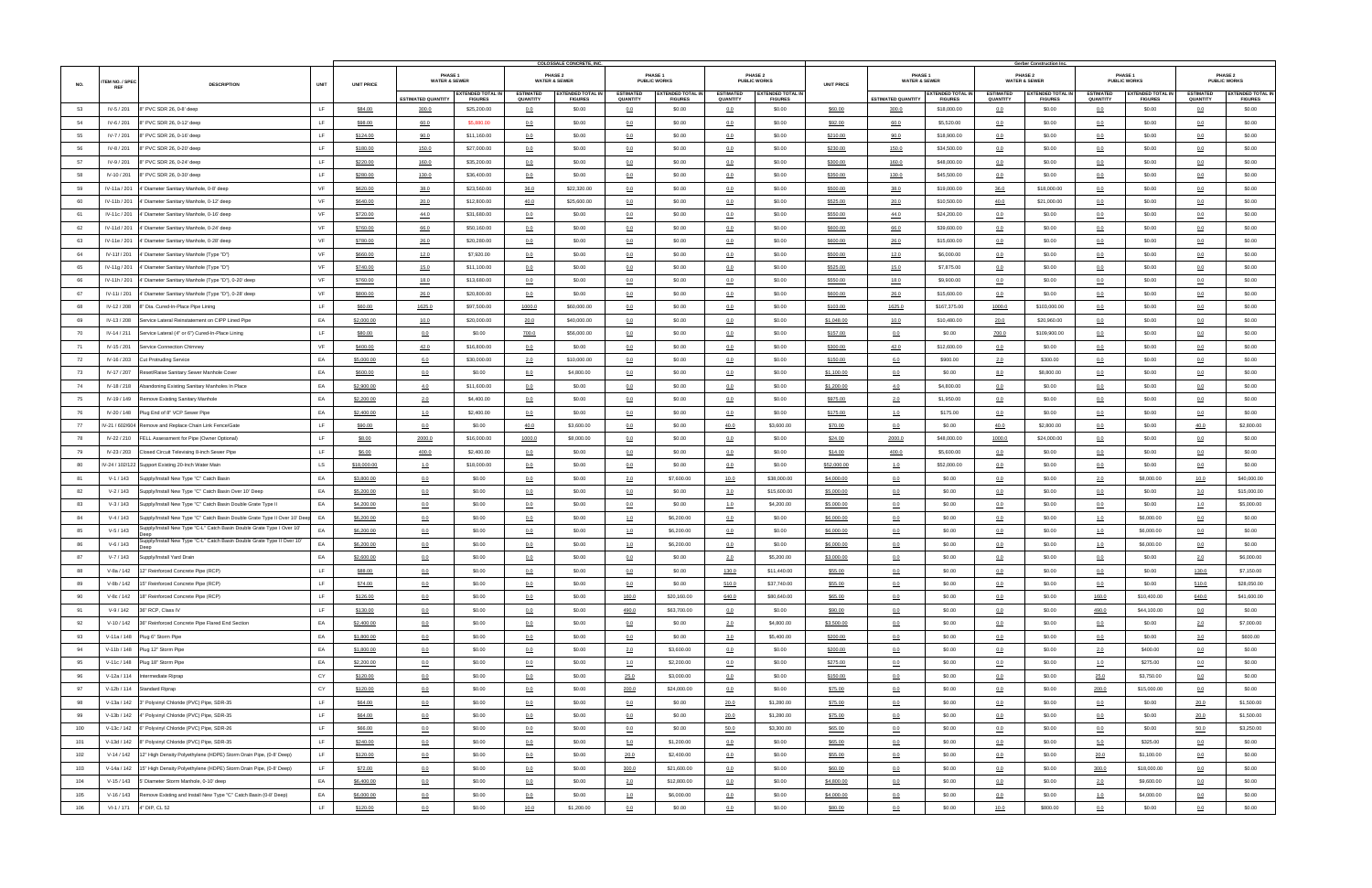|            |                               |                                                                                                                                                                                                                                                                                                                                                                                                                                                                                                                                                                                                                                                                                                                                                                                                      |                    |                          |                                     |                                            |                              | <b>COLOSSALE CONCRETE, INC.</b>            |                              |                                            |                              |                                            |                          |                                     |                                            |                                     | Gerber Construction Inc.                   |                              |                                            |                                     |                                            |
|------------|-------------------------------|------------------------------------------------------------------------------------------------------------------------------------------------------------------------------------------------------------------------------------------------------------------------------------------------------------------------------------------------------------------------------------------------------------------------------------------------------------------------------------------------------------------------------------------------------------------------------------------------------------------------------------------------------------------------------------------------------------------------------------------------------------------------------------------------------|--------------------|--------------------------|-------------------------------------|--------------------------------------------|------------------------------|--------------------------------------------|------------------------------|--------------------------------------------|------------------------------|--------------------------------------------|--------------------------|-------------------------------------|--------------------------------------------|-------------------------------------|--------------------------------------------|------------------------------|--------------------------------------------|-------------------------------------|--------------------------------------------|
| NO.        | TEM NO. / SPEC<br><b>REF</b>  | <b>DESCRIPTION</b>                                                                                                                                                                                                                                                                                                                                                                                                                                                                                                                                                                                                                                                                                                                                                                                   | <b>UNIT</b>        | <b>UNIT PRICE</b>        | PHASE 1<br><b>WATER &amp; SEWER</b> |                                            |                              | <b>PHASE 2</b><br><b>WATER &amp; SEWER</b> |                              | PHASE 1<br><b>PUBLIC WORKS</b>             |                              | PHASE 2<br><b>PUBLIC WORKS</b>             | <b>UNIT PRICE</b>        | PHASE 1<br><b>WATER &amp; SEWER</b> |                                            |                                     | <b>PHASE 2</b><br><b>WATER &amp; SEWER</b> |                              | PHASE 1<br><b>PUBLIC WORKS</b>             |                                     | PHASE 2<br><b>PUBLIC WORKS</b>             |
|            |                               |                                                                                                                                                                                                                                                                                                                                                                                                                                                                                                                                                                                                                                                                                                                                                                                                      |                    |                          | <b>ESTIMATED QUANTITY</b>           | <b>EXTENDED TOTAL IN</b><br><b>FIGURES</b> | <b>ESTIMATED</b><br>QUANTITY | <b>EXTENDED TOTAL IN</b><br><b>FIGURES</b> | <b>ESTIMATED</b><br>QUANTITY | <b>EXTENDED TOTAL IN</b><br><b>FIGURES</b> | <b>ESTIMATED</b><br>QUANTITY | <b>EXTENDED TOTAL IN</b><br><b>FIGURES</b> |                          | <b>ESTIMATED QUANTITY</b>           | <b>EXTENDED TOTAL IN</b><br><b>FIGURES</b> | <b>ESTIMATED</b><br><b>QUANTITY</b> | <b>EXTENDED TOTAL IN</b><br><b>FIGURES</b> | <b>ESTIMATED</b><br>QUANTITY | <b>EXTENDED TOTAL IN</b><br><b>FIGURES</b> | <b>ESTIMATED</b><br><b>QUANTITY</b> | <b>EXTENDED TOTAL IN</b><br><b>FIGURES</b> |
| 107        | VI-2 / 171                    | 6" DIP, CL 52                                                                                                                                                                                                                                                                                                                                                                                                                                                                                                                                                                                                                                                                                                                                                                                        | LF.                | \$140.00                 | 30.0                                | \$4,200.00                                 | 50.0                         | \$7,000.00                                 | 0.0                          | \$0.00                                     | 0.0                          | \$0.00                                     | \$80.00                  | 30.0                                | \$2,400.00                                 | 50.0                                | \$4,000.00                                 | 0.0                          | \$0.00                                     | 0.0                                 | \$0.00                                     |
| 108        | VI-3 / 171                    | 8" DIP, CL 52                                                                                                                                                                                                                                                                                                                                                                                                                                                                                                                                                                                                                                                                                                                                                                                        | LF.                | \$84.00                  | 550.0                               | \$46,200.00                                | 1750.0                       | \$147,000.00                               | 0.0                          | \$0.00                                     | 0.0                          | \$0.00                                     | \$69.00                  | 550.0                               | \$37,950.00                                | 1750.0                              | \$120,750.00                               | 0.0                          | \$0.00                                     | 0.0                                 | \$0.00                                     |
| 109        | VI-4 / 171                    | 8" x 6" Reducer                                                                                                                                                                                                                                                                                                                                                                                                                                                                                                                                                                                                                                                                                                                                                                                      | EA                 | \$250.00                 | 1.0                                 | \$250.00                                   | 0.0                          | \$0.00                                     | 0.0                          | \$0.00                                     | 0.0                          | \$0.00                                     | \$500.00                 | 1.0                                 | \$500.00                                   | 0.0                                 | \$0.00                                     | 0.0                          | \$0.00                                     | 0.0                                 | \$0.00                                     |
| 110        | VI-5 / 171                    | 12" x 8" Reducer                                                                                                                                                                                                                                                                                                                                                                                                                                                                                                                                                                                                                                                                                                                                                                                     | EA                 | \$350.00                 | 0.0                                 | \$0.00                                     | 1.0                          | \$350.00                                   | 0.0                          | \$0.00                                     | 0.0                          | \$0.00                                     | \$500.00                 | 0.0                                 | \$0.00                                     | 1.0                                 | \$500.00                                   | 0.0                          | \$0.00                                     | 0.0                                 | \$0.00                                     |
| 111        | VI-6 / 171                    | 8" x 4" x 8" Tee                                                                                                                                                                                                                                                                                                                                                                                                                                                                                                                                                                                                                                                                                                                                                                                     | EA                 | \$600.00                 | 0.0                                 | \$0.00                                     | 1.0                          | \$600.00                                   | 0.0                          | \$0.00                                     | 0.0                          | \$0.00                                     | \$429.00                 | 0.0                                 | \$0.00                                     | 1.0                                 | \$429.00                                   | 0.0                          | \$0.00                                     | 0.0                                 | \$0.00                                     |
| 112        | VI-7 / 171                    | 8" x 6" x 8" Tee                                                                                                                                                                                                                                                                                                                                                                                                                                                                                                                                                                                                                                                                                                                                                                                     | EA                 | \$600.00                 | 1.0                                 | \$600.00                                   | 4.0                          | \$2,400.00                                 | 0.0                          | \$0.00                                     | 0.0                          | \$0.00                                     | \$429.00                 | 1.0                                 | \$429.00                                   | 4.0                                 | \$1,716.00                                 | 0.0                          | \$0.00                                     | 0.0                                 | \$0.00                                     |
| 113        | VI-8 / 171                    | 8" x 8" x 8" Tee                                                                                                                                                                                                                                                                                                                                                                                                                                                                                                                                                                                                                                                                                                                                                                                     | EA                 | \$600.00                 | 0.0                                 | \$0.00                                     | 1.0                          | \$600.00                                   | 0.0                          | \$0.00                                     | 0.0                          | \$0.00                                     | \$654.00                 | 0.0                                 | \$0.00                                     | 1.0                                 | \$654.00                                   | 0.0                          | \$0.00                                     | 0.0                                 | \$0.00                                     |
| 114        | VI-9 / 171                    | 4" Water Main Valve                                                                                                                                                                                                                                                                                                                                                                                                                                                                                                                                                                                                                                                                                                                                                                                  | EA                 | \$1,200.00               | 0.0                                 | \$0.00                                     | 1.0                          | \$1,200.00                                 | 0.0                          | \$0.00                                     | 0.0                          | \$0.00                                     | \$1,038.00               | 0.0                                 | \$0.00                                     | 1.0                                 | \$1,038.00                                 | 0.0                          | \$0.00                                     | 0.0                                 | \$0.00                                     |
| 115        | VI-10 / 171                   | 6" Water Main Valve                                                                                                                                                                                                                                                                                                                                                                                                                                                                                                                                                                                                                                                                                                                                                                                  | EA                 | \$1,600.00               | 1.0                                 | \$1,600.00                                 | 3.0                          | \$4,800.00                                 | 0.0                          | \$0.00                                     | 0.0                          | \$0.00                                     | \$1,160.00               | 1.0                                 | \$1,160.00                                 | 3.0                                 | \$3,480.00                                 | 0.0                          | \$0.00                                     | 0.0                                 | \$0.00                                     |
| 116        | VI-11 / 171                   | 8" Water Main Valve                                                                                                                                                                                                                                                                                                                                                                                                                                                                                                                                                                                                                                                                                                                                                                                  | EA                 | \$2,200.00               | 2.0                                 | \$4,400.00                                 | Z.0                          | \$15,400.00                                | 0.0                          | \$0.00                                     | 0.0                          | \$0.00                                     | \$1,500.00               | 2.0                                 | \$3,000.00                                 | <u>7.0</u>                          | \$10,500.00                                | 0.0                          | \$0.00                                     | 0.0                                 | \$0.00                                     |
| 117        | VI-12 / 182                   | " Water Service                                                                                                                                                                                                                                                                                                                                                                                                                                                                                                                                                                                                                                                                                                                                                                                      | LF                 | \$28.00                  | 0.0                                 | \$0.00                                     | 400.0                        | \$11,200.00                                | 0.0                          | \$0.00                                     | 0.0                          | \$0.00                                     | \$105.00                 | 0.0                                 | \$0.00                                     | 400.0                               | \$42,000.00                                | 0.0                          | \$0.00                                     | 0.0                                 | \$0.00                                     |
| 118        | VI-13 / 182                   | I" Curb Stops                                                                                                                                                                                                                                                                                                                                                                                                                                                                                                                                                                                                                                                                                                                                                                                        | EA                 | \$600.00                 | 0.0                                 | \$0.00                                     | 25.0                         | \$15,000.00                                | 0.0                          | \$0.00                                     | 0.0                          | \$0.00                                     | \$505.00                 | 0.0                                 | \$0.00                                     | 25.0                                | \$12,625.00                                | 0.0                          | \$0.00                                     | 0.0                                 | \$0.00                                     |
| 119        | $VI-14/171$                   | Air Release Valve and Manhole (Complete)                                                                                                                                                                                                                                                                                                                                                                                                                                                                                                                                                                                                                                                                                                                                                             | EA                 | \$4,000.00               | 1.0                                 | \$4,000.00                                 | 0.0                          | \$0.00                                     | 0.0                          | \$0.00                                     | 0.0                          | \$0.00                                     | \$3,900.00               | 1.0                                 | \$3,900.00                                 | 0.0                                 | \$0.00                                     | 0.0                          | \$0.00                                     | 0.0                                 | \$0.00                                     |
| 120        | VI-15 / 171                   | New Hydrant                                                                                                                                                                                                                                                                                                                                                                                                                                                                                                                                                                                                                                                                                                                                                                                          | EA                 | \$5,000.00               | 1.0                                 | \$5,000.00                                 | 2.0                          | \$10,000.00                                | 0.0                          | \$0.00                                     | 0.0                          | \$0.00                                     | \$4,600.00               | 1.0                                 | \$4,600.00                                 | 2.0                                 | \$9,200.00                                 | 0.0                          | \$0.00                                     | 0.0                                 | \$0.00                                     |
| 121        | VI-16 / 171                   |                                                                                                                                                                                                                                                                                                                                                                                                                                                                                                                                                                                                                                                                                                                                                                                                      | EA                 | \$1,500.00               | 1.0                                 | \$1,500.00                                 | 2.0                          | \$3,000.00                                 | 0.0                          | \$0.00                                     | 0.0                          | \$0.00                                     |                          | 1.0                                 | \$700.00                                   | 2.0                                 | \$1,400.00                                 | 0.0                          | \$0.00                                     | 0.0                                 | \$0.00                                     |
| 122        |                               | Hydrant Extension (6" or 12")                                                                                                                                                                                                                                                                                                                                                                                                                                                                                                                                                                                                                                                                                                                                                                        | EA                 |                          | 0.0                                 | \$0.00                                     |                              | \$2,000.00                                 |                              | \$0.00                                     |                              | \$0.00                                     | \$700.00                 |                                     |                                            |                                     | \$14,000.00                                |                              | \$0.00                                     |                                     | \$0.00                                     |
| 123        |                               | VI-17 / 171 Remove and Salvage Existing Hydrant                                                                                                                                                                                                                                                                                                                                                                                                                                                                                                                                                                                                                                                                                                                                                      | EA                 | \$500.00                 |                                     | \$0.00                                     | 4.0                          | \$1,500.00                                 | 0.0                          |                                            | 0.0                          | \$0.00                                     | \$3,500.00               | 0.0                                 | \$0.00                                     | 4.0                                 | \$1,000.00                                 | 0.0                          | \$0.00                                     | 0.0                                 | \$0.00                                     |
|            |                               | VI-18 / 171 Adjust Existing Hydrant To Grade<br>Furnish and Install 8" DIP Cap                                                                                                                                                                                                                                                                                                                                                                                                                                                                                                                                                                                                                                                                                                                       | EA                 | \$1,500.00               | 0.0                                 |                                            | 1.0                          |                                            | 0.0                          | \$0.00                                     | 0.0                          |                                            | \$1,000.00               | 0.0                                 | \$0.00                                     | 1.0                                 |                                            | 0.0                          |                                            | 0.0                                 |                                            |
| 124        | $VI-19/171$<br>VII-1 / 184/SC | Temporary Water Bypass (Design, Coordination, Furnish, Install, Maintain                                                                                                                                                                                                                                                                                                                                                                                                                                                                                                                                                                                                                                                                                                                             |                    | \$600.00                 | 1.0                                 | \$600.00                                   | 0.0                          | \$0.00                                     | 0.0                          | \$0.00                                     | 0.0                          | \$0.00                                     | \$382.00                 | 1.0                                 | \$382.00                                   | 0.0                                 | \$0.00                                     | 0.0                          | \$0.00                                     | 0.0                                 | \$0.00                                     |
| 125        | 6.47                          | and Remove)                                                                                                                                                                                                                                                                                                                                                                                                                                                                                                                                                                                                                                                                                                                                                                                          | LS                 | \$16,000.00              | 0.0                                 | \$0.00                                     | 1.0                          | \$16,000.00                                | 0.0                          | \$0.00                                     | 0.0                          | \$0.00                                     | \$40,000.00              | 0.0                                 | \$0.00                                     | 1.0                                 | \$40,000.00                                | 0.0                          | \$0.00                                     | 0.0                                 | \$0.00                                     |
| 126        | VIII-1 / 616                  | Care/Protection of Trees                                                                                                                                                                                                                                                                                                                                                                                                                                                                                                                                                                                                                                                                                                                                                                             | LS                 | \$8,000.00               | 0.2                                 | \$1,600.00                                 | 0.4                          | \$3,200.00                                 | 0.1                          | \$800.00                                   | 0.3                          | \$2,400.00                                 | \$5,000.00               | 0.2                                 | \$1,000.00                                 | 0.4                                 | \$2,000.00                                 | 0.1                          | \$500.00                                   | 0.3                                 | \$1,500.00                                 |
| 127        | VIII-2a / 616                 | Tree Removal (>12" to 24" caliper)                                                                                                                                                                                                                                                                                                                                                                                                                                                                                                                                                                                                                                                                                                                                                                   | EA                 | \$1,200.00               | 0.0                                 | \$0.00                                     | 0.0                          | \$0.00                                     | 0.0                          | \$0.00                                     | 16.0                         | \$19,200.00                                | \$1,930.00               | 0.0                                 | \$0.00                                     | 0.0                                 | \$0.00                                     | 0.0                          | \$0.00                                     | 16.0                                | \$30,880.00                                |
| 128        | VIII-2b / 616                 | Tree Removal (>24" caliper)                                                                                                                                                                                                                                                                                                                                                                                                                                                                                                                                                                                                                                                                                                                                                                          | EA                 | \$2,400.00               | 0.0                                 | \$0.00                                     | 0.0                          | \$0.00                                     | 0.0                          | \$0.00                                     | 5.0                          | \$12,000.00                                | \$3,260.00               | 0.0                                 | \$0.00                                     | 0.0                                 | \$0.00                                     | 0.0                          | \$0.00                                     | 5.0                                 | \$16,300.00                                |
| 129        |                               | VIII-3 / 603/616 Street Tree Planting                                                                                                                                                                                                                                                                                                                                                                                                                                                                                                                                                                                                                                                                                                                                                                | <b>ALLOW</b>       | \$30,000.00              | 0.0                                 | \$0.00                                     | 0.0                          | \$0.00                                     | 0.0                          | \$0.00                                     | 1.0                          | \$30,000.00                                | \$30,000.00              | 0.0                                 | \$0.00                                     | 0.0                                 | \$0.00                                     | 0.0                          | \$0.00                                     | 1.0                                 | \$30,000.00                                |
| 130        | VIII-4 / 618                  | Remove and Replace Bluestone Walk                                                                                                                                                                                                                                                                                                                                                                                                                                                                                                                                                                                                                                                                                                                                                                    | SF                 | \$32.00                  | 0.0                                 | \$0.00                                     | 0.0                          | \$0.00                                     | 0.0                          | \$0.00                                     | 20.0                         | \$640.00                                   | \$65.00                  | 0.0                                 | \$0.00                                     | 0.0                                 | \$0.00                                     | 0.0                          | \$0.00                                     | 20.0                                | \$1,300.00                                 |
| 131        | VIII-5 / 614                  | Furnish and Place Topsoil                                                                                                                                                                                                                                                                                                                                                                                                                                                                                                                                                                                                                                                                                                                                                                            | SY                 | \$9.00                   | 1830.0                              | \$16,470.00                                | 370.0                        | \$3,330.00                                 | 500.0                        | \$4,500.00                                 | 1200.0                       | \$10,800.00                                | \$7.00                   | 1830.0                              | \$12,810.00                                | 370.0                               | \$2,590.00                                 | 500.0                        | \$3,500.00                                 | 1200.0                              | \$8,400.00                                 |
| 132        | /III-6 / 600/614              | <b>Turf Establishment</b>                                                                                                                                                                                                                                                                                                                                                                                                                                                                                                                                                                                                                                                                                                                                                                            | SY                 | \$3.00                   | 1830.0                              | \$5,490.00                                 | 370.0                        | \$1,110.00                                 | 500.0                        | \$1,500.00                                 | 1200.0                       | \$3,600.00                                 | \$2.00                   | 1830.0                              | \$3,660.00                                 | 370.0                               | \$740.00                                   | 500.0                        | \$1,000.00                                 | 1200.0                              | \$2,400.00                                 |
| 133        | A-1 / N/A                     | In-Place Testing                                                                                                                                                                                                                                                                                                                                                                                                                                                                                                                                                                                                                                                                                                                                                                                     | <b>ALLOW</b>       | \$40,000.00              | 0.3                                 | \$12,000.00                                | 0.4                          | \$16,000.00                                | 0.1                          | \$4,000.00                                 | 0.2                          | \$8,000.00                                 | \$40,000.00              | 0.3                                 | \$12,000.00                                | 0.4                                 | \$16,000.00                                | 0.1                          | \$4,000.00                                 | 0.2                                 | \$8,000.00                                 |
| 134        | A-2 / 203                     | Televising (CCTV) Existing Sewer Pipe                                                                                                                                                                                                                                                                                                                                                                                                                                                                                                                                                                                                                                                                                                                                                                | LF                 | \$4.00                   | 400.0                               | \$1,600.00                                 | 0.0                          | \$0.00                                     | 0.0                          | \$0.00                                     | 0.0                          | \$0.00                                     | \$14.00                  | 400.0                               | \$5,600.00                                 | 0.0                                 | \$0.00                                     | 0.0                          | \$0.00                                     | 0.0                                 | \$0.00                                     |
| 135        | A-3 / SC 6.44                 | <b>Construction Staking</b>                                                                                                                                                                                                                                                                                                                                                                                                                                                                                                                                                                                                                                                                                                                                                                          | LS                 | \$32,000.00              | 0.3                                 | \$9,600.00                                 | 0.4                          | \$12,800.00                                | 0.1                          | \$3,200.00                                 | 0.2                          | \$6,400.00                                 | \$22.00                  | 0.3                                 | \$6.60                                     | 0.4                                 | \$8.80                                     | 0.1                          | \$2.20                                     | 0.2                                 | \$4.40                                     |
| 136        | A-4 / 619/620                 | Dye Test Downspout/Lateral                                                                                                                                                                                                                                                                                                                                                                                                                                                                                                                                                                                                                                                                                                                                                                           | EA                 | \$300.00                 | 40.0                                | \$12,000.00                                | 25.0                         | \$7,500.00                                 | 0.0                          | \$0.00                                     | 0.0                          | \$0.00                                     | \$75.00                  | 40.0                                | \$3,000.00                                 | 25.0                                | \$1,875.00                                 | 0.0                          | \$0.00                                     | 0.0                                 | \$0.00                                     |
| 137        | A-5 / SC 6.8                  | <b>Construction Trailer</b>                                                                                                                                                                                                                                                                                                                                                                                                                                                                                                                                                                                                                                                                                                                                                                          | MO<br><b>ALLOW</b> | \$2,400.00               | 5.0                                 | \$12,000.00                                | 6.0                          | \$14,400.00                                | 2.0                          | \$4,800.00                                 | 5.0                          | \$12,000.00                                | \$780.00                 | 5.0                                 | \$3,900.00                                 | 6.0                                 | \$4,680.00                                 | 2.0                          | \$1,560.00                                 | 5.0                                 | \$3,900.00<br>\$30,000.00                  |
| 138<br>139 | A-7 / 620                     | A-6 / SC 6.46 Asphalt Price Adjustment<br>Several Fixed Unit Price Items (A-7a to A-7u), not included elsewhere,<br>have been included below for Items of Work that may be necessary for<br>Private Inflow Separation as determined by the Engineer after Dye<br>Testing of downspouts and laterals. This Extra Work will only be<br>performed when authorized by the Engineer or Owner and only as<br>directed by them. The Total Allowance for this Extra Work shall be<br>\$70,000.00 and the Extra Work shall be paid to the Contractor at the<br>Fixed Unit Prices shown below or at the Unit Prices Bid elsewhere in<br>the Bid Proposal. The Owner reserves the Right to extend this<br>Allowance and to maintain the Unit Prices listed below. See Section<br>6.45 of the Special Conditions |                    | \$30,000.00<br>Allowance | 0.0<br>0.4                          | \$0.00<br>\$28,000.00                      | 0.0<br>0.6                   | \$0.00<br>\$42,000.00                      | 0.0<br>$\overline{0}$        | \$0.00<br>\$0.00                           | 1.0<br>$\circ$               | \$30,000.00<br>\$0.00                      | \$30,000.00<br>Allowance | 0.0<br>0.4                          | \$0.00<br>\$28,000.00                      | 0.0<br>0.6                          | \$0.00<br>\$42,000.00                      | 0.0<br>$\overline{0}$        | \$0.00<br>\$0.00                           | 1.0<br>$\circ$                      | \$0.00                                     |
|            |                               | Water & Sewer (Phase 1) Total Inclusive of Bid Items (#1 to #160)                                                                                                                                                                                                                                                                                                                                                                                                                                                                                                                                                                                                                                                                                                                                    |                    |                          | \$2,290,870.00                      |                                            |                              |                                            |                              |                                            |                              |                                            |                          | \$2,311,222.60                      |                                            |                                     |                                            |                              |                                            |                                     |                                            |
|            |                               | Water & Sewer (Phase 2) Total Inclusive of Bid Items (#1 to #160)                                                                                                                                                                                                                                                                                                                                                                                                                                                                                                                                                                                                                                                                                                                                    |                    |                          |                                     |                                            | \$799,610.00                 |                                            |                              |                                            |                              |                                            |                          |                                     |                                            | \$1,039,765.80                      |                                            |                              |                                            |                                     |                                            |
|            |                               | Public Works (Phase 1) Total Inclusive of Bid Items (#1 to #160)                                                                                                                                                                                                                                                                                                                                                                                                                                                                                                                                                                                                                                                                                                                                     |                    |                          |                                     |                                            |                              |                                            |                              | \$446,370.00                               |                              |                                            |                          |                                     |                                            |                                     |                                            |                              | \$397,812.20                               |                                     |                                            |
|            |                               | Public Works (Phase 2) Total Inclusive of Bid Items (#1 to #160)                                                                                                                                                                                                                                                                                                                                                                                                                                                                                                                                                                                                                                                                                                                                     |                    |                          |                                     |                                            |                              |                                            |                              |                                            |                              | \$1,544,830.00                             |                          |                                     |                                            |                                     |                                            |                              |                                            |                                     | \$1,479,484.40                             |
|            |                               | <b>GRAND TOTAL FOR PROJECT (Phase 1)</b>                                                                                                                                                                                                                                                                                                                                                                                                                                                                                                                                                                                                                                                                                                                                                             |                    |                          | \$2,737,240.00                      |                                            |                              |                                            |                              |                                            |                              |                                            | \$2,709,034.80           |                                     |                                            |                                     |                                            |                              |                                            |                                     |                                            |
|            |                               | <b>GRAND TOTAL FOR PROJECT (Phase 2)</b>                                                                                                                                                                                                                                                                                                                                                                                                                                                                                                                                                                                                                                                                                                                                                             |                    |                          | \$2,344,440.00                      |                                            |                              |                                            |                              |                                            |                              |                                            | \$2,519,250.20           |                                     |                                            |                                     |                                            |                              |                                            |                                     |                                            |
|            |                               | <b>GRAND TOTAL FOR PROJECT (Phase 1 + Phase 2)</b>                                                                                                                                                                                                                                                                                                                                                                                                                                                                                                                                                                                                                                                                                                                                                   |                    |                          | \$5,081,680.00                      |                                            |                              |                                            |                              |                                            |                              |                                            | \$5,228,285.00           |                                     |                                            |                                     |                                            |                              |                                            |                                     |                                            |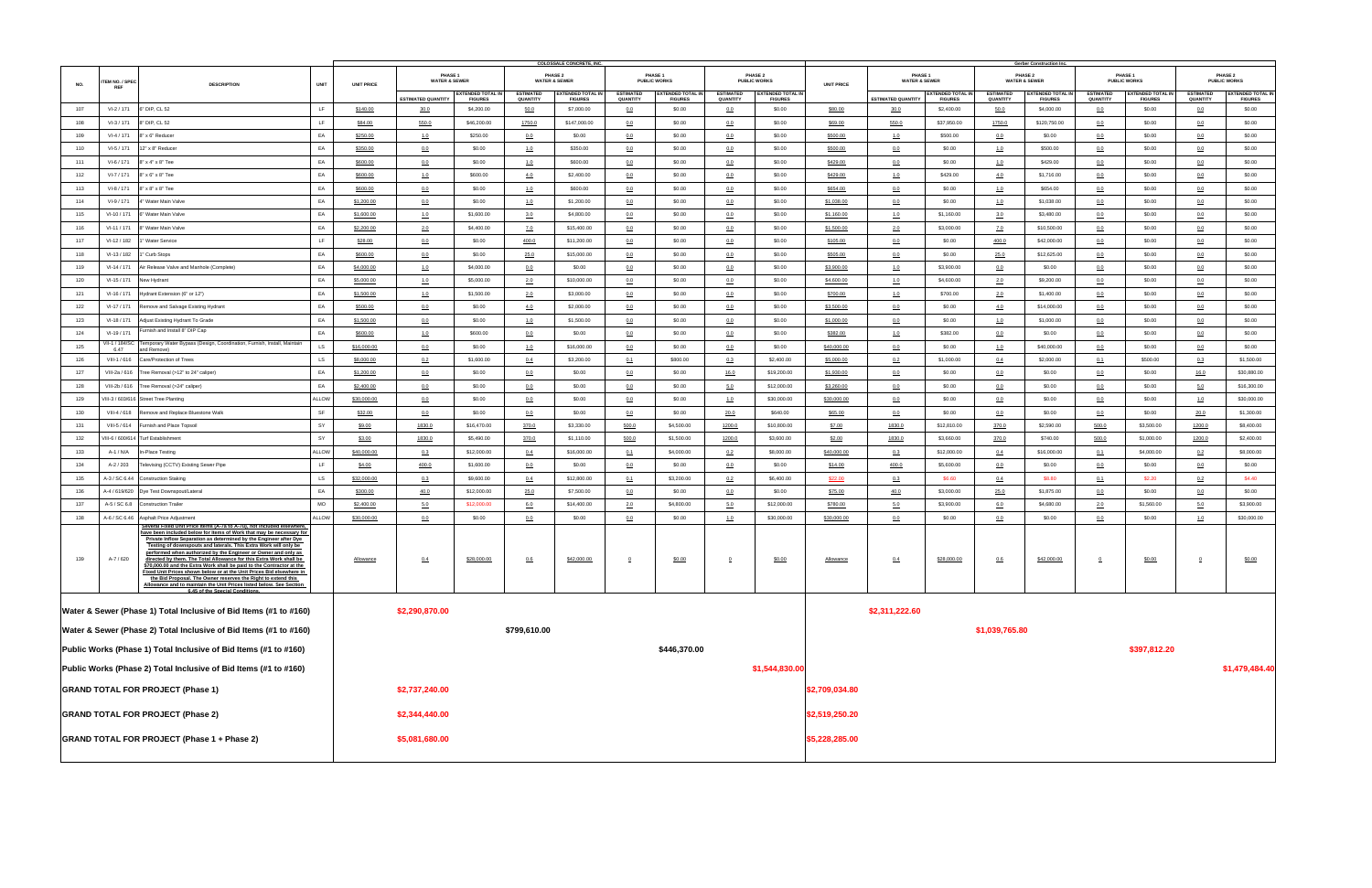**BID PROPOSAL**

|                         |                                      | ALL WORK - PHASE 1 AND PHASE 2 BREAKDOWN                                               |             |                   |                           |                                            |                                     | Ludlow Construction Co., Inc.              |                              |                                            |                              |                                            |                   |                              |                                            |                              | <b>B&amp;W Paving &amp; Landscaping, LLC</b> |                              |                                            |                              |                                            |
|-------------------------|--------------------------------------|----------------------------------------------------------------------------------------|-------------|-------------------|---------------------------|--------------------------------------------|-------------------------------------|--------------------------------------------|------------------------------|--------------------------------------------|------------------------------|--------------------------------------------|-------------------|------------------------------|--------------------------------------------|------------------------------|----------------------------------------------|------------------------------|--------------------------------------------|------------------------------|--------------------------------------------|
| NO.                     | <b>ITEM NO. / SPEC</b><br><b>REF</b> | <b>DESCRIPTION</b>                                                                     | <b>UNIT</b> | <b>UNIT PRICE</b> |                           | PHASE 1<br><b>WATER &amp; SEWER</b>        |                                     | PHASE 2<br><b>WATER &amp; SEWER</b>        |                              | PHASE 1<br><b>PUBLIC WORKS</b>             |                              | PHASE 2<br><b>PUBLIC WORKS</b>             | <b>UNIT PRICE</b> |                              | PHASE 1<br><b>WATER &amp; SEWER</b>        |                              | PHASE 2<br><b>WATER &amp; SEWER</b>          |                              | PHASE 1<br><b>PUBLIC WORKS</b>             |                              | PHASE 2<br><b>PUBLIC WORKS</b>             |
|                         |                                      |                                                                                        |             |                   | <b>ESTIMATED QUANTITY</b> | <b>EXTENDED TOTAL IN</b><br><b>FIGURES</b> | <b>ESTIMATED</b><br><b>QUANTITY</b> | <b>EXTENDED TOTAL IN</b><br><b>FIGURES</b> | <b>ESTIMATED</b><br>QUANTITY | <b>EXTENDED TOTAL IN</b><br><b>FIGURES</b> | <b>ESTIMATED</b><br>QUANTITY | <b>EXTENDED TOTAL II</b><br><b>FIGURES</b> |                   | <b>ESTIMATED</b><br>QUANTITY | <b>EXTENDED TOTAL IN</b><br><b>FIGURES</b> | <b>ESTIMATED</b><br>QUANTITY | <b>EXTENDED TOTAL IN</b><br><b>FIGURES</b>   | <b>ESTIMATED</b><br>QUANTITY | <b>EXTENDED TOTAL IN</b><br><b>FIGURES</b> | <b>ESTIMATED</b><br>QUANTITY | <b>EXTENDED TOTAL IN</b><br><b>FIGURES</b> |
| $\overline{1}$          | $I - 1/103$                          | Rock Excavation, Disposal and Backfill                                                 | CY          | \$150.00          | 1000.0                    | \$150,000.00                               | 0.0                                 | \$0.00                                     | 0.0                          | \$0.00                                     | 250.0                        | \$37,500.00                                | \$100.00          | 1000.0                       | \$100,000.00                               | $0.0$                        | \$0.00                                       | 0.0                          | \$0.00                                     | 250.0                        | \$25,000.00                                |
| $\overline{2}$          | $1-2/102$                            | Earth Excavation and Screened Gravel Below Normal Grade                                | CY          | \$25.00           | 50.0                      | \$1,250.00                                 | 0.0                                 | \$0.00                                     | 10.0                         | \$250.00                                   | 40.0                         | \$1,000.00                                 | \$40.00           | 50.0                         | \$2,000.00                                 | 0.0                          | \$0.00                                       | 10.0                         | \$400.00                                   | 40.0                         | \$1,600.00                                 |
| $\overline{\mathbf{3}}$ | $1-3/102$                            | Earth Excavation and Backfill Above Normal Grade                                       | CY          | \$25.00           | 50.0                      | \$1,250.00                                 | 0.0                                 | \$0.00                                     | 10.0                         | \$250.00                                   | 10.0                         | \$250.00                                   | \$35.00           | 50.0                         | \$1,750.00                                 | 0.0                          | \$0.00                                       | 10.0                         | \$350.00                                   | 10.0                         | \$350.00                                   |
| $\overline{4}$          | $I-4/102$                            | Disposal of Unsuitable Material Above Normal Grade                                     | CY          | \$15.00           | 50.0                      | \$750.00                                   | 0.0                                 | \$0.00                                     | 10.0                         | \$150.00                                   | 10.0                         | \$150.00                                   | \$20.00           | 50.0                         | \$1,000.00                                 | 0.0                          | \$0.00                                       | 10.0                         | \$200.00                                   | 10.0                         | \$200.00                                   |
| - 5                     | $1 - 5 / 111$                        | Calcium Chloride for Dust Control                                                      | <b>TON</b>  | \$800.00          | 6.0                       | \$4,800.00                                 | 4.0                                 | \$3,200.00                                 | 1.0                          | \$800.00                                   | 4.0                          | \$3,200.00                                 | \$200.00          | 6.0                          | \$1,200.00                                 | 4.0                          | \$800.00                                     | 1.0                          | \$200.00                                   | 4.0                          | \$800.00                                   |
|                         | $1-6/113$                            | Water for Dust Control, the price per 1,000 cubic feet                                 | CF          | \$50.00           | 6.0                       | \$300.00                                   | 4.0                                 | \$200.00                                   | 1.0                          | \$50.00                                    | 4.0                          | \$200.00                                   | \$100.00          | 6.0                          | \$600.00                                   | 4.0                          | \$400.00                                     | 1.0                          | \$100.00                                   | 4.0                          | \$400.00                                   |
|                         | l-7a/110                             | Test Pits (Open Cut)                                                                   | CY          | \$75.00           | 80.0                      | \$6,000.00                                 | 20.0                                | \$1,500.00                                 | 5.0                          | \$375.00                                   | 20.0                         | \$1,500.00                                 | \$100.00          | 80.0                         | \$8,000.00                                 | 20.0                         | \$2,000.00                                   | 5.0                          | \$500.00                                   | 20.0                         | \$2,000.00                                 |
|                         | l-7b / 110                           | Test Pits (Vacuum Excavation)                                                          | VF          | \$200.00          | 80.0                      | \$16,000.00                                | 20.0                                | \$4,000.00                                 | 5.0                          | \$1,000.00                                 | 20.0                         | \$4,000.00                                 | \$200.00          | 80.0                         | \$16,000.00                                | 20.0                         | \$4,000.00                                   | 5.0                          | \$1,000.00                                 | 20.0                         | \$4,000.00                                 |
|                         | $1-8/102$                            | Special Excavation and Backfill Around Eversource Duct Banks (Sewer and<br>Mater)      | LS          | \$50,000.00       | 0.0                       | \$0.00                                     | 1.0                                 | \$50,000.00                                | 0.0                          | \$0.00                                     | 0.0                          | \$0.00                                     | \$75,000.00       | 0.0                          | \$0.00                                     | 1.0                          | \$75,000.00                                  | 0.0                          | \$0.00                                     | 0.0                          | \$0.00                                     |
| 10                      | $1-9/102$                            | Special Excavation and Backfill Around Eversource Duct Banks (Storm Drain)             | LS          | \$25,000.00       | 0.0                       | \$0.00                                     | 0.0                                 | \$0.00                                     | 0.0                          | \$0.00                                     | 1.0                          | \$25,000.00                                | \$55,000.00       | 0.0                          | \$0.00                                     | 0.0                          | \$0.00                                       | 0.0                          | \$0.00                                     | 1.0                          | \$55,000.00                                |
| 11                      | $1-10/102$                           | Relocate Material Stockpile, Remove and Dispose of Gravel/Debris Piles on<br>City Yard | CY          | \$20.00           | 4000.0                    | \$80,000.00                                | 0.0                                 | \$0.00                                     | 0.0                          | \$0.00                                     | 0.0                          | \$0.00                                     | \$30.00           | 4000.0                       | \$120,000.00                               | 0.0                          | \$0.00                                       | 0.0                          | \$0.00                                     | 0.0                          | \$0.00                                     |
| 12                      | II-1 / 401/605                       | <b>Temporary Pavement</b>                                                              | SY          | \$40.00           | 720.0                     | \$28,800.00                                | 1080.0                              | \$43,200.00                                | 150.0                        | \$6,000.00                                 | 1200.0                       | \$48,000.00                                | \$20.00           | 720.0                        | \$14,400.00                                | 1080.0                       | \$21,600.00                                  | 150.0                        | \$3,000.00                                 | 1200.0                       | \$24,000.00                                |
| 13                      | II-2 / 401/605                       | Permanent Pavement                                                                     | SY          | \$50.00           | 800.0                     | \$40,000.00                                | 0.0                                 | \$0.00                                     | 250.0                        | \$12,500.00                                | 0.0                          | \$0.00                                     | \$50.00           | 800.0                        | \$40,000.00                                | 0.0                          | \$0.00                                       | 250.0                        | \$12,500.00                                | 0.0                          | \$0.00                                     |
| 14                      | II-3 / 104                           | Clearing & Grubbing/Excavation for Surface Improvements                                | CY          | \$29.00           | 0.0                       | \$0.00                                     | 0.0                                 | \$0.00                                     | 0.0                          | \$0.00                                     | 3000.0                       | \$87,000.00                                | \$20.00           | 0.0                          | \$0.00                                     | 0.0                          | \$0.00                                       | 0.0                          | \$0.00                                     | 3000.0                       | \$60,000.00                                |
| 15                      | $II - 4 / 109$                       | Preparation of Subgrade/Fine Grade                                                     | SY          | \$3.50            | 0.0                       | \$0.00                                     | 0.0                                 | \$0.00                                     | 0.0                          | \$0.00                                     | 4850.0                       | \$16,975.00                                | \$5.00            | 0.0                          | \$0.00                                     | 0.0                          | \$0.00                                       | 0.0                          | \$0.00                                     | 4850.0                       | \$24,250.00                                |
| 16                      | II-5 / 301                           | rocessed Aggregate Base                                                                | CY          | \$50.00           | 20.0                      | \$1,000.00                                 | 0.0                                 | \$0.00                                     | 0.0                          | \$0.00                                     | 1800.0                       | \$90,000.00                                | \$50.00           | 20.0                         | \$1,000.00                                 | 0.0                          | \$0.00                                       | 0.0                          | \$0.00                                     | 1800.0                       | \$90,000.00                                |
| 17                      | II-6 / 401/403                       | Bituminous Concrete Surface Course (HMA S0.375)                                        | <b>TON</b>  | \$115.00          | 400.0                     | \$46,000.00                                | 0.0                                 | \$0.00                                     | 200.0                        | \$23,000.00                                | 600.0                        | \$69,000.00                                | \$120.00          | 400.0                        | \$48,000.00                                | 0.0                          | \$0.00                                       | 200.0                        | \$24,000.00                                | 600.0                        | \$72,000.00                                |
| 18                      | II-7 / 401                           | Bituminous Concrete Binder Course (HMA S0.5)                                           | <b>TON</b>  | \$110.00          | 0.0                       | \$0.00                                     | 0.0                                 | \$0.00                                     | 500.0                        | \$55,000.00                                | 600.0                        | \$66,000.00                                | \$115.00          | 0.0                          | \$0.00                                     | 0.0                          | \$0.00                                       | 500.0                        | \$57,500.00                                | 600.0                        | \$69,000.00                                |
| 19                      | II-8 / 402                           | Mill 2-1/2-inches Existing Bituminous Pavement (Berlin St.)                            | SY          | \$18.00           | 0.0                       | \$0.00                                     | 0.0                                 | \$0.00                                     | 1000.0                       | \$18,000.00                                | 0.0                          | \$0.00                                     | \$5.00            | 0.0                          | \$0.00                                     | 0.0                          | \$0.00                                       | 1000.0                       | \$5,000.00                                 | 0.0                          | \$0.00                                     |
| 20                      | II-9 / SC 6.49                       | Remove and Dispose of Existing Concrete Pavement Base (Berlin St.)                     | CY          | \$35.00           | 50.0                      | \$1,750.00                                 | 0.0                                 | \$0.00                                     | 150.0                        | \$5,250.00                                 | 0.0                          | \$0.00                                     | \$200.00          | 50.0                         | \$10,000.00                                | 0.0                          | \$0.00                                       | 150.0                        | \$30,000.00                                | 0.0                          | \$0.00                                     |
| 21                      | II-10a / 643                         | 4-inch Wide, Yellow, Fast Dry, Hot-Applied, Pavement Markings                          | LF.         | \$0.38            | 1400.0                    | \$532.00                                   | 0.0                                 | \$0.00                                     | 0.0                          | \$0.00                                     | 3500.0                       | \$1,330.00                                 | \$0.50            | 1400.0                       | \$700.00                                   | $0.0$                        | \$0.00                                       | 0.0                          | \$0.00                                     | 3500.0                       | \$1,750.00                                 |
| 22                      | II-10b / 643                         | White, Hot-Applied, Painted Stop Bar and Crosswalk Pavement Markings                   | SF          | \$1.88            | 50.0                      | \$94.00                                    | 0.0                                 | \$0.00                                     | 0.0                          | \$0.00                                     | 100.0                        | \$188.00                                   | \$3.00            | 50.0                         | \$150.00                                   | 0.0                          | \$0.00                                       | 0.0                          | \$0.00                                     | 100.0                        | \$300.00                                   |
| 23                      | II-11/SC 6.49                        | Remove Existing Bituminous Pavement to Base Course (Berlin St.)                        | SY          | \$8.00            | 0.0                       | \$0.00                                     | 0.0                                 | \$0.00                                     | 2000.0                       | \$16,000.00                                | 0.0                          | \$0.00                                     | \$5.00            | 0.0                          | \$0.00                                     | 0.0                          | \$0.00                                       | 2000.0                       | \$10,000.00                                | 0.0                          | \$0.00                                     |
| 24                      | $III-1/102$                          | Supporting Utility Poles                                                               | EA          | \$2,000.00        | 0.0                       | \$0.00                                     | 0.0                                 | \$0.00                                     | 0.0                          | \$0.00                                     | 10.0                         | \$20,000.00                                | \$2,000.00        | 0.0                          | \$0.00                                     | 0.0                          | \$0.00                                       | 0.0                          | \$0.00                                     | 10.0                         | \$20,000.00                                |
| 25                      | $III-2/120$                          | Maintenance and Protection of Traffic                                                  | LS          | \$175,000.00      | 0.5                       | \$87,500.00                                | 0.2                                 | \$35,000.00                                | 0.05                         | \$8,750.00                                 | 0.25                         | \$43,750.00                                | \$45,000.00       | 0.5                          | \$22,500.00                                | 0.2                          | \$9,000.00                                   | 0.05                         | \$2,250.00                                 | 0.25                         | \$11,250.00                                |
| 26                      | III-3 / 105                          | Mobilization/Demobilization                                                            | <b>LS</b>   | \$75,000.00       | 0.3                       | \$22,500.00                                | 0.3                                 | \$22,500.00                                | 0.1                          | \$7,500.00                                 | 0.3                          | \$22,500.00                                | \$100,000.00      | 0.3                          | \$30,000.00                                | 0.3                          | \$30,000.00                                  | 0.1                          | \$10,000.00                                | 0.3                          | \$30,000.00                                |
| 27                      | $III-4/121$                          | Trafficmen (Uniformed Policemen)                                                       | HR          | \$80.00           | 1000.0                    | \$80,000.00                                | 1000.0                              | \$80,000.00                                | 250.0                        | \$20,000.00                                | 1350.0                       | \$108,000.00                               | \$80.00           | 1000.0                       | \$80,000.00                                | 1000.0                       | \$80,000.00                                  | 250.0                        | \$20,000.00                                | 1350.0                       | \$108,000.00                               |
| 28                      | III-4a / 121                         | Police Vehicles                                                                        | HR          | \$13.00           | 750.0                     | \$9,750.00                                 | 750.0                               | \$9,750.00                                 | 250.0                        | \$3,250.00                                 | 750.0                        | \$9,750.00                                 | \$13.00           | 750.0                        | \$9,750.00                                 | 750.0                        | \$9,750.00                                   | 250.0                        | \$3,250.00                                 | 750.0                        | \$9,750.00                                 |
| 29                      | III-4b / 121                         | Trafficmen (Flaggers)                                                                  | HR          | \$60.00           | 100.0                     | \$6,000.00                                 | 100.0                               | \$6,000.00                                 | 50.0                         | \$3,000.00                                 | 50.0                         | \$3,000.00                                 | \$70.00           | 100.0                        | \$7,000.00                                 | 100.0                        | \$7,000.00                                   | 50.0                         | \$3,500.00                                 | 50.0                         | \$3,500.00                                 |
| 30                      | $III-5/148$                          | Abandoning Pipes and Conduits                                                          | CY          | \$120.00          | 20.0                      | \$2,400.00                                 | 0.0                                 | \$0.00                                     | 0.0                          | \$0.00                                     | 20.0                         | \$2,400.00                                 | \$200.00          | 20.0                         | \$4,000.00                                 | 0.0                          | \$0.00                                       | 0.0                          | \$0.00                                     | 20.0                         | \$4,000.00                                 |
| 31                      | III-6 / 149                          | Abandoning Storm or Utility Structures                                                 | EA          | \$120.00          | 0.0                       | \$0.00                                     | 0.0                                 | \$0.00                                     | 0.0                          | \$0.00                                     | 3.0                          | \$360.00                                   | \$1,000.00        | 0.0                          | \$0.00                                     | 0.0                          | \$0.00                                       | 0.0                          | \$0.00                                     | 3.0                          | \$3,000.00                                 |
| 32                      | $III-7/606$                          | <b>Extruded Concrete Curb</b>                                                          | LF.         | \$9.00            | 400.0                     | \$3,600.00                                 | 200.0                               | \$1,800.00                                 | 1000.0                       | \$9,000.00                                 | 1500.0                       | \$13,500.00                                |                   | 400.0                        | \$6,000.00                                 | 200.0                        | \$3,000.00                                   | 1000.0                       | \$15,000.00                                | 1500.0                       | \$22,500.00                                |
| 33                      | III-8 / 608                          | Reset Granite Stone Curbing                                                            | LF.         | \$35.00           | 0.0                       | \$0.00                                     | 0.0                                 | \$0.00                                     | 0.0                          | \$0.00                                     | 1450.0                       | \$50,750.00                                | \$15.00           |                              | \$0.00                                     | 0.0                          | \$0.00                                       | 0.0                          | \$0.00                                     |                              | \$43,500.00                                |
|                         |                                      |                                                                                        | LF          |                   |                           |                                            |                                     |                                            |                              |                                            |                              |                                            | \$30.00           | 0.0                          |                                            |                              |                                              |                              |                                            | 1450.0                       |                                            |
| 34<br>35                | III-8a / 607                         | <b>Granite Stone Curbing</b>                                                           | SF          | \$45.00           | 0.0                       | \$0.00<br>\$0.00                           | 0.0                                 | \$0.00<br>\$0.00                           | 0.0                          | \$0.00                                     | 300.0                        | \$13,500.00                                | \$50.00           | 0.0                          | \$0.00                                     | $0.0$                        | \$0.00<br>\$0.00                             | 0.0                          | \$0.00<br>\$0.00                           | 300.0                        | \$15,000.00                                |
|                         | III-9/610                            | Concrete Sidewalk/Pedestrian Ramp                                                      | SF          | \$11.00           | 0.0                       |                                            | 0.0                                 |                                            | 0.0                          | \$0.00                                     | 10000.0                      | \$110,000.00                               | \$18.00           | 0.0                          | \$0.00                                     | 0.0                          |                                              | 0.0                          |                                            | 10000.0                      | \$180,000.00                               |
| 36                      |                                      | III-10 / 610 Concrete Driveway/Ramp                                                    |             | \$12.00           | 0.0                       | \$0.00                                     | 0.0                                 | \$0.00                                     | 0.0                          | \$0.00                                     | 4000.0                       | \$48,000.00                                | \$18.00           | 0.0                          | \$0.00                                     | 0.0                          | \$0.00                                       | 0.0                          | \$0.00                                     | 4000.0                       | \$72,000.00                                |
| 37                      |                                      | III-11 / 611 Bituminous Concrete Driveway                                              | SY<br>SY    | \$60.00           | 50.0                      | \$3,000.00                                 | 0.0                                 | \$0.00                                     | 100.0                        | \$6,000.00                                 | 300.0                        | \$18,000.00                                | \$40.00           | 50.0                         | \$2,000.00                                 | 0.0                          | \$0.00                                       | 100.0                        | \$4,000.00                                 | 300.0                        | \$12,000.00                                |
| 38                      |                                      | III-12a / 602/604 Restoration of Maintained Areas                                      |             | \$1.25            | 1750.0                    | \$2,187.50                                 | 350.0                               | \$437.50                                   | 0.0                          | \$0.00                                     | 0.0                          | \$0.00                                     | \$10.00           | 1750.0                       | \$17,500.00                                | 350.0                        | \$3,500.00                                   | 0.0                          | \$0.00                                     | 0.0                          | \$0.00                                     |
| 39                      |                                      | III-12b / 602/604 Restoration of Non-Maintained Areas                                  | SY          | \$1.00            | 3200.0                    | \$3,200.00                                 | 0.0                                 | \$0.00                                     | 0.0                          | \$0.00                                     | 0.0                          | \$0.00                                     | \$8.00            | 3200.0                       | \$25,600.00                                | 0.0                          | \$0.00                                       | 0.0                          | \$0.00                                     | 0.0                          | \$0.00                                     |
| 40                      |                                      | III-13 / 615 Bituminous Concrete Lip Curbing                                           | LF.         | \$15.00           | 50.0                      | \$750.00                                   | 0.0                                 | \$0.00                                     | 300.0                        | \$4,500.00                                 | 0.0                          | \$0.00                                     | \$10.00           | 50.0                         | \$500.00                                   | 0.0                          | \$0.00                                       | 300.0                        | \$3,000.00                                 | 0.0                          | \$0.00                                     |
| 41                      |                                      | III-14 / 648 Miscellaneous Concrete                                                    | CY          | \$200.00          | 50.0                      | \$10,000.00                                | 0.0                                 | \$0.00                                     | 0.0                          | \$0.00                                     | 25.0                         | \$5,000.00                                 | \$300.00          | 50.0                         | \$15,000.00                                | 0.0                          | \$0.00                                       | 0.0                          | \$0.00                                     | 25.0                         | \$7,500.00                                 |
| 42                      |                                      | III-15 / 612 Concrete for Steps                                                        | CY          | \$750.00          | 0.0                       | \$0.00                                     | 0.0                                 | \$0.00                                     | 0.0                          | \$0.00                                     | 5.0                          | \$3,750.00                                 | \$1,000.00        | 0.0                          | \$0.00                                     | 0.0                          | \$0.00                                       | 0.0                          | \$0.00                                     | 5.0                          | \$5,000.00                                 |
| 43                      |                                      | III-16 / 617 Metal Handrail                                                            | LF.         | \$400.00          | 0.0                       | \$0.00                                     | 0.0                                 | \$0.00                                     | 0.0                          | \$0.00                                     | 20.0                         | \$8,000.00                                 | \$100.00          | 0.0                          | \$0.00                                     | 0.0                          | \$0.00                                       | 0.0                          | \$0.00                                     | 20.0                         | \$2,000.00                                 |
| 44                      |                                      | III-17 / SC 6.28 Dust Removal/House Rinsing                                            | EA          | \$400.00          | 19.0                      | \$7,600.00                                 | 20.0                                | \$8,000.00                                 | 0.0                          | \$0.00                                     | 0.0                          | \$0.00                                     | \$300.00          | 19.0                         | \$5,700.00                                 | 20.0                         | \$6,000.00                                   | 0.0                          | \$0.00                                     | 0.0                          | \$0.00                                     |
| 45                      |                                      | III-18 / 119   Sedimentation Control System                                            | <b>LS</b>   | \$18,000.00       | 0.4                       | \$7,200.00                                 | 0.2                                 | \$3,600.00                                 | 0.1                          | \$1,800.00                                 | 0.3                          | \$5,400.00                                 | \$8,000.00        | 0.4                          | \$3,200.00                                 | 0.2                          | \$1,600.00                                   | 0.1                          | \$800.00                                   | 0.3                          | \$2,400.00                                 |
| 46                      |                                      | III-19 / 122 Steel Sheeting Left-In-Place                                              | SF          | \$65.00           | 600.0                     | \$39,000.00                                | 0.0                                 | \$0.00                                     | 0.0                          | \$0.00                                     | 0.0                          | \$0.00                                     | \$15.00           | 600.0                        | \$9,000.00                                 | 0.0                          | \$0.00                                       | 0.0                          | \$0.00                                     | 0.0                          | \$0.00                                     |
| 47                      | III-20 / 122                         | <b>Temporary Sheeting</b>                                                              | SF          | \$40.00           | 15000.0                   | \$600,000.00                               | 0.0                                 | \$0.00                                     | 0.0                          | \$0.00                                     | 0.0                          | \$0.00                                     | \$65.00           | 15000.0                      | \$975,000.00                               | 0.0                          | \$0.00                                       | 0.0                          | \$0.00                                     | 0.0                          | \$0.00                                     |
| 48                      | III-21/613                           | Controlled Low Strength Material (CLSM)                                                | CY          | \$150.00          | 200.0                     | \$30,000.00                                | 0.0                                 | \$0.00                                     | 0.0                          | \$0.00                                     | 50.0                         | \$7,500.00                                 | \$250.00          | 200.0                        | \$50,000.00                                | 0.0                          | \$0.00                                       | 0.0                          | \$0.00                                     | 50.0                         | \$12,500.00                                |
| 49                      | IV-1/201                             | 6" PVC SDR 35 Service Laterals                                                         | LF.         | \$140.00          | 140.0                     | \$19,600.00                                | 80.0                                | \$11,200.00                                | 0.0                          | \$0.00                                     | 0.0                          | \$0.00                                     | \$150.00          | 140.0                        | \$21,000.00                                | 80.0                         | \$12,000.00                                  | 0.0                          | \$0.00                                     | 0.0                          | \$0.00                                     |
| 50                      | IV-2 / 201                           | 8" PVC SDR 35, 0-8' deep                                                               | LF.         | \$160.00          | 30.0                      | \$4,800.00                                 | 130.0                               | \$20,800.00                                | 0.0                          | \$0.00                                     | 0.0                          | \$0.00                                     | \$100.00          | 30.0                         | \$3,000.00                                 | 130.0                        | \$13,000.00                                  | 0.0                          | \$0.00                                     | 0.0                          | \$0.00                                     |
| 51                      | IV-3/201                             | 8" PVC SDR 35, 0-12' deep                                                              | LF.         | \$200.00          | 35.0                      | \$7,000.00                                 | 265.0                               | \$53,000.00                                | 0.0                          | \$0.00                                     | 0.0                          | \$0.00                                     | \$120.00          | 35.0                         | \$4,200.00                                 | 265.0                        | \$31,800.00                                  | 0.0                          | \$0.00                                     | 0.0                          | \$0.00                                     |
| 52                      |                                      | IV-4 / 201 8" PVC SDR 35, 0-16' deep                                                   | LF          | \$230.00          | 220.0                     | \$50,600.00                                | 0.0                                 | \$0.00                                     | 0.0                          | \$0.00                                     | 0.0                          | \$0.00                                     | \$200.00          | 220.0                        | \$44,000.00                                | 0.0                          | \$0.00                                       | 0.0                          | \$0.00                                     | 0.0                          | \$0.00                                     |

Sanitary Sewer Rehabilitation/Improvements and Water/Drainage/Roadway Improvements - Columbus Ave., Mazzotta PI., Erin Street Ext. and Berlin Street ext. and Berlin Street ext. and Berlin Street ext. encel and the incorrec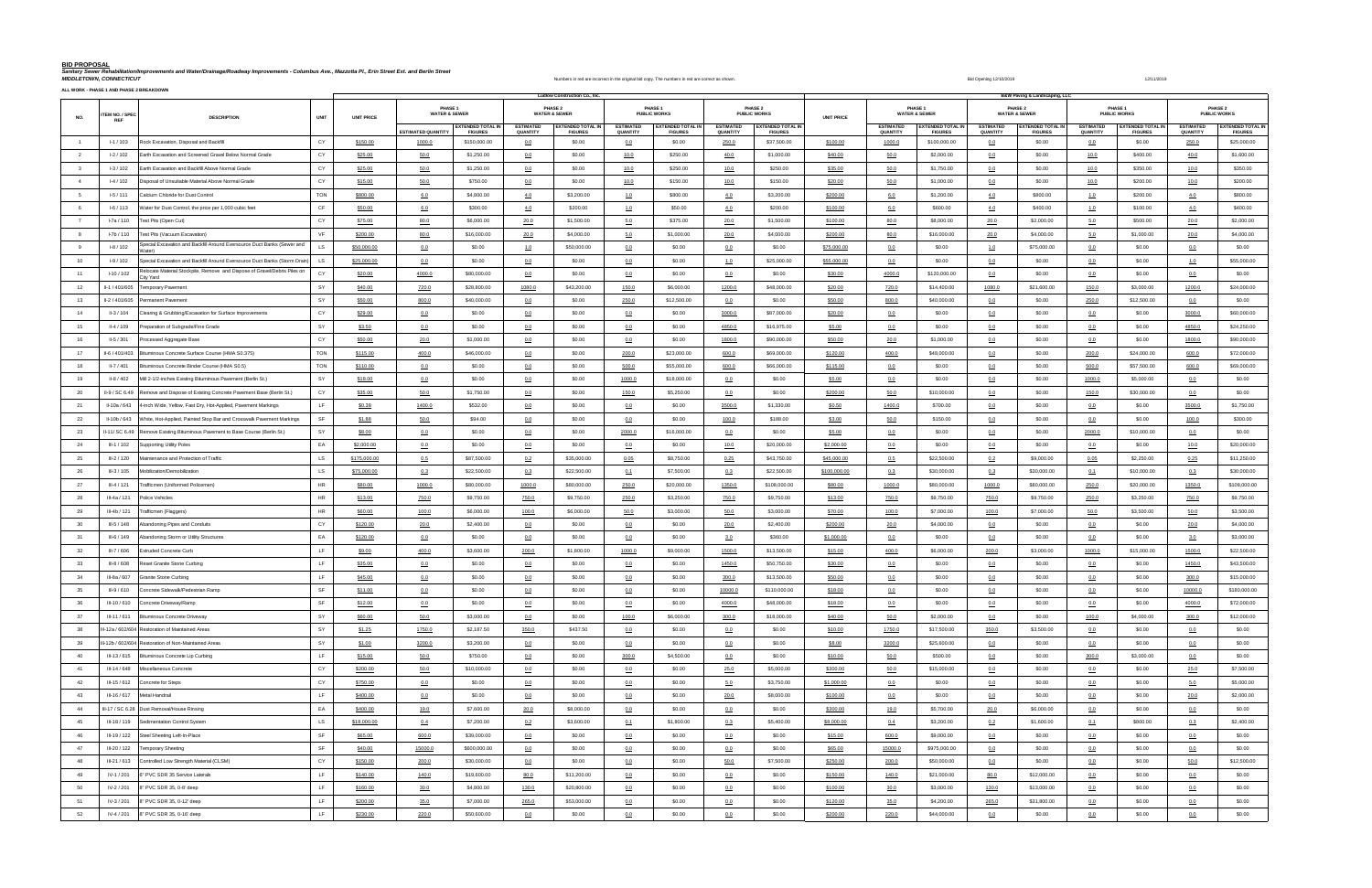|     |                 |                                                                                 |             | <b>Ludlow Construction Co., Inc.</b> |                                     |                          |                  |                                     |                  |                                |                  |                                |                   |                  |                                     |                  | <b>B&amp;W Paving &amp; Landscaping, LLC</b> |                  |                                |                  |                                |
|-----|-----------------|---------------------------------------------------------------------------------|-------------|--------------------------------------|-------------------------------------|--------------------------|------------------|-------------------------------------|------------------|--------------------------------|------------------|--------------------------------|-------------------|------------------|-------------------------------------|------------------|----------------------------------------------|------------------|--------------------------------|------------------|--------------------------------|
|     | ITEM NO. / SPEC |                                                                                 |             |                                      | PHASE 1<br><b>WATER &amp; SEWER</b> |                          |                  | PHASE 2<br><b>WATER &amp; SEWER</b> |                  | PHASE 1<br><b>PUBLIC WORKS</b> |                  | PHASE 2<br><b>PUBLIC WORKS</b> |                   |                  | PHASE 1<br><b>WATER &amp; SEWER</b> |                  | PHASE 2<br><b>WATER &amp; SEWER</b>          |                  | PHASE 1<br><b>PUBLIC WORKS</b> |                  | PHASE 2<br><b>PUBLIC WORKS</b> |
| NO. | <b>REF</b>      | <b>DESCRIPTION</b>                                                              | <b>UNIT</b> | <b>UNIT PRICE</b>                    |                                     | <b>EXTENDED TOTAL IN</b> | <b>ESTIMATED</b> | <b>EXTENDED TOTAL IN</b>            | <b>ESTIMATED</b> | <b>EXTENDED TOTAL IN</b>       | <b>ESTIMATED</b> | <b>EXTENDED TOTAL I</b>        | <b>UNIT PRICE</b> | <b>ESTIMATED</b> | <b>EXTENDED TOTAL IN</b>            | <b>ESTIMATED</b> | <b>EXTENDED TOTAL IN</b>                     | <b>ESTIMATED</b> | <b>EXTENDED TOTAL IN</b>       | <b>ESTIMATED</b> | <b>EXTENDED TOTAL II</b>       |
|     |                 |                                                                                 |             |                                      | <b>ESTIMATED QUANTITY</b>           | <b>FIGURES</b>           | QUANTITY         | <b>FIGURES</b>                      | QUANTITY         | <b>FIGURES</b>                 | QUANTITY         | <b>FIGURES</b>                 |                   | QUANTITY         | <b>FIGURES</b>                      | QUANTITY         | <b>FIGURES</b>                               | QUANTITY         | <b>FIGURES</b>                 | QUANTITY         | <b>FIGURES</b>                 |
| 53  | IV-5 / 201      | 8" PVC SDR 26, 0-8' deep                                                        | LF.         | \$165.00                             | 300.0                               | \$49,500.00              | 0.0              | \$0.00                              | 0.0              | \$0.00                         | 0.0              | \$0.00                         | \$110.00          | 300.0            | \$33,000.00                         | 0.0              | \$0.00                                       | 0.0              | \$0.00                         | 0.0              | \$0.00                         |
| 54  | IV-6 / 201      | 8" PVC SDR 26, 0-12' deep                                                       | LF.         | \$200.00                             | 60.0                                | \$12,000.00              | 0.0              | \$0.00                              | 0.0              | \$0.00                         | 0.0              | \$0.00                         | \$125.00          | 60.0             | \$7,500.00                          | 0.0              | \$0.00                                       | 0.0              | \$0.00                         | 0.0              | \$0.00                         |
| 55  | IV-7 / 201      | 8" PVC SDR 26, 0-16' deep                                                       | LF.         | \$250.00                             | 90.0                                | \$22,500.00              | 0.0              | \$0.00                              | 0.0              | \$0.00                         | 0.0              | \$0.00                         | \$205.00          | 90.0             | \$18,450.00                         | 0.0              | \$0.00                                       | 0.0              | \$0.00                         | 0.0              | \$0.00                         |
| 56  | IV-8 / 201      | 8" PVC SDR 26, 0-20' deep                                                       | LF.         | \$475.00                             | 150.0                               | \$71,250.00              | 0.0              | \$0.00                              | 0.0              | \$0.00                         | 0.0              | \$0.00                         | \$300.00          | 150.0            | \$45,000.00                         | 0.0              | \$0.00                                       | 0.0              | \$0.00                         | 0.0              | \$0.00                         |
| 57  | IV-9 / 201      | 8" PVC SDR 26, 0-24' deep                                                       |             | \$525.00                             | 160.0                               | \$84,000.00              | 0.0              | \$0.00                              | 0.0              | \$0.00                         | 0.0              | \$0.00                         | \$350.00          | 160.0            | \$56,000.00                         | 0.0              | \$0.00                                       | 0.0              | \$0.00                         | 0.0              | \$0.00                         |
| 58  | IV-10 / 201     | 8" PVC SDR 26, 0-30' deep                                                       | LF.         | \$575.00                             | 130.0                               | \$74,750.00              | 0.0              | \$0.00                              | 0.0              | \$0.00                         | 0.0              | \$0.00                         | \$400.00          | 130.0            | \$52,000.00                         | 0.0              | \$0.00                                       | 0.0              | \$0.00                         | 0.0              | \$0.00                         |
| 59  | IV-11a / 201    | 4' Diameter Sanitary Manhole, 0-8' deep                                         | VF          | \$500.00                             | 38.0                                | \$19,000.00              | 36.0             | \$18,000.00                         | 0.0              | \$0.00                         | 0.0              | \$0.00                         | \$450.00          | 38.0             | \$17,100.00                         | 36.0             | \$16,200.00                                  | 0.0              | \$0.00                         | 0.0              | \$0.00                         |
| 60  | IV-11b/201      | 4' Diameter Sanitary Manhole, 0-12' deep                                        | VF          | \$700.00                             | 20.0                                | \$14,000.00              | 40.0             | \$28,000.00                         | 0.0              | \$0.00                         | 0.0              | \$0.00                         | \$500.00          | 20.0             | \$10,000.00                         | 40.0             | \$20,000.00                                  | 0.0              | \$0.00                         | 0.0              | \$0.00                         |
| 61  | IV-11c / 201    | 4' Diameter Sanitary Manhole, 0-16' deep                                        | VF          | \$900.00                             | 44.0                                | \$39,600.00              | 0.0              | \$0.00                              | 0.0              | \$0.00                         | 0.0              | \$0.00                         | \$600.00          | 44.0             | \$26,400.00                         | 0.0              | \$0.00                                       | 0.0              | \$0.00                         | 0.0              | \$0.00                         |
| 62  | IV-11d / 201    | 4' Diameter Sanitary Manhole, 0-24' deep                                        | VF          | \$1,200.00                           | 66.0                                | \$79,200.00              | 0.0              | \$0.00                              | 0.0              | \$0.00                         | 0.0              | \$0.00                         | \$800.00          | 66.0             | \$52,800.00                         | 0.0              | \$0.00                                       | 0.0              | \$0.00                         | $0.0$            | \$0.00                         |
| 63  | IV-11e / 201    | 4' Diameter Sanitary Manhole, 0-28' deep                                        | VF          | \$1,300.00                           | 26.0                                | \$33,800.00              | 0.0              | \$0.00                              | 0.0              | \$0.00                         | 0.0              | \$0.00                         | \$1,000.00        | 26.0             | \$26,000.00                         | 0.0              | \$0.00                                       | 0.0              | \$0.00                         | $0.0$            | \$0.00                         |
| 64  | IV-11f / 201    | 4' Diameter Sanitary Manhole (Type "D")                                         | VF          | \$800.00                             | 12.0                                | \$9,600.00               | 0.0              | \$0.00                              | 0.0              | \$0.00                         | 0.0              | \$0.00                         | \$600.00          | 12.0             | \$7,200.00                          | 0.0              | \$0.00                                       | 0.0              | \$0.00                         | $0.0$            | \$0.00                         |
| 65  | IV-11g / 201    | 4' Diameter Sanitary Manhole (Type "D")                                         | VF          | \$1,000.00                           | 15.0                                | \$15,000.00              | 0.0              | \$0.00                              | 0.0              | \$0.00                         | 0.0              | \$0.00                         | \$700.00          | 15.0             | \$10,500.00                         | 0.0              | \$0.00                                       | 0.0              | \$0.00                         | 0.0              | \$0.00                         |
| 66  | IV-11h / 201    | 4' Diameter Sanitary Manhole (Type "D"), 0-20' deep                             | VF          | \$1,100.00                           | 18.0                                | \$19,800.00              | 0.0              | \$0.00                              | 0.0              | \$0.00                         | 0.0              | \$0.00                         | \$800.00          | 18.0             | \$14,400.00                         | 0.0              | \$0.00                                       | 0.0              | \$0.00                         | $0.0$            | \$0.00                         |
| 67  | IV-11i / 201    | 4' Diameter Sanitary Manhole (Type "D"), 0-28' deep                             | VF          | \$1,400.00                           | 26.0                                | \$36,400.00              | 0.0              | \$0.00                              | 0.0              | \$0.00                         | 0.0              | \$0.00                         | \$1,000.00        | 26.0             | \$26,000.00                         | 0.0              | \$0.00                                       | 0.0              | \$0.00                         | 0.0              | \$0.00                         |
| 68  | IV-12 / 208     | 8" Dia. Cured-In-Place Pipe Lining                                              | <b>IF</b>   | \$65.00                              | 1625.0                              | \$105,625.00             | 1000.0           | \$65,000.00                         | 0.0              | \$0.00                         | 0.0              | \$0.00                         | \$90.00           | 1625.0           | \$146,250.00                        | 1000.0           | \$90,000.00                                  | 0.0              | \$0.00                         | 0.0              | \$0.00                         |
| 69  | IV-13 / 208     | Service Lateral Reinstatement on CIPP Lined Pipe                                | EA          | \$265.00                             | 10.0                                | \$2,650.00               | 20.0             | \$5,300.00                          | 0.0              | \$0.00                         | 0.0              | \$0.00                         | \$2,000.00        | 10.0             | \$20,000.00                         | 20.0             | \$40,000.00                                  | 0.0              | \$0.00                         | 0.0              | \$0.00                         |
| 70  | IV-14/211       | Service Lateral (4" or 6") Cured-In-Place Lining                                | LF.         | \$210.00                             | 0.0                                 | \$0.00                   | 700.0            | \$147,000.00                        | 0.0              | \$0.00                         | 0.0              | \$0.00                         | \$400.00          | 0.0              | \$0.00                              | 700.0            | \$280,000.00                                 | 0.0              | \$0.00                         | 0.0              | \$0.00                         |
| 71  | IV-15 / 201     | Service Connection Chimney                                                      | VF          | \$500.00                             | 42.0                                | \$21,000.00              | 0.0              | \$0.00                              | 0.0              | \$0.00                         | 0.0              | \$0.00                         | \$300.00          | 42.0             | \$12,600.00                         | 0.0              | \$0.00                                       | 0.0              | \$0.00                         | 0.0              | \$0.00                         |
| 72  | IV-16 / 203     | <b>Cut Protruding Service</b>                                                   | EA          | \$250.00                             | 6.0                                 | \$1,500.00               | 2.0              | \$500.00                            | 0.0              | \$0.00                         | 0.0              | \$0.00                         | \$600.00          | 6.0              | \$3,600.00                          | 2.0              | \$1,200.00                                   | 0.0              | \$0.00                         | 0.0              | \$0.00                         |
| 73  | IV-17 / 207     | Reset/Raise Sanitary Sewer Manhole Cover                                        | EA          | \$500.00                             | 0.0                                 | \$0.00                   | 8.0              | \$4,000.00                          | 0.0              | \$0.00                         | 0.0              | \$0.00                         | \$600.00          | 0.0              | \$0.00                              | 8.0              | \$4,800.00                                   | 0.0              | \$0.00                         | 0.0              | \$0.00                         |
| 74  |                 |                                                                                 |             |                                      |                                     |                          |                  |                                     |                  |                                |                  |                                |                   |                  |                                     |                  |                                              |                  |                                |                  |                                |
|     | IV-18 / 218     | Abandoning Existing Sanitary Manholes In Place                                  | EA          | \$1,000.00                           | 4.0                                 | \$4,000.00               | 0.0              | \$0.00                              | 0.0              | \$0.00                         | 0.0              | \$0.00                         | \$1,000.00        | 4.0              | \$4,000.00                          | 0.0              | \$0.00                                       | 0.0              | \$0.00                         | 0.0              | \$0.00                         |
| 75  | IV-19 / 149     | Remove Existing Sanitary Manhole                                                | EA          | \$700.00                             | 2.0                                 | \$1,400.00               | 0.0              | \$0.00                              | 0.0              | \$0.00                         | 0.0              | \$0.00                         | \$1,000.00        | 2.0              | \$2,000.00                          | 0.0              | \$0.00                                       | 0.0              | \$0.00                         | 0.0              | \$0.00                         |
| 76  | IV-20 / 148     | Plug End of 8" VCP Sewer Pipe                                                   | EA          | \$350.00                             | 1.0                                 | \$350.00                 | 0.0              | \$0.00                              | 0.0              | \$0.00                         | 0.0              | \$0.00                         | \$300.00          | 1.0              | \$300.00                            | 0.0              | \$0.00                                       | 0.0              | \$0.00                         | 0.0              | \$0.00                         |
| 77  |                 | IV-21 / 602/604 Remove and Replace Chain Link Fence/Gate                        | LF          | \$50.00                              | 0.0                                 | \$0.00                   | 40.0             | \$2,000.00                          | 0.0              | \$0.00                         | 40.0             | \$2,000.00                     | \$100.00          | 0.0              | \$0.00                              | 40.0             | \$4,000.00                                   | 0.0              | \$0.00                         | 40.0             | \$4,000.00                     |
| 78  |                 | IV-22 / 210 FELL Assessment for Pipe (Owner Optional)                           | LF.         | \$11.55                              | 2000.0                              | \$23,100.00              | 1000.0           | \$11,550.00                         | 0.0              | \$0.00                         | 0.0              | \$0.00                         | \$30.00           | 2000.0           | \$60,000.00                         | 1000.0           | \$30,000.00                                  | 0.0              | \$0.00                         | 0.0              | \$0.00                         |
| 79  |                 | IV-23 / 203 Closed Circuit Televising 8-inch Sewer Pipe                         | LF.         | \$4.50                               | 400.0                               | \$1,800.00               | 0.0              | \$0.00                              | 0.0              | \$0.00                         | 0.0              | \$0.00                         | \$12.00           | 400.0            | \$4,800.00                          | 0.0              | \$0.00                                       | 0.0              | \$0.00                         | 0.0              | \$0.00                         |
| 80  |                 | IV-24 / 102/122 Support Existing 20-Inch Water Main                             | LS          | \$150,000.00                         | 1.0                                 | \$150,000.00             | 0.0              | \$0.00                              | 0.0              | \$0.00                         | 0.0              | \$0.00                         | \$100,000.00      | 1.0              | \$100,000.00                        | 0.0              | \$0.00                                       | 0.0              | \$0.00                         | 0.0              | \$0.00                         |
| 81  | $V - 1 / 143$   | Supply/Install New Type "C" Catch Basin                                         | EA          | \$5,500.00                           | 0.0                                 | \$0.00                   | 0.0              | \$0.00                              | 2.0              | \$11,000.00                    | 10.0             | \$55,000.00                    | \$3,500.00        | 0.0              | \$0.00                              | 0.0              | \$0.00                                       | 2.0              | \$7,000.00                     | 10.0             | \$35,000.00                    |
| 82  | $V-2/143$       | Supply/Install New Type "C" Catch Basin Over 10' Deep                           | EA          | \$7,000.00                           | 0.0                                 | \$0.00                   | 0.0              | \$0.00                              | 0.0              | \$0.00                         | 3.0              | \$21,000.00                    | \$5,000.00        | 0.0              | \$0.00                              | 0.0              | \$0.00                                       | 0.0              | \$0.00                         | 3.0              | \$15,000.00                    |
| 83  | $V-3/143$       | Supply/Install New Type "C" Catch Basin Double Grate Type II                    | EA          | \$6,000.00                           | 0.0                                 | \$0.00                   | 0.0              | \$0.00                              | 0.0              | \$0.00                         | 1.0              | \$6,000.00                     | \$8,000.00        | 0.0              | \$0.00                              | 0.0              | \$0.00                                       | 0.0              | \$0.00                         | 1.0              | \$8,000.00                     |
| 84  | $V - 4 / 143$   | Supply/Install New Type "C" Catch Basin Double Grate Type II Over 10' Deep      | EA          | \$7,500.00                           | 0.0                                 | \$0.00                   | 0.0              | \$0.00                              | 1.0              | \$7,500.00                     | 0.0              | \$0.00                         | \$9,000.00        | 0.0              | \$0.00                              | 0.0              | \$0.00                                       | 1.0              | \$9,000.00                     | 0.0              | \$0.00                         |
| 85  | $V-5/143$       | Supply/Install New Type "C-L" Catch Basin Double Grate Type I Over 10'          | FA.         | \$7,000.00                           | 0.0                                 | \$0.00                   | 0.0              | \$0.00                              | 1.0              | \$7,000.00                     | 0.0              | \$0.00                         | \$9,000.00        | 0.0              | \$0.00                              | 0.0              | \$0.00                                       | 1.0              | \$9,000.00                     | 0.0              | \$0.00                         |
| 86  | $V - 6 / 143$   | Supply/Install New Type "C-L" Catch Basin Double Grate Type II Over 10'         | EA          | \$7,500.00                           | 0.0                                 | \$0.00                   | 0.0              | \$0.00                              | 1.0              | \$7,500.00                     | 0.0              | \$0.00                         | \$9,000.00        | 0.0              | \$0.00                              | 0.0              | \$0.00                                       | 1.0              | \$9,000.00                     | 0.0              | \$0.00                         |
| 87  | $V - 7/143$     | Supply/Install Yard Drain                                                       | EA          | \$350.00                             | 0.0                                 | \$0.00                   | 0.0              | \$0.00                              | 0.0              | \$0.00                         | 2.0              | \$700.00                       | \$2,000.00        | 0.0              | \$0.00                              | 0.0              | \$0.00                                       | 0.0              | \$0.00                         | 2.0              | \$4,000.00                     |
| 88  |                 | V-8a / 142 12" Reinforced Concrete Pipe (RCP)                                   | LF.         | \$145.00                             | 0.0                                 | \$0.00                   | 0.0              | \$0.00                              | 0.0              | \$0.00                         | 130.0            | \$18,850.00                    | \$90.00           | 0.0              | \$0.00                              | 0.0              | \$0.00                                       | 0.0              | \$0.00                         | 130.0            | \$11,700.00                    |
| 89  |                 | V-8b / 142 15" Reinforced Concrete Pipe (RCP)                                   | LF.         | \$180.00                             | 0.0                                 | \$0.00                   | 0.0              | \$0.00                              | 0.0              | \$0.00                         | 510.0            | \$91,800.00                    | \$95.00           | 0.0              | \$0.00                              | 0.0              | \$0.00                                       | 0.0              | \$0.00                         | 510.0            | \$48,450.00                    |
| 90  |                 | V-8c / 142   18" Reinforced Concrete Pipe (RCP)                                 | LF.         | \$225.00                             | 0.0                                 | \$0.00                   | 0.0              | \$0.00                              | 160.0            | \$36,000.00                    | 640.0            | \$144,000.00                   | \$120.00          | 0.0              | \$0.00                              | 0.0              | \$0.00                                       | 160.0            | \$19,200.00                    | 640.0            | \$76,800.00                    |
| 91  | V-9 / 142       | 36" RCP, Class IV                                                               | LF.         | \$225.00                             | 0.0                                 | \$0.00                   | 0.0              | \$0.00                              | 490.0            | \$110,250.00                   | 0.0              | \$0.00                         | \$200.00          | 0.0              | \$0.00                              | 0.0              | \$0.00                                       | 490.0            | \$98,000.00                    | 0.0              | \$0.00                         |
| 92  |                 | V-10 / 142 36" Reinforced Concrete Pipe Flared End Section                      | EA          | \$3,500.00                           | 0.0                                 | \$0.00                   | 0.0              | \$0.00                              | 0.0              | \$0.00                         | 2.0              | \$7,000.00                     | \$300.00          | 0.0              | \$0.00                              | 0.0              | \$0.00                                       | 0.0              | \$0.00                         | 2.0              | \$600.00                       |
| 93  |                 | V-11a / 148 Plug 6" Storm Pipe                                                  | EA          | \$250.00                             | 0.0                                 | \$0.00                   | 0.0              | \$0.00                              | 0.0              | \$0.00                         | 3.0              | \$750.00                       | \$300.00          | 0.0              | \$0.00                              | 0.0              | \$0.00                                       | 0.0              | \$0.00                         | 3.0              | \$900.00                       |
| 94  |                 | V-11b / 148 Plug 12" Storm Pipe                                                 | EA          | \$300.00                             | 0.0                                 | \$0.00                   | 0.0              | \$0.00                              | 2.0              | \$600.00                       | 0.0              | \$0.00                         | \$300.00          | 0.0              | \$0.00                              | 0.0              | \$0.00                                       | 2.0              | \$600.00                       | 0.0              | \$0.00                         |
| 95  | V-11c / 148     | Plug 18" Storm Pipe                                                             | EA          | \$400.00                             | 0.0                                 | \$0.00                   | 0.0              | \$0.00                              | 1.0              | \$400.00                       | 0.0              | \$0.00                         | \$400.00          | 0.0              | \$0.00                              | 0.0              | \$0.00                                       | 1.0              | \$400.00                       | 0.0              | \$0.00                         |
| 96  | V-12a / 114     | Intermediate Riprap                                                             | CY          | \$55.00                              | 0.0                                 | \$0.00                   | 0.0              | \$0.00                              | 25.0             | \$1,375.00                     | 0.0              | \$0.00                         | \$75.00           | 0.0              | \$0.00                              | 0.0              | \$0.00                                       | 25.0             | \$1,875.00                     | 0.0              | \$0.00                         |
| 97  | V-12b / 114     |                                                                                 | CY          |                                      |                                     | \$0.00                   | 0.0              | \$0.00                              | 200.0            |                                | 0.0              | \$0.00                         | \$75.00           | 0.0              | \$0.00                              | 0.0              | \$0.00                                       |                  | \$15,000.00                    | 0.0              | \$0.00                         |
| 98  |                 | Standard Riprap<br>V-13a / 142 3" Polyvinyl Chloride (PVC) Pipe, SDR-35         | LF.         | \$60.00<br>\$60.00                   | 0.0                                 | \$0.00                   |                  | \$0.00                              | 0.0              | \$12,000.00<br>\$0.00          |                  | \$1,200.00                     |                   | 0.0              | \$0.00                              | 0.0              | \$0.00                                       | 200.0<br>0.0     | \$0.00                         |                  | \$2,000.00                     |
|     |                 |                                                                                 |             |                                      | 0.0                                 |                          | 0.0              |                                     |                  |                                | 20.0             |                                | \$100.00          |                  |                                     |                  |                                              |                  |                                | 20.0             |                                |
| 99  |                 | V-13b / 142 4" Polyvinyl Chloride (PVC) Pipe, SDR-35                            | LF.         | \$95.00                              | 0.0                                 | \$0.00                   | 0.0              | \$0.00                              | 0.0              | \$0.00                         | 20.0             | \$1,900.00                     | \$100.00          | 0.0              | \$0.00                              | 0.0              | \$0.00                                       | 0.0              | \$0.00                         | 20.0             | \$2,000.00                     |
| 100 |                 | V-13c / 142 6" Polyvinyl Chloride (PVC) Pipe, SDR-26                            | LF.         | \$120.00                             | 0.0                                 | \$0.00                   | 0.0              | \$0.00                              | 0.0              | \$0.00                         | 50.0             | \$6,000.00                     | \$120.00          | 0.0              | \$0.00                              | 0.0              | \$0.00                                       | 0.0              | \$0.00                         | 50.0             | \$6,000.00                     |
| 101 |                 | V-13d / 142 8" Polyvinyl Chloride (PVC) Pipe, SDR-35                            | LF.         | \$135.00                             | 0.0                                 | \$0.00                   | 0.0              | \$0.00                              | 5.0              | \$675.00                       | 0.0              | \$0.00                         | \$120.00          | 0.0              | \$0.00                              | 0.0              | \$0.00                                       | 5.0              | \$600.00                       | 0.0              | \$0.00                         |
| 102 |                 | V-14 / 142   12" High Density Polyethylene (HDPE) Storm Drain Pipe, (0-8' Deep) | LF          | \$110.00                             | 0.0                                 | \$0.00                   | 0.0              | \$0.00                              | 20.0             | \$2,200.00                     | 0.0              | \$0.00                         | \$90.00           | 0.0              | \$0.00                              | 0.0              | \$0.00                                       | 20.0             | \$1,800.00                     | $0.0$            | \$0.00                         |
| 103 |                 | V-14a / 142 15" High Density Polyethylene (HDPE) Storm Drain Pipe, (0-8' Deep)  | LF          | \$125.00                             | 0.0                                 | \$0.00                   | 0.0              | \$0.00                              | 300.0            | \$37,500.00                    | 0.0              | \$0.00                         | \$100.00          | 0.0              | \$0.00                              | 0.0              | \$0.00                                       | 300.0            | \$30,000.00                    | 0.0              | \$0.00                         |
| 104 |                 | V-15 / 143   5' Diameter Storm Manhole, 0-10' deep                              | EA          | \$6,000.00                           | 0.0                                 | \$0.00                   | 0.0              | \$0.00                              | 2.0              | \$12,000.00                    | 0.0              | \$0.00                         | \$4,000.00        | 0.0              | \$0.00                              | 0.0              | \$0.00                                       | 2.0              | \$8,000.00                     | 0.0              | \$0.00                         |
| 105 | $V-16/143$      | Remove Existing and Install New Type "C" Catch Basin (0-8' Deep)                | EA          | \$5,500.00                           | 0.0                                 | \$0.00                   | 0.0              | \$0.00                              | 1.0              | \$5,500.00                     | 0.0              | \$0.00                         | \$5,000.00        | 0.0              | \$0.00                              | 0.0              | \$0.00                                       | 1.0              | \$5,000.00                     | 0.0              | \$0.00                         |
| 106 | VI-1 / 171      | 4" DIP, CL 52                                                                   | LF          | \$105.00                             | 0.0                                 | \$0.00                   | 10.0             | \$1,050.00                          | 0.0              | \$0.00                         | 0.0              | \$0.00                         | \$100.00          | 0.0              | \$0.00                              | 10.0             | \$1,000.00                                   | 0.0              | \$0.00                         | $0.0$            | \$0.00                         |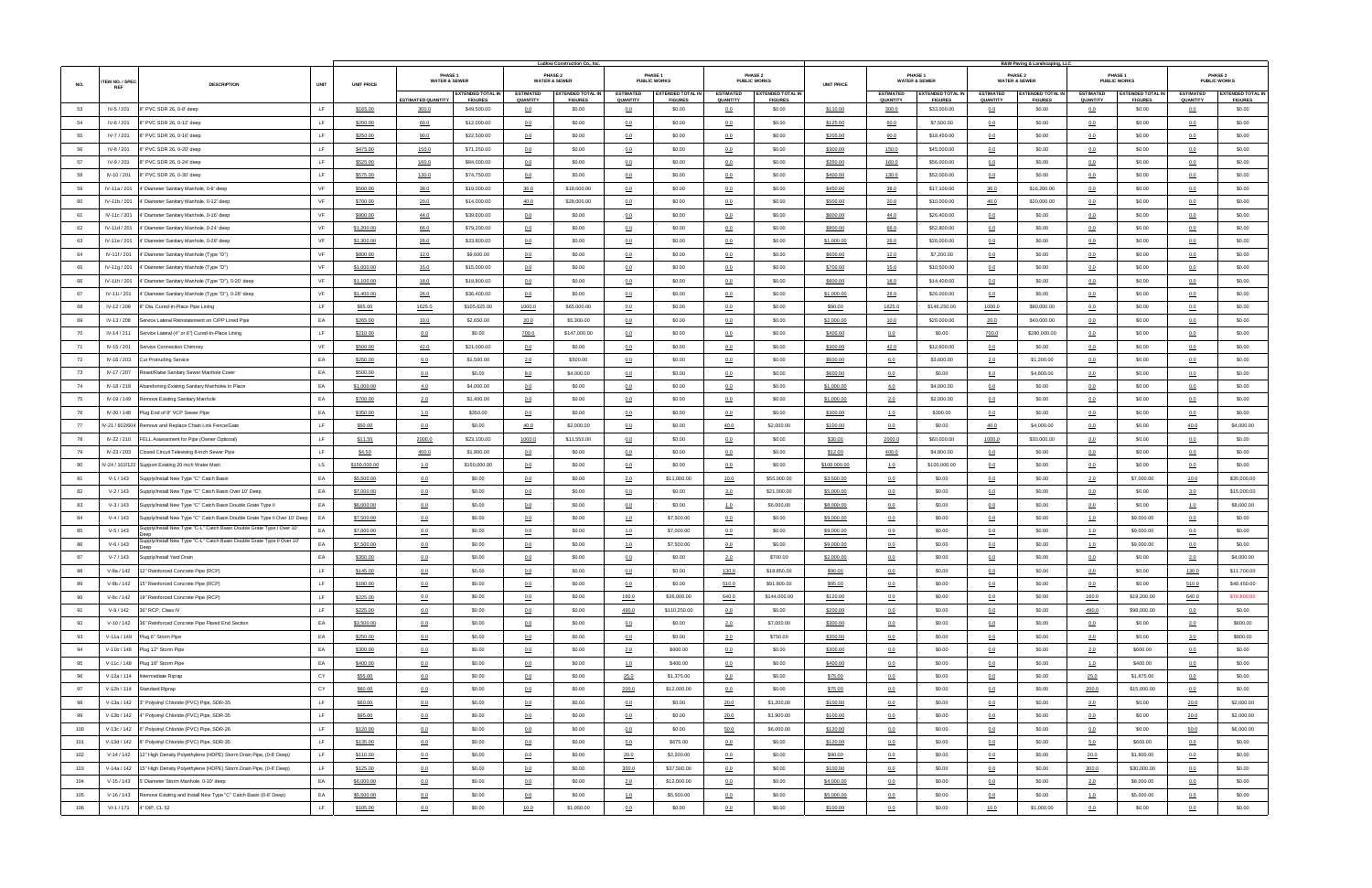|     |                               |                                                                                                                                                                                                                                                                                                                                                                                                                                                                                                                                                                                                                                                                           |             |                   |                                     |                                            |                              | Ludlow Construction Co., Inc.              |                              |                                            |                              |                                            |                   |                              |                                            |                                     | <b>B&amp;W Paving &amp; Landscaping, LLC</b> |                              |                                            |                              |                                            |
|-----|-------------------------------|---------------------------------------------------------------------------------------------------------------------------------------------------------------------------------------------------------------------------------------------------------------------------------------------------------------------------------------------------------------------------------------------------------------------------------------------------------------------------------------------------------------------------------------------------------------------------------------------------------------------------------------------------------------------------|-------------|-------------------|-------------------------------------|--------------------------------------------|------------------------------|--------------------------------------------|------------------------------|--------------------------------------------|------------------------------|--------------------------------------------|-------------------|------------------------------|--------------------------------------------|-------------------------------------|----------------------------------------------|------------------------------|--------------------------------------------|------------------------------|--------------------------------------------|
| NO. | ITEM NO. / SPEC<br><b>REF</b> | <b>DESCRIPTION</b>                                                                                                                                                                                                                                                                                                                                                                                                                                                                                                                                                                                                                                                        | <b>UNIT</b> | <b>UNIT PRICE</b> | PHASE 1<br><b>WATER &amp; SEWER</b> |                                            |                              | PHASE 2<br><b>WATER &amp; SEWER</b>        |                              | PHASE 1<br><b>PUBLIC WORKS</b>             |                              | PHASE 2<br><b>PUBLIC WORKS</b>             | <b>UNIT PRICE</b> | PHASE 1                      | <b>WATER &amp; SEWER</b>                   |                                     | PHASE 2<br><b>WATER &amp; SEWER</b>          |                              | PHASE 1<br><b>PUBLIC WORKS</b>             |                              | PHASE 2<br><b>PUBLIC WORKS</b>             |
|     |                               |                                                                                                                                                                                                                                                                                                                                                                                                                                                                                                                                                                                                                                                                           |             |                   | <b>ESTIMATED QUANTITY</b>           | <b>EXTENDED TOTAL IN</b><br><b>FIGURES</b> | <b>ESTIMATED</b><br>QUANTITY | <b>EXTENDED TOTAL IN</b><br><b>FIGURES</b> | <b>ESTIMATED</b><br>QUANTITY | <b>EXTENDED TOTAL IN</b><br><b>FIGURES</b> | <b>ESTIMATED</b><br>QUANTITY | <b>EXTENDED TOTAL IN</b><br><b>FIGURES</b> |                   | <b>ESTIMATED</b><br>QUANTITY | <b>EXTENDED TOTAL IN</b><br><b>FIGURES</b> | <b>ESTIMATED</b><br><b>QUANTITY</b> | <b>EXTENDED TOTAL IN</b><br><b>FIGURES</b>   | <b>ESTIMATED</b><br>QUANTITY | <b>EXTENDED TOTAL IN</b><br><b>FIGURES</b> | <b>ESTIMATED</b><br>QUANTITY | <b>EXTENDED TOTAL IN</b><br><b>FIGURES</b> |
| 107 | VI-2 / 171                    | 6" DIP, CL 52                                                                                                                                                                                                                                                                                                                                                                                                                                                                                                                                                                                                                                                             | LF.         | \$105.00          | 30.0                                | \$3,150.00                                 | 50.0                         | \$5,250.00                                 | 0.0                          | \$0.00                                     | 0.0                          | \$0.00                                     | \$120.00          | 30.0                         | \$3,600.00                                 | 50.0                                | \$6,000.00                                   | 0.0                          | \$0.00                                     | 0.0                          | \$0.00                                     |
| 108 | VI-3 / 171                    | 8" DIP, CL 52                                                                                                                                                                                                                                                                                                                                                                                                                                                                                                                                                                                                                                                             | LF.         | \$130.00          | 550.0                               | \$71,500.00                                | 1750.0                       | \$227,500.00                               | 0.0                          | \$0.00                                     | 0.0                          | \$0.00                                     | \$130.00          | 550.0                        | \$71,500.00                                | 1750.0                              | \$227,500.00                                 | 0.0                          | \$0.00                                     | 0.0                          | \$0.00                                     |
| 109 | VI-4 / 171                    | 8" x 6" Reducer                                                                                                                                                                                                                                                                                                                                                                                                                                                                                                                                                                                                                                                           | EA          | \$300.00          | 1.0                                 | \$300.00                                   | 0.0                          | \$0.00                                     | 0.0                          | \$0.00                                     | 0.0                          | \$0.00                                     | \$200.00          | 1.0                          | \$200.00                                   | 0.0                                 | \$0.00                                       | 0.0                          | \$0.00                                     | 0.0                          | \$0.00                                     |
| 110 | VI-5 / 171                    | 12" x 8" Reducer                                                                                                                                                                                                                                                                                                                                                                                                                                                                                                                                                                                                                                                          | EA          | \$350.00          | 0.0                                 | \$0.00                                     | 1.0                          | \$350.00                                   | 0.0                          | \$0.00                                     | 0.0                          | \$0.00                                     | \$400.00          | 0.0                          | \$0.00                                     | 1.0                                 | \$400.00                                     | 0.0                          | \$0.00                                     | 0.0                          | \$0.00                                     |
| 111 | VI-6 / 171                    | 8" x 4" x 8" Tee                                                                                                                                                                                                                                                                                                                                                                                                                                                                                                                                                                                                                                                          | EA          | \$420.00          | 0.0                                 | \$0.00                                     | 1.0                          | \$420.00                                   | 0.0                          | \$0.00                                     | 0.0                          | \$0.00                                     | \$350.00          | 0.0                          | \$0.00                                     | 1.0                                 | \$350.00                                     | 0.0                          | \$0.00                                     | 0.0                          | \$0.00                                     |
| 112 | VI-7 / 171                    | 8" x 6" x 8" Tee                                                                                                                                                                                                                                                                                                                                                                                                                                                                                                                                                                                                                                                          | EA          | \$450.00          | 1.0                                 | \$450.00                                   | 4.0                          | \$1,800.00                                 | 0.0                          | \$0.00                                     | 0.0                          | \$0.00                                     | \$400.00          | 1.0                          | \$400.00                                   | 4.0                                 | \$1,600.00                                   | 0.0                          | \$0.00                                     | 0.0                          | \$0.00                                     |
| 113 | VI-8 / 171                    | 8" x 8" x 8" Tee                                                                                                                                                                                                                                                                                                                                                                                                                                                                                                                                                                                                                                                          | EA          | \$500.00          | 0.0                                 | \$0.00                                     | 1.0                          | \$500.00                                   | 0.0                          | \$0.00                                     | 0.0                          | \$0.00                                     | \$400.00          | 0.0                          | \$0.00                                     | 1.0                                 | \$400.00                                     | 0.0                          | \$0.00                                     | 0.0                          | \$0.00                                     |
| 114 | VI-9 / 171                    | 4" Water Main Valve                                                                                                                                                                                                                                                                                                                                                                                                                                                                                                                                                                                                                                                       | EA          | \$1,250.00        | 0.0                                 | \$0.00                                     | 1.0                          | \$1,250.00                                 | 0.0                          | \$0.00                                     | 0.0                          | \$0.00                                     | \$700.00          | 0.0                          | \$0.00                                     | 1.0                                 | \$700.00                                     | 0.0                          | \$0.00                                     | 0.0                          | \$0.00                                     |
| 115 | VI-10 / 171                   | 6" Water Main Valve                                                                                                                                                                                                                                                                                                                                                                                                                                                                                                                                                                                                                                                       | EA          | \$1,450.00        | 1.0                                 | \$1,450.00                                 | 3.0                          | \$4,350.00                                 | 0.0                          | \$0.00                                     | 0.0                          | \$0.00                                     | \$800.00          | 1.0                          | \$800.00                                   | 3.0                                 | \$2,400.00                                   | 0.0                          | \$0.00                                     | 0.0                          | \$0.00                                     |
| 116 | VI-11 / 171                   | 8" Water Main Valve                                                                                                                                                                                                                                                                                                                                                                                                                                                                                                                                                                                                                                                       | EA          | \$1,850.00        | 2.0                                 | \$3,700.00                                 | <u>7.0</u>                   | \$12,950.00                                | 0.0                          | \$0.00                                     | 0.0                          | \$0.00                                     | \$1,300.00        | 2.0                          | \$2,600.00                                 | <u>7.0</u>                          | \$9,100.00                                   | 0.0                          | \$0.00                                     | 0.0                          | \$0.00                                     |
| 117 | VI-12 / 182                   | " Water Service                                                                                                                                                                                                                                                                                                                                                                                                                                                                                                                                                                                                                                                           | LF.         | \$100.00          | 0.0                                 | \$0.00                                     | 400.0                        | \$40,000.00                                | 0.0                          | \$0.00                                     | 0.0                          | \$0.00                                     | \$80.00           | 0.0                          | \$0.00                                     | 400.0                               | \$32,000.00                                  | 0.0                          | \$0.00                                     | 0.0                          | \$0.00                                     |
| 118 | VI-13 / 182                   | Curb Stops                                                                                                                                                                                                                                                                                                                                                                                                                                                                                                                                                                                                                                                                | EA          | \$350.00          | 0.0                                 | \$0.00                                     | 25.0                         | \$8,750.00                                 | 0.0                          | \$0.00                                     | 0.0                          | \$0.00                                     | \$170.00          | 0.0                          | \$0.00                                     | 25.0                                | \$4,250.00                                   | 0.0                          | \$0.00                                     | 0.0                          | \$0.00                                     |
| 119 | VI-14 / 171                   | Air Release Valve and Manhole (Complete)                                                                                                                                                                                                                                                                                                                                                                                                                                                                                                                                                                                                                                  | EA          | \$7,000.00        | 1.0                                 | \$7,000.00                                 | 0.0                          | \$0.00                                     | 0.0                          | \$0.00                                     | 0.0                          | \$0.00                                     | \$5,000.00        | 1.0                          | \$5,000.00                                 | 0.0                                 | \$0.00                                       | 0.0                          | \$0.00                                     | 0.0                          | \$0.00                                     |
| 120 | VI-15 / 171                   | New Hydrant                                                                                                                                                                                                                                                                                                                                                                                                                                                                                                                                                                                                                                                               | EA          | \$7,500.00        | 1.0                                 | \$7,500.00                                 | 2.0                          | \$15,000.00                                | 0.0                          | \$0.00                                     | 0.0                          | \$0.00                                     | \$5,000.00        | 1.0                          | \$5,000.00                                 | 2.0                                 | \$10,000.00                                  | 0.0                          | \$0.00                                     | 0.0                          | \$0.00                                     |
| 121 | VI-16 / 171                   | Hydrant Extension (6" or 12")                                                                                                                                                                                                                                                                                                                                                                                                                                                                                                                                                                                                                                             | EA          | \$850.00          | 1.0                                 | \$850.00                                   | 2.0                          | \$1,700.00                                 | 0.0                          | \$0.00                                     | 0.0                          | \$0.00                                     | \$900.00          | 1.0                          | \$900.00                                   | 2.0                                 | \$1,800.00                                   | 0.0                          | \$0.00                                     | 0.0                          | \$0.00                                     |
| 122 | VI-17 / 171                   | Remove and Salvage Existing Hydrant                                                                                                                                                                                                                                                                                                                                                                                                                                                                                                                                                                                                                                       | EA          | \$850.00          | 0.0                                 | \$0.00                                     | 4.0                          | \$3,400.00                                 | 0.0                          | \$0.00                                     | 0.0                          | \$0.00                                     | \$1,500.00        | 0.0                          | \$0.00                                     | 4.0                                 | \$6,000.00                                   | 0.0                          | \$0.00                                     | 0.0                          | \$0.00                                     |
| 123 | VI-18 / 171                   | Adjust Existing Hydrant To Grade                                                                                                                                                                                                                                                                                                                                                                                                                                                                                                                                                                                                                                          | EA          | \$850.00          | 0.0                                 | \$0.00                                     | 1.0                          | \$850.00                                   | 0.0                          | \$0.00                                     | 0.0                          | \$0.00                                     | \$400.00          | 0.0                          | \$0.00                                     | 1.0                                 | \$400.00                                     | 0.0                          | \$0.00                                     | 0.0                          | \$0.00                                     |
| 124 | VI-19 / 171                   | Furnish and Install 8" DIP Cap                                                                                                                                                                                                                                                                                                                                                                                                                                                                                                                                                                                                                                            | EA          | \$580.00          | 1.0                                 | \$580.00                                   | 0.0                          | \$0.00                                     | 0.0                          | \$0.00                                     | 0.0                          | \$0.00                                     | \$150.00          | 1.0                          | \$150.00                                   | 0.0                                 | \$0.00                                       | 0.0                          | \$0.00                                     | 0.0                          | \$0.00                                     |
| 125 | VII-1 / 184/SC<br>6.47        | Temporary Water Bypass (Design, Coordination, Furnish, Install, Maintain<br>and Remove)                                                                                                                                                                                                                                                                                                                                                                                                                                                                                                                                                                                   | LS          | \$60,000.00       | 0.0                                 | \$0.00                                     | 1.0                          | \$60,000.00                                | 0.0                          | \$0.00                                     | 0.0                          | \$0.00                                     | \$130,000.00      | 0.0                          | \$0.00                                     | 1.0                                 | \$130,000.00                                 | 0.0                          | \$0.00                                     | 0.0                          | \$0.00                                     |
| 126 | VIII-1 / 616                  | Care/Protection of Trees                                                                                                                                                                                                                                                                                                                                                                                                                                                                                                                                                                                                                                                  | LS          | \$9,780.00        | 0.2                                 | \$1,956.00                                 | 0.4                          | \$3,912.00                                 | 0.1                          | \$978.00                                   | 0.3                          | \$2,934.00                                 | \$20,000.00       | 0.2                          | \$4,000.00                                 | 0.4                                 | \$8,000.00                                   | 0.1                          | \$2,000.00                                 | 0.3                          | \$6,000.00                                 |
| 127 | VIII-2a / 616                 | Tree Removal (>12" to 24" caliper)                                                                                                                                                                                                                                                                                                                                                                                                                                                                                                                                                                                                                                        | EA          | \$2,400.00        | 0.0                                 | \$0.00                                     | 0.0                          | \$0.00                                     | 0.0                          | \$0.00                                     | 16.0                         | \$38,400.00                                | \$800.00          | 0.0                          | \$0.00                                     | 0.0                                 | \$0.00                                       | 0.0                          | \$0.00                                     | 16.0                         | \$12,800.00                                |
| 128 | VIII-2b / 616                 | Tree Removal (>24" caliper)                                                                                                                                                                                                                                                                                                                                                                                                                                                                                                                                                                                                                                               | EA          | \$3,200.00        | 0.0                                 | \$0.00                                     | 0.0                          | \$0.00                                     | 0.0                          | \$0.00                                     | 5.0                          | \$16,000.00                                | \$2,000.00        | 0.0                          | \$0.00                                     | 0.0                                 | \$0.00                                       | 0.0                          | \$0.00                                     | 5.0                          | \$10,000.00                                |
| 129 |                               | VIII-3 / 603/616 Street Tree Planting                                                                                                                                                                                                                                                                                                                                                                                                                                                                                                                                                                                                                                     | ALLOW       | \$30,000.00       | 0.0                                 | \$0.00                                     | 0.0                          | \$0.00                                     | 0.0                          | \$0.00                                     | 1.0                          | \$30,000.00                                | \$30,000.00       | 0.0                          | \$0.00                                     | 0.0                                 | \$0.00                                       | 0.0                          | \$0.00                                     | 1.0                          | \$30,000.00                                |
| 130 | VIII-4 / 618                  | Remove and Replace Bluestone Walk                                                                                                                                                                                                                                                                                                                                                                                                                                                                                                                                                                                                                                         | SF          | \$75.00           | 0.0                                 | \$0.00                                     | 0.0                          | \$0.00                                     | 0.0                          | \$0.00                                     | 20.0                         | \$1,500.00                                 | \$100.00          | 0.0                          | \$0.00                                     | 0.0                                 | \$0.00                                       | 0.0                          | \$0.00                                     | 20.0                         | \$2,000.00                                 |
| 131 | VIII-5 / 614                  | Furnish and Place Topsoil                                                                                                                                                                                                                                                                                                                                                                                                                                                                                                                                                                                                                                                 | SY          | \$8.00            | 1830.0                              | \$14,640.00                                | 370.0                        | \$2,960.00                                 | 500.0                        | \$4,000.00                                 | 1200.0                       | \$9,600.00                                 | \$10.00           | 1830.0                       | \$18,300.00                                | 370.0                               | \$3,700.00                                   | 500.0                        | \$5,000.00                                 | 1200.0                       | \$12,000.00                                |
| 132 | VIII-6 / 600/614              | <b>Turf Establishment</b>                                                                                                                                                                                                                                                                                                                                                                                                                                                                                                                                                                                                                                                 | SY          | \$2.00            | 1830.0                              | \$3,660.00                                 | 370.0                        | \$740.00                                   | 500.0                        | \$1,000.00                                 | 1200.0                       | \$2,400.00                                 | \$2.00            | 1830.0                       | \$3,660.00                                 | 370.0                               | \$740.00                                     | 500.0                        | \$1,000.00                                 | 1200.0                       | \$2,400.00                                 |
| 133 | A-1 / N/A                     | In-Place Testing                                                                                                                                                                                                                                                                                                                                                                                                                                                                                                                                                                                                                                                          | ALLOW       | \$40,000.00       | 0.3                                 | \$12,000.00                                | 0.4                          | \$16,000.00                                | 0.1                          | \$4,000.00                                 | 0.2                          | \$8,000.00                                 | \$40,000.00       | 0.3                          | \$12,000.00                                | 0.4                                 | \$16,000.00                                  | 0.1                          | \$4,000.00                                 | 0.2                          | \$8,000.00                                 |
| 134 | A-2 / 203                     | Televising (CCTV) Existing Sewer Pipe                                                                                                                                                                                                                                                                                                                                                                                                                                                                                                                                                                                                                                     | LF.         | \$13.75           | 400.0                               | \$5,500.00                                 | 0.0                          | \$0.00                                     | 0.0                          | \$0.00                                     | 0.0                          | \$0.00                                     | \$12.00           | 400.0                        | \$4,800.00                                 | 0.0                                 | \$0.00                                       | 0.0                          | \$0.00                                     | 0.0                          | \$0.00                                     |
| 135 |                               | A-3 / SC 6.44 Construction Staking                                                                                                                                                                                                                                                                                                                                                                                                                                                                                                                                                                                                                                        | LS          | \$22,000.00       | 0.3                                 | \$6,600.00                                 | 0.4                          | \$8,800.00                                 | 0.1                          | \$2,200.00                                 | 0.2                          | \$4,400.00                                 | \$30,000.00       | 0.3                          | \$9,000.00                                 | 0.4                                 | \$12,000.00                                  | 0.1                          | \$3,000.00                                 | 0.2                          | \$6,000.00                                 |
| 136 |                               | A-4 / 619/620 Dye Test Downspout/Lateral                                                                                                                                                                                                                                                                                                                                                                                                                                                                                                                                                                                                                                  | EA          | \$990.00          | 40.0                                | \$39,600.00                                | 25.0                         | \$24,750.00                                | 0.0                          | \$0.00                                     | 0.0                          | \$0.00                                     | \$150.00          | 40.0                         | \$6,000.00                                 | 25.0                                | \$3,750.00                                   | 0.0                          | \$0.00                                     | 0.0                          | \$0.00                                     |
| 137 | A-5 / SC 6.8                  | <b>Construction Trailer</b>                                                                                                                                                                                                                                                                                                                                                                                                                                                                                                                                                                                                                                               | MO          | \$2,800.00        | 5.0                                 | \$14,000.00                                | 6.0                          | \$16,800.00                                | 2.0                          | \$5,600.00                                 | 5.0                          | \$14,000.00                                | \$4,000.00        | 5.0                          | \$20,000.00                                | 6.0                                 | \$24,000.00                                  | 2.0                          | \$8,000.00                                 | 5.0                          | \$20,000.00                                |
| 138 |                               | A-6 / SC 6.46 Asphalt Price Adjustment<br>Several Fixed Unit Price Items (A-7a to A-7u), not included elsewhere,                                                                                                                                                                                                                                                                                                                                                                                                                                                                                                                                                          | ALLOW       | \$30,000.00       | 0.0                                 | \$0.00                                     | 0.0                          | \$0.00                                     | 0.0                          | \$0.00                                     | 1.0                          | \$30,000.00                                | \$30,000.00       | 0.0                          | \$0.00                                     | 0.0                                 | \$0.00                                       | 0.0                          | \$0.00                                     | 1.0                          | \$30,000.00                                |
| 139 | A-7 / 620                     | have been included below for Items of Work that may be necessary for<br>Private Inflow Separation as determined by the Engineer after Dye<br>Testing of downspouts and laterals. This Extra Work will only be<br>performed when authorized by the Engineer or Owner and only as<br>directed by them. The Total Allowance for this Extra Work shall be<br>\$70,000.00 and the Extra Work shall be paid to the Contractor at the<br>Fixed Unit Prices shown below or at the Unit Prices Bid elsewhere in<br>the Bid Proposal. The Owner reserves the Right to extend this<br>Allowance and to maintain the Unit Prices listed below. See Section<br>6.45 of the Special Cor |             | Allowance         | 0.4                                 | \$28,000.00                                | 0.6                          | \$42,000.00                                | $\overline{0}$               | \$0.00                                     | $\overline{0}$               | \$0.00                                     | Allowance         | 0.4                          | \$28,000.00                                | 0.6                                 | \$42,000.00                                  | $\overline{0}$               | \$0.00                                     | $\overline{0}$               | \$0.00                                     |
|     |                               | Water & Sewer (Phase 1) Total Inclusive of Bid Items (#1 to #160)                                                                                                                                                                                                                                                                                                                                                                                                                                                                                                                                                                                                         |             |                   | \$2,489,474.50                      |                                            |                              |                                            |                              |                                            |                              |                                            |                   | \$2,651,560.00               |                                            |                                     |                                              |                              |                                            |                              |                                            |
|     |                               | Water & Sewer (Phase 2) Total Inclusive of Bid Items (#1 to #160)                                                                                                                                                                                                                                                                                                                                                                                                                                                                                                                                                                                                         |             |                   |                                     |                                            | \$1,136,619.50               |                                            |                              |                                            |                              |                                            |                   |                              |                                            | \$1,340,740.00                      |                                              |                              |                                            |                              |                                            |
|     |                               |                                                                                                                                                                                                                                                                                                                                                                                                                                                                                                                                                                                                                                                                           |             |                   |                                     |                                            |                              |                                            |                              |                                            |                              |                                            |                   |                              |                                            |                                     |                                              |                              |                                            |                              |                                            |
|     |                               | Public Works (Phase 1) Total Inclusive of Bid Items (#1 to #160)                                                                                                                                                                                                                                                                                                                                                                                                                                                                                                                                                                                                          |             |                   |                                     |                                            |                              |                                            |                              | \$471,703.00                               |                              |                                            |                   |                              |                                            |                                     |                                              |                              | \$444,025.00                               |                              |                                            |
|     |                               | Public Works (Phase 2) Total Inclusive of Bid Items (#1 to #160)                                                                                                                                                                                                                                                                                                                                                                                                                                                                                                                                                                                                          |             |                   |                                     |                                            |                              |                                            |                              |                                            |                              | \$1,457,887.00                             |                   |                              |                                            |                                     |                                              |                              |                                            |                              | \$1,348,200.00                             |
|     |                               | <b>GRAND TOTAL FOR PROJECT (Phase 1)</b>                                                                                                                                                                                                                                                                                                                                                                                                                                                                                                                                                                                                                                  |             | \$2,961,177.50    |                                     |                                            |                              |                                            |                              |                                            |                              |                                            | \$3,095,585.00    |                              |                                            |                                     |                                              |                              |                                            |                              |                                            |
|     |                               | <b>GRAND TOTAL FOR PROJECT (Phase 2)</b>                                                                                                                                                                                                                                                                                                                                                                                                                                                                                                                                                                                                                                  |             | \$2,594,506.50    |                                     |                                            |                              |                                            |                              |                                            |                              |                                            | \$2,688,940.00    |                              |                                            |                                     |                                              |                              |                                            |                              |                                            |
|     |                               | GRAND TOTAL FOR PROJECT (Phase 1 + Phase 2)                                                                                                                                                                                                                                                                                                                                                                                                                                                                                                                                                                                                                               |             | \$5,555,684.00    |                                     |                                            |                              |                                            |                              |                                            |                              |                                            | \$5,784,525.00    |                              |                                            |                                     |                                              |                              |                                            |                              |                                            |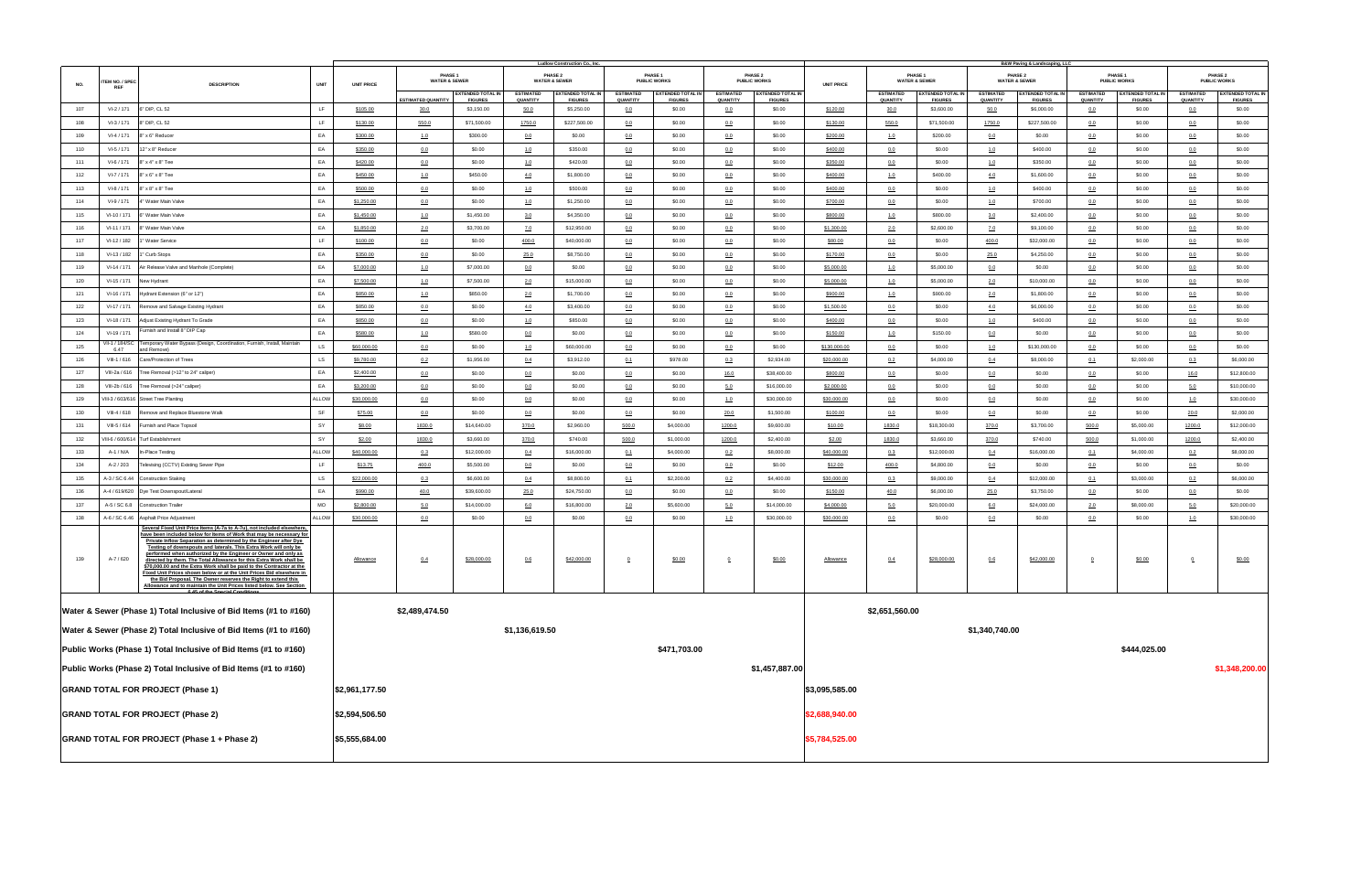# **BID PROPOSAL**

Sanitary Sewer Rehabilitation/Improvements and Water/Drainage/Roadway Improvements - Columbus Ave., Mazzotta Pl., Erin Street Ext. and Berlin Street Ext. and Berlin Street Ext. and Berlin Street Ext. and Berlin Street Ext.

**ALL WORK - PHASE 1 AND PHASE 2 BREAKDOWN**

|                         | ALL WORK - PHASE 1 AND PHASE 2 BREAKDOWN |                                                                                                            |                   |                          |                                     |                           | <b>Baltazar Contractors, Inc.</b>   |                           |                                           |                           |                                |                   |                           |                                     |                           | <b>VMS Construction Company</b>     |                           |                                |                           |                                           |
|-------------------------|------------------------------------------|------------------------------------------------------------------------------------------------------------|-------------------|--------------------------|-------------------------------------|---------------------------|-------------------------------------|---------------------------|-------------------------------------------|---------------------------|--------------------------------|-------------------|---------------------------|-------------------------------------|---------------------------|-------------------------------------|---------------------------|--------------------------------|---------------------------|-------------------------------------------|
|                         |                                          |                                                                                                            |                   |                          | PHASE 1<br><b>WATER &amp; SEWER</b> |                           | PHASE 2<br><b>WATER &amp; SEWER</b> |                           | PHASE <sub>1</sub><br><b>PUBLIC WORKS</b> |                           | PHASE 2<br><b>PUBLIC WORKS</b> |                   |                           | PHASE 1<br><b>WATER &amp; SEWER</b> |                           | PHASE 2<br><b>WATER &amp; SEWER</b> |                           | PHASE 1<br><b>PUBLIC WORKS</b> |                           | PHASE <sub>2</sub><br><b>PUBLIC WORKS</b> |
| NO.                     | ITEM NO. / SPEC<br><b>REF</b>            | <b>DESCRIPTION</b><br><b>UNIT</b>                                                                          | <b>UNIT PRICE</b> |                          | <b>EXTENDED TOTAL IN</b>            |                           | <b>EXTENDED TOTAL IN</b>            |                           | <b>EXTENDED TOTAL IN</b>                  |                           | <b>EXTENDED TOTAL IN</b>       | <b>UNIT PRICE</b> |                           | <b>EXTENDED TOTAL IN</b>            |                           | <b>EXTENDED TOTAL IN</b>            |                           | <b>EXTENDED TOTAL IN</b>       |                           | <b>EXTENDED TOTAL IN</b>                  |
|                         |                                          |                                                                                                            |                   | <b>STIMATED QUANTITY</b> | <b>FIGURES</b>                      | <b>ESTIMATED QUANTITY</b> | <b>FIGURES</b>                      | <b>ESTIMATED QUANTITY</b> | <b>FIGURES</b>                            | <b>ESTIMATED QUANTITY</b> | <b>FIGURES</b>                 |                   | <b>ESTIMATED QUANTITY</b> | <b>FIGURES</b>                      | <b>ESTIMATED QUANTITY</b> | <b>FIGURES</b>                      | <b>ESTIMATED QUANTITY</b> | <b>FIGURES</b>                 | <b>ESTIMATED QUANTITY</b> | <b>FIGURES</b>                            |
|                         | $I - 1 / 103$                            | Rock Excavation, Disposal and Backfill<br>CY                                                               | \$40.00           | 1000.0                   | \$40,000.00                         | 0.0                       | \$0.00                              | 0.0                       | \$0.00                                    | 250.0                     | \$10,000.00                    | \$1.00            | 1000.0                    | \$1,000.00                          | 0.0                       | \$0.00                              | 0.0                       | \$0.00                         | 250.0                     | \$250.00                                  |
| 2                       | $I-2/102$                                | Earth Excavation and Screened Gravel Below Normal Grade<br>CY                                              | \$60.00           | 50.0                     | \$3,000.00                          | 0.0                       | \$0.00                              | 10.0                      | \$600.00                                  | 40.0                      | \$2,400.00                     | \$50.00           | 50.0                      | \$2,500.00                          | 0.0                       | \$0.00                              | 10.0                      | \$500.00                       | 40.0                      | \$2,000.00                                |
| $\overline{\mathbf{3}}$ | $1-3/102$                                | Earth Excavation and Backfill Above Normal Grade<br>CY                                                     | \$50.00           | 50.0                     | \$2,500.00                          | 0.0                       | \$0.00                              | 10.0                      | \$500.00                                  | 10.0                      | \$500.00                       | \$35.00           | 50.0                      | \$1,750.00                          | 0.0                       | \$0.00                              | 10.0                      | \$350.00                       | 10.0                      | \$350.00                                  |
| $\overline{4}$          | $I-4/102$                                | CY<br>Disposal of Unsuitable Material Above Normal Grade                                                   | \$100.00          | 50.0                     | \$5,000.00                          | 0.0                       | \$0.00                              | 10.0                      | \$1,000.00                                | 10.0                      | \$1,000.00                     | \$35.00           | 50.0                      | \$1,750.00                          | 0.0                       | \$0.00                              | 10.0                      | \$350.00                       | 10.0                      | \$350.00                                  |
| 5                       | $1-5/111$                                | <b>TON</b><br>Calcium Chloride for Dust Control                                                            | \$500.00          | 6.0                      | \$3,000.00                          | 4.0                       | \$2,000.00                          | 1.0                       | \$500.00                                  | 4.0                       | \$2,000.00                     | \$960.00          | 6.0                       | \$5,760.00                          | 4.0                       | \$3,840.00                          | 1.0                       | \$960.00                       | 4.0                       | \$3,840.00                                |
| 6                       | $1-6/113$                                | CF<br>Water for Dust Control, the price per 1,000 cubic feet                                               | \$200.00          | 6.0                      | \$1,200.00                          | 4.0                       | \$800.00                            | 1.0                       | \$200.00                                  | 4.0                       | \$800.00                       | \$1.00            | 6.0                       | \$6.00                              | 4.0                       | \$4.00                              | 1.0                       | \$1.00                         | 4.0                       | \$4.00                                    |
| $\overline{7}$          | $I-7a/110$                               | CY<br>Test Pits (Open Cut)                                                                                 | \$100.00          | 80.0                     | \$8,000.00                          | 20.0                      | \$2,000.00                          | 5.0                       | \$500.00                                  | 20.0                      | \$2,000.00                     | \$100.00          | 80.0                      | \$8,000.00                          | 20.0                      | \$2,000.00                          | 5.0                       | \$500.00                       | 20.0                      | \$2,000.00                                |
| 8                       | $I-7b/110$                               | VF<br>Test Pits (Vacuum Excavation)                                                                        | \$150.00          | 80.0                     | \$12,000.00                         | 20.0                      | \$3,000.00                          | 5.0                       | \$750.00                                  | 20.0                      | \$3,000.00                     | \$200.00          | 80.0                      | \$16,000.00                         | 20.0                      | \$4,000.00                          | 5.0                       | \$1,000.00                     | 20.0                      | \$4,000.00                                |
|                         | $I-8/102$                                | Special Excavation and Backfill Around Eversource Duct Banks (Sewer and<br><b>LS</b><br>Water <sup>1</sup> | \$300,000.00      | 0.0                      | \$0.00                              | 1.0                       | \$300,000.00                        | 0.0                       | \$0.00                                    | 0.0                       | \$0.00                         | \$266,000.00      | 0.0                       | \$0.00                              | 1.0                       | \$266,000.00                        | 0.0                       | \$0.00                         | 0.0                       | \$0.00                                    |
| 10                      | $1-9/102$                                | Special Excavation and Backfill Around Eversource Duct Banks (Storm Drain)<br>LS                           | \$100,000.00      | 0.0                      | \$0.00                              | 0.0                       | \$0.00                              | 0.0                       | \$0.00                                    | 1.0                       | \$100,000.00                   | \$150,000.00      | 0.0                       | \$0.00                              | 0.0                       | \$0.00                              | 0.0                       | \$0.00                         | 1.0                       | \$150,000.00                              |
| 11                      | $I-10/102$                               | Relocate Material Stockpile, Remove and Dispose of Gravel/Debris Piles on<br>CY.<br>City Yard              | \$8.00            | 4000.0                   | \$32,000.00                         | 0.0                       | \$0.00                              | 0.0                       | \$0.00                                    | 0.0                       | \$0.00                         | \$6.25            | 4000.0                    | \$25,000.00                         | 0.0                       | \$0.00                              | 0.0                       | \$0.00                         | 0.0                       | \$0.00                                    |
| 12                      | II-1 / 401/605                           | <b>Temporary Pavement</b><br>SY                                                                            | \$8.00            | 720.0                    | \$5,760.00                          | 1080.0                    | \$8,640.00                          | 150.0                     | \$1,200.00                                | 1200.0                    | \$9,600.00                     | \$18.00           | 720.0                     | \$12,960.00                         | 1080.0                    | \$19,440.00                         | 150.0                     | \$2,700.00                     | 1200.0                    | \$21,600.00                               |
| 13                      | II-2 / 401/605                           | Permanent Pavement<br>SY                                                                                   | \$70.00           | 800.0                    | \$56,000.00                         | 0.0                       | \$0.00                              | 250.0                     | \$17,500.00                               | 0.0                       | \$0.00                         | \$39.00           | 800.0                     | \$31,200.00                         | 0.0                       | \$0.00                              | 250.0                     | \$9,750.00                     | 0.0                       | \$0.00                                    |
| 14                      | $II-3/104$                               | Clearing & Grubbing/Excavation for Surface Improvements<br>CY                                              | \$28.00           | 0.0                      | \$0.00                              | 0.0                       | \$0.00                              | 0.0                       | \$0.00                                    | 3000.0                    | \$84,000.00                    | \$21.00           | 0.0                       | \$0.00                              | 0.0                       | \$0.00                              | 0.0                       | \$0.00                         | 3000.0                    | \$63,000.00                               |
| 15                      | $II-4/109$                               | Preparation of Subgrade/Fine Grade<br>SY                                                                   | \$3.00            | 0.0                      | \$0.00                              | 0.0                       | \$0.00                              | 0.0                       | \$0.00                                    | 4850.0                    | \$14,550.00                    | \$4.00            | 0.0                       | \$0.00                              | 0.0                       | \$0.00                              | 0.0                       | \$0.00                         | 4850.0                    | \$19,400.00                               |
| 16                      | $II-5/301$                               | Processed Aggregate Base<br>CY                                                                             | \$40.00           | 20.0                     | \$800.00                            | 0.0                       | \$0.00                              | 0.0                       | \$0.00                                    | 1800.0                    | \$72,000.00                    | \$59.00           | 20.0                      | \$1,180.00                          | 0.0                       | \$0.00                              | 0.0                       | \$0.00                         | 1800.0                    | \$106,200.00                              |
| 17                      |                                          | <b>TON</b><br>II-6 / 401/403 Bituminous Concrete Surface Course (HMA S0.375)                               | \$106.00          | 400.0                    | \$42,400.00                         | 0.0                       | \$0.00                              | 200.0                     | \$21,200.00                               | 600.0                     | \$63,600.00                    | \$115.00          | 400.0                     | \$46,000.00                         | 0.0                       | \$0.00                              | 200.0                     | \$23,000.00                    | 600.0                     | \$69,000.00                               |
| 18                      | $II - 7 / 401$                           | <b>TON</b><br>Bituminous Concrete Binder Course (HMA S0.5)                                                 | \$50.00           | 0.0                      | \$0.00                              | 0.0                       | \$0.00                              | 500.0                     | \$25,000.00                               | 600.0                     | \$30,000.00                    | \$108.00          | 0.0                       | \$0.00                              | 0.0                       | \$0.00                              | 500.0                     | \$54,000.00                    | 600.0                     | \$64,800.00                               |
| 19                      | II-8 / 402                               | Mill 2-1/2-inches Existing Bituminous Pavement (Berlin St.)<br>SY                                          | \$10.00           | 0.0                      | \$0.00                              | 0.0                       | \$0.00                              | 1000.0                    | \$10,000.00                               | 0.0                       | \$0.00                         | \$5.50            | 0.0                       | \$0.00                              | 0.0                       | \$0.00                              | 1000.0                    | \$5,500.00                     | 0.0                       | \$0.00                                    |
| 20                      |                                          | II-9 / SC 6.49 Remove and Dispose of Existing Concrete Pavement Base (Berlin St.)<br>CY                    | \$100.00          | 50.0                     | \$5,000.00                          | 0.0                       | \$0.00                              | 150.0                     | \$15,000.00                               | 0.0                       | \$0.00                         | \$75.00           | 50.0                      | \$3,750.00                          | 0.0                       | \$0.00                              | 150.0                     | \$11,250.00                    | 0.0                       | \$0.00                                    |
| 21                      | II-10a / 643                             | LF.<br>4-inch Wide, Yellow, Fast Dry, Hot-Applied, Pavement Markings                                       | \$0.30            | 1400.0                   | \$420.00                            | 0.0                       | \$0.00                              | 0.0                       | \$0.00                                    | 3500.0                    | \$1,050.00                     | \$0.30            | 1400.0                    | \$420.00                            | 0.0                       | \$0.00                              | 0.0                       | \$0.00                         | 3500.0                    | \$1,050.00                                |
| 22                      | II-10b / 643                             | SF<br>White, Hot-Applied, Painted Stop Bar and Crosswalk Pavement Markings                                 | \$5.00            | 50.0                     | \$250.00                            | 0.0                       | \$0.00                              | 0.0                       | \$0.00                                    | 100.0                     | \$500.00                       | \$5.00            | 50.0                      | \$250.00                            | 0.0                       | \$0.00                              | 0.0                       | \$0.00                         | 100.0                     | \$500.00                                  |
| 23                      |                                          | SY<br>II-11/ SC 6.49 Remove Existing Bituminous Pavement to Base Course (Berlin St.)                       | \$5.00            | 0.0                      | \$0.00                              | 0.0                       | \$0.00                              | 2000.0                    | \$10,000.00                               | 0.0                       | \$0.00                         | \$7.75            | 0.0                       | \$0.00                              | 0.0                       | \$0.00                              | 2000.0                    | \$15,500.00                    | 0.0                       | \$0.00                                    |
| 24                      | III-1 / 102                              | <b>Supporting Utility Poles</b><br>EA                                                                      | \$1,500.00        | 0.0                      | \$0.00                              | 0.0                       | \$0.00                              | 0.0                       | \$0.00                                    | 10.0                      | \$15,000.00                    | \$1,500.00        | 0.0                       | \$0.00                              | 0.0                       | \$0.00                              | 0.0                       | \$0.00                         | 10.0                      | \$15,000.00                               |
| 25                      | III-2 / 120                              | Maintenance and Protection of Traffic<br>LS                                                                | \$680,000.00      | 0.5                      | \$340,000.00                        | 0.2                       | \$136,000.00                        | 0.05                      | \$34,000.00                               | 0.25                      | \$170,000.00                   | \$300,000.00      | 0.5                       | \$150,000.00                        | 0.2                       | \$60,000.00                         | 0.05                      | \$15,000.00                    | 0.25                      | \$75,000.00                               |
| 26                      | III-3 / 105                              | Mobilization/Demobilization<br>LS                                                                          | \$160,000.00      | 0.3                      | \$48,000.00                         | 0.3                       | \$48,000.00                         | 0.1                       | \$16,000.00                               | 0.3                       | \$48,000.00                    | \$75,000.00       | 0.3                       | \$22,500.00                         | 0.3                       | \$22,500.00                         | 0.1                       | \$7,500.00                     | 0.3                       | \$22,500.00                               |
| 27                      | $III-4/121$                              | <b>HR</b><br>Trafficmen (Uniformed Policemen)                                                              | \$80.00           | 1000.0                   | \$80,000.00                         | 1000.0                    | \$80,000.00                         | 250.0                     | \$20,000.00                               | 1350.0                    | \$108,000.00                   | \$80.00           | 1000.0                    | \$80,000.00                         | 1000.0                    | \$80,000.00                         | 250.0                     | \$20,000.00                    | 1350.0                    | \$108,000.00                              |
| 28                      | III-4a / 121                             | <b>HR</b><br>Police Vehicles                                                                               | \$13.00           | 750.0                    | \$9,750.00                          | 750.0                     | \$9,750.00                          | 250.0                     | \$3,250.00                                | 750.0                     | \$9,750.00                     | \$13.00           | 750.0                     | \$9,750.00                          | 750.0                     | \$9,750.00                          | 250.0                     | \$3,250.00                     | 750.0                     | \$9,750.00                                |
| 29                      | III-4b / 121                             | <b>HR</b><br>Trafficmen (Flaggers)                                                                         | \$60.00           | 100.0                    | \$6,000.00                          | 100.0                     | \$6,000.00                          | 50.0                      | \$3,000.00                                | 50.0                      | \$3,000.00                     | \$57.00           | 100.0                     | \$5,700.00                          | 100.0                     | \$5,700.00                          | 50.0                      | \$2,850.00                     | 50.0                      | \$2,850.00                                |
| 30                      | III-5 / 148                              | CY<br>Abandoning Pipes and Conduits                                                                        | \$250.00          | 20.0                     | \$5,000.00                          | 0.0                       | \$0.00                              | 0.0                       | \$0.00                                    | 20.0                      | \$5,000.00                     | \$165.00          | 20.0                      | \$3,300.00                          | 0.0                       | \$0.00                              | 0.0                       | \$0.00                         | 20.0                      | \$3,300.00                                |
| 31                      | III-6 / 149                              | EA<br>Abandoning Storm or Utility Structures                                                               | \$500.00          | 0.0                      | \$0.00                              | 0.0                       | \$0.00                              | 0.0                       | \$0.00                                    | 3.0                       | \$1,500.00                     | \$500.00          | 0.0                       | \$0.00                              | 0.0                       | \$0.00                              | 0.0                       | \$0.00                         | 3.0                       | \$1,500.00                                |
| 32                      | III-7 / 606                              | LF.<br><b>Extruded Concrete Curb</b>                                                                       | \$8.50            | 400.0                    | \$3,400.00                          | 200.0                     | \$1,700.00                          | 1000.0                    | \$8,500.00                                | 1500.0                    | \$12,750.00                    | \$12.00           | 400.0                     | \$4,800.00                          | 200.0                     | \$2,400.00                          | 1000.0                    | \$12,000.00                    | 1500.0                    | \$18,000.00                               |
| 33                      | III-8 / 608                              | LF.<br><b>Reset Granite Stone Curbing</b>                                                                  | \$28.00           | 0.0                      | \$0.00                              | 0.0                       | \$0.00                              | 0.0                       | \$0.00                                    | 1450.0                    | \$40,600.00                    | \$51.00           | 0.0                       | \$0.00                              | 0.0                       | \$0.00                              | 0.0                       | \$0.00                         | 1450.0                    | \$73,950.00                               |
| 34                      |                                          | III-8a / 607 Granite Stone Curbing<br>$\Box$                                                               | \$60.00           | 0.0                      | \$0.00                              | 0.0                       | \$0.00                              | 0.0                       | \$0.00                                    | 300.0                     | \$18,000.00                    | \$55.00           | 0.0                       | \$0.00                              | 0.0                       | \$0.00                              | 0.0                       | \$0.00                         | 300.0                     | \$16,500.00                               |
| 35                      |                                          | III-9 / 610 Concrete Sidewalk/Pedestrian Ramp<br>SF                                                        | \$6.00            | 0.0                      | \$0.00                              | 0.0                       | \$0.00                              | 0.0                       | \$0.00                                    | 10000.0                   | \$60,000.00                    | \$13.50           | 0.0                       | \$0.00                              | 0.0                       | \$0.00                              | 0.0                       | \$0.00                         | 10000.0                   | \$135,000.00                              |
| 36                      |                                          | SF<br>III-10 / 610 Concrete Driveway/Ramp                                                                  | \$8.00            | 0.0                      | \$0.00                              | 0.0                       | \$0.00                              | 0.0                       | \$0.00                                    | 4000.0                    | \$32,000.00                    | \$21.00           | 0.0                       | \$0.00                              | 0.0                       | \$0.00                              | 0.0                       | \$0.00                         | 4000.0                    | \$84,000.00                               |
| 37                      |                                          | III-11 / 611 Bituminous Concrete Driveway<br>SY                                                            | \$60.00           | 50.0                     | \$3,000.00                          | 0.0                       | \$0.00                              | 100.0                     | \$6,000.00                                | 300.0                     | \$18,000.00                    | \$70.00           | 50.0                      | \$3,500.00                          | 0.0                       | \$0.00                              | 100.0                     | \$7,000.00                     | 300.0                     | \$21,000.00                               |
| 38                      |                                          | III-12a / 602/604 Restoration of Maintained Areas<br>SY                                                    | \$2.00            | 1750.0                   | \$3,500.00                          | 350.0                     | \$700.00                            | 0.0                       | \$0.00                                    | 0.0                       | \$0.00                         | \$13.00           | 1750.0                    | \$22,750.00                         | 350.0                     | \$4,550.00                          | 0.0                       | \$0.00                         | 0.0                       | \$0.00                                    |
| 39                      |                                          | III-12b / 602/604 Restoration of Non-Maintained Areas<br>SY                                                | \$2.00            | 3200.0                   | \$6,400.00                          | 0.0                       | \$0.00                              | 0.0                       | \$0.00                                    | 0.0                       | \$0.00                         | \$7.75            | 3200.0                    | \$24,800.00                         | 0.0                       | \$0.00                              | 0.0                       | \$0.00                         | 0.0                       | \$0.00                                    |
| 40                      |                                          | III-13 / 615 Bituminous Concrete Lip Curbing<br>LF                                                         | \$30.00           | 50.0                     | \$1,500.00                          | 0.0                       | \$0.00                              | 300.0                     | \$9,000.00                                | 0.0                       | \$0.00                         | \$20.00           | 50.0                      | \$1,000.00                          | 0.0                       | \$0.00                              | 300.0                     | \$6,000.00                     | 0.0                       | \$0.00                                    |
| 41                      |                                          | III-14 / 648 Miscellaneous Concrete<br>CY                                                                  | \$200.00          | 50.0                     | \$10,000.00                         | 0.0                       | \$0.00                              | 0.0                       | \$0.00                                    |                           | \$5,000.00                     |                   | 50.0                      | \$10,000.00                         | 0.0                       | \$0.00                              | 0.0                       | \$0.00                         |                           | \$5,000.00                                |
|                         |                                          | III-15 / 612 Concrete for Steps<br>CY                                                                      |                   |                          | \$0.00                              |                           | \$0.00                              |                           | \$0.00                                    | 25.0                      | \$7,500.00                     | \$200.00          |                           | \$0.00                              |                           | \$0.00                              |                           | \$0.00                         | 25.0                      | \$7,500.00                                |
| 42                      |                                          |                                                                                                            | \$1,500.00        | 0.0                      |                                     | 0.0                       |                                     | 0.0                       |                                           | 5.0                       |                                | \$1,500.00        | 0.0                       |                                     | 0.0                       |                                     | 0.0                       |                                | 5.0                       |                                           |
| 43                      |                                          | III-16 / 617 Metal Handrail<br>LF.                                                                         | \$400.00          | 0.0                      | \$0.00                              | 0.0                       | \$0.00                              | 0.0                       | \$0.00                                    | 20.0                      | \$8,000.00                     | \$250.00          | 0.0                       | \$0.00                              | 0.0                       | \$0.00                              | 0.0                       | \$0.00                         | 20.0                      | \$5,000.00                                |
| 44                      |                                          | III-17 / SC 6.28 Dust Removal/House Rinsing<br>EA                                                          | \$400.00          | <u>19.0</u>              | \$7,600.00                          | 20.0                      | \$8,000.00                          | 0.0                       | \$0.00                                    | 0.0                       | \$0.00                         | \$440.00          | 19.0                      | \$8,360.00                          | <u>20.0</u>               | \$8,800.00                          | 0.0                       | \$0.00                         | 0.0                       | \$0.00                                    |
| 45                      |                                          | LS.<br>III-18 / 119   Sedimentation Control System                                                         | \$320,000.00      | 0.4                      | \$128,000.00                        | 0.2                       | \$64,000.00                         | 0.1                       | \$32,000.00                               | 0.3                       | \$96,000.00                    | \$45,000.00       | 0.4                       | \$18,000.00                         | 0.2                       | \$9,000.00                          | 0.1                       | \$4,500.00                     | 0.3                       | \$13,500.00                               |
| 46                      |                                          | III-19 / 122 Steel Sheeting Left-In-Place<br>SF                                                            | \$80.00           | 600.0                    | \$48,000.00                         | 0.0                       | \$0.00                              | 0.0                       | \$0.00                                    | 0.0                       | \$0.00                         | \$50.00           | 600.0                     | \$30,000.00                         | 0.0                       | \$0.00                              | 0.0                       | \$0.00                         | 0.0                       | \$0.00                                    |
| 47                      |                                          | III-20 / 122 Temporary Sheeting<br>SF                                                                      | \$25.00           | 15000.0                  | \$375,000.00                        | 0.0                       | \$0.00                              | 0.0                       | \$0.00                                    | 0.0                       | \$0.00                         | \$1.00            | 15000.0                   | \$15,000.00                         | 0.0                       | \$0.00                              | 0.0                       | \$0.00                         | 0.0                       | \$0.00                                    |
| 48                      |                                          | III-21 / 613 Controlled Low Strength Material (CLSM)<br>CY                                                 | \$150.00          | 200.0                    | \$30,000.00                         | 0.0                       | \$0.00                              | 0.0                       | \$0.00                                    | 50.0                      | \$7,500.00                     | \$100.00          | 200.0                     | \$20,000.00                         | 0.0                       | \$0.00                              | 0.0                       | \$0.00                         | 50.0                      | \$5,000.00                                |
| 49                      |                                          | IV-1 / 201 6" PVC SDR 35 Service Laterals<br>LF.                                                           | \$120.00          | 140.0                    | \$16,800.00                         | 80.0                      | \$9,600.00                          | 0.0                       | \$0.00                                    | 0.0                       | \$0.00                         | \$250.00          | 140.0                     | \$35,000.00                         | 80.0                      | \$20,000.00                         | 0.0                       | \$0.00                         | 0.0                       | \$0.00                                    |
| 50                      |                                          | IV-2 / 201 8" PVC SDR 35, 0-8' deep<br>LF                                                                  | \$120.00          | 30.0                     | \$3,600.00                          | 130.0                     | \$15,600.00                         | 0.0                       | \$0.00                                    | 0.0                       | \$0.00                         | \$185.00          | 30.0                      | \$5,550.00                          | 130.0                     | \$24,050.00                         | 0.0                       | \$0.00                         | 0.0                       | \$0.00                                    |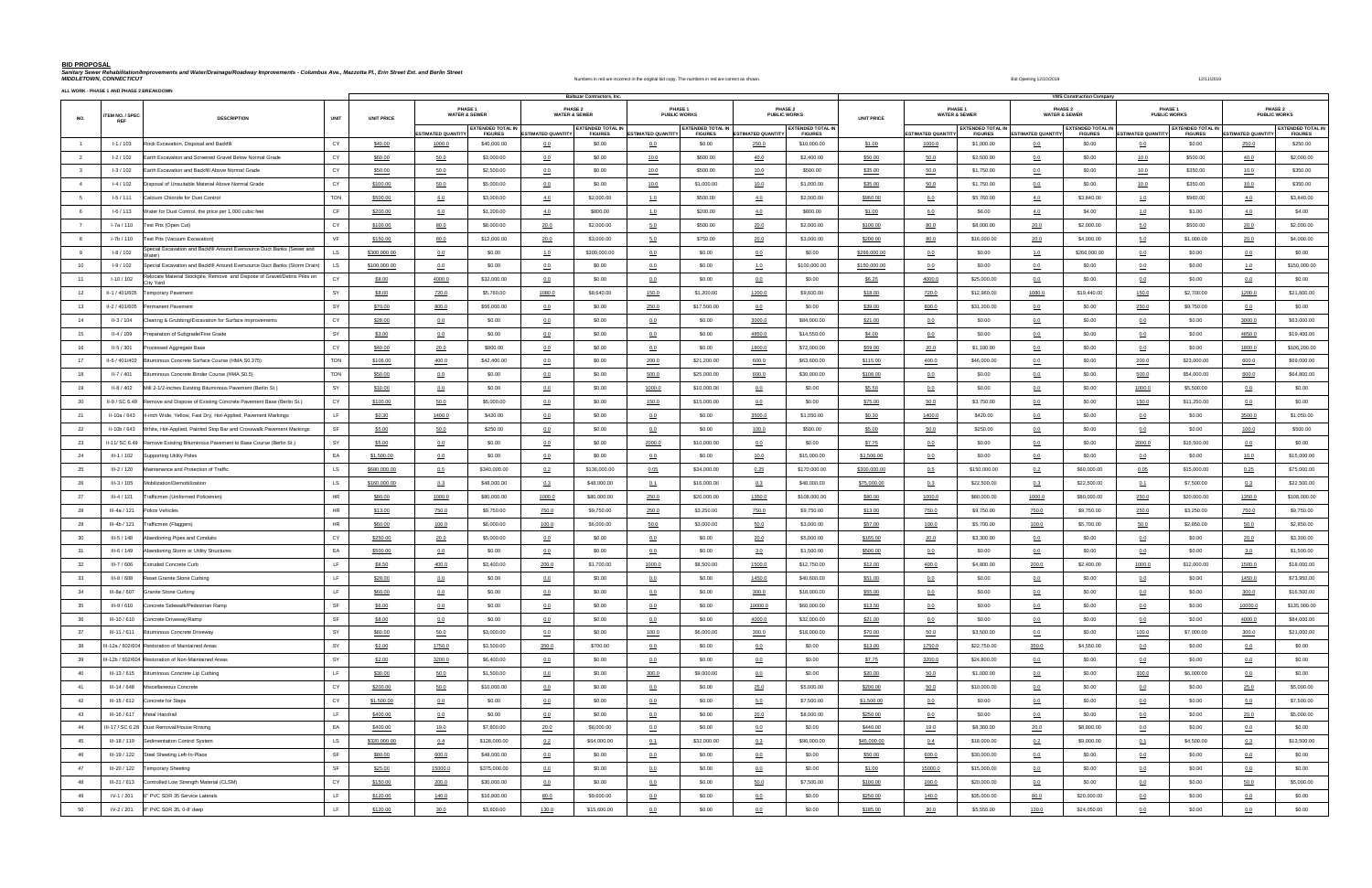|     |                                                                                             |             |                   |                          |                                            |                           | Baltazar Contractors, Inc.                 |                           |                                            |                           |                                            |                   |                           |                                            |                           | <b>VMS Construction Company</b>            |                           |                                            |                           |                                            |
|-----|---------------------------------------------------------------------------------------------|-------------|-------------------|--------------------------|--------------------------------------------|---------------------------|--------------------------------------------|---------------------------|--------------------------------------------|---------------------------|--------------------------------------------|-------------------|---------------------------|--------------------------------------------|---------------------------|--------------------------------------------|---------------------------|--------------------------------------------|---------------------------|--------------------------------------------|
|     |                                                                                             |             |                   |                          | PHASE 1                                    |                           | PHASE 2                                    |                           | PHASE 1                                    |                           | <b>PHASE 2</b>                             |                   |                           | PHASE 1                                    |                           | PHASE 2                                    |                           | PHASE 1                                    |                           | PHASE 2                                    |
| NO. | ITEM NO. / SPEC<br><b>DESCRIPTION</b><br><b>REF</b>                                         | <b>UNIT</b> | <b>UNIT PRICE</b> |                          | <b>WATER &amp; SEWER</b>                   |                           | <b>WATER &amp; SEWER</b>                   |                           | <b>PUBLIC WORKS</b>                        |                           | <b>PUBLIC WORKS</b>                        | <b>UNIT PRICE</b> |                           | <b>WATER &amp; SEWER</b>                   |                           | <b>WATER &amp; SEWER</b>                   |                           | <b>PUBLIC WORKS</b>                        |                           | <b>PUBLIC WORKS</b>                        |
|     |                                                                                             |             |                   | <b>STIMATED QUANTITY</b> | <b>EXTENDED TOTAL IN</b><br><b>FIGURES</b> | <b>ESTIMATED QUANTITY</b> | <b>EXTENDED TOTAL IN</b><br><b>FIGURES</b> | <b>ESTIMATED QUANTITY</b> | <b>EXTENDED TOTAL IN</b><br><b>FIGURES</b> | <b>ESTIMATED QUANTITY</b> | <b>EXTENDED TOTAL IN</b><br><b>FIGURES</b> |                   | <b>ESTIMATED QUANTITY</b> | <b>EXTENDED TOTAL IN</b><br><b>FIGURES</b> | <b>ESTIMATED QUANTITY</b> | <b>EXTENDED TOTAL IN</b><br><b>FIGURES</b> | <b>ESTIMATED QUANTITY</b> | <b>EXTENDED TOTAL IN</b><br><b>FIGURES</b> | <b>ESTIMATED QUANTITY</b> | <b>EXTENDED TOTAL IN</b><br><b>FIGURES</b> |
| 51  | IV-3 / 201<br>8" PVC SDR 35, 0-12' deep                                                     | LF.         | \$145.00          | 35.0                     | \$5,075.00                                 | 265.0                     | \$38,425.00                                | 0.0                       | \$0.00                                     | 0.0                       | \$0.00                                     | \$332.00          | 35.0                      | \$11,620.00                                | 265.0                     | \$87,980.00                                | 0.0                       | \$0.00                                     | 0.0                       | \$0.00                                     |
| 52  | IV-4 / 201<br>8" PVC SDR 35, 0-16' deep                                                     | LF.         | \$145.00          | 220.0                    | \$31,900.00                                | 0.0                       | \$0.00                                     | 0.0                       | \$0.00                                     | 0.0                       | \$0.00                                     | \$619.00          | 220.0                     | \$136,180.00                               | 0.0                       | \$0.00                                     | 0.0                       | \$0.00                                     | 0.0                       | \$0.00                                     |
| 53  | IV-5 / 201<br>8" PVC SDR 26, 0-8' deep                                                      | LF.         | \$150.00          | 300.0                    | \$45,000.00                                | 0.0                       | \$0.00                                     | 0.0                       | \$0.00                                     | 0.0                       | \$0.00                                     | \$204.00          | 300.0                     | \$61,200.00                                | 0.0                       | \$0.00                                     | 0.0                       | \$0.00                                     | 0.0                       | \$0.00                                     |
| 54  | IV-6 / 201<br>8" PVC SDR 26, 0-12' deep                                                     | LF.         |                   |                          | \$9,000.00                                 |                           | \$0.00                                     |                           | \$0.00                                     |                           | \$0.00                                     |                   |                           | \$17,040.00                                |                           | \$0.00                                     |                           | \$0.00                                     |                           | \$0.00                                     |
|     |                                                                                             |             | \$150.00          | 60.0                     |                                            | 0.0                       |                                            | 0.0                       |                                            | 0.0                       |                                            | \$284.00          | 60.0                      |                                            | 0.0                       |                                            | 0.0                       |                                            | 0.0                       |                                            |
| 55  | IV-7 / 201<br>8" PVC SDR 26, 0-16' deep                                                     | LF.         | \$180.00          | 90.0                     | \$16,200.00                                | 0.0                       | \$0.00                                     | 0.0                       | \$0.00                                     | 0.0                       | \$0.00                                     | \$402.00          | 90.0                      | \$36,180.00                                | 0.0                       | \$0.00                                     | 0.0                       | \$0.00                                     | 0.0                       | \$0.00                                     |
| 56  | IV-8 / 201<br>8" PVC SDR 26, 0-20' deep                                                     | LF.         | \$500.00          | 150.0                    | \$75,000.00                                | 0.0                       | \$0.00                                     | 0.0                       | \$0.00                                     | 0.0                       | \$0.00                                     | \$1,680.00        | 150.0                     | \$252,000.00                               | 0.0                       | \$0.00                                     | 0.0                       | \$0.00                                     | 0.0                       | \$0.00                                     |
| 57  | IV-9 / 201<br>8" PVC SDR 26, 0-24' deep                                                     | LF.         | \$380.00          | 160.0                    | \$60,800.00                                | 0.0                       | \$0.00                                     | 0.0                       | \$0.00                                     | 0.0                       | \$0.00                                     | \$2,050.00        | 160.0                     | \$328,000.00                               | 0.0                       | \$0.00                                     | 0.0                       | \$0.00                                     | 0.0                       | \$0.00                                     |
| 58  | IV-10 / 201<br>8" PVC SDR 26, 0-30' deep                                                    | LF.         | \$100.00          | 130.0                    | \$13,000.00                                | 0.0                       | \$0.00                                     | 0.0                       | \$0.00                                     | 0.0                       | \$0.00                                     | \$2,240.00        | 130.0                     | \$291,200.00                               | 0.0                       | \$0.00                                     | 0.0                       | \$0.00                                     | 0.0                       | \$0.00                                     |
| 59  | IV-11a / 201<br>4' Diameter Sanitary Manhole, 0-8' deep                                     | VF          | \$700.00          | 38.0                     | \$26,600.00                                | 36.0                      | \$25,200.00                                | 0.0                       | \$0.00                                     | 0.0                       | \$0.00                                     | \$1,060.00        | 38.0                      | \$40,280.00                                | 36.0                      | \$38,160.00                                | 0.0                       | \$0.00                                     | 0.0                       | \$0.00                                     |
| 60  | IV-11b / 201 4' Diameter Sanitary Manhole, 0-12' deep                                       | VF          | \$700.00          | 20.0                     | \$14,000.00                                | 40.0                      | \$28,000.00                                | 0.0                       | \$0.00                                     | 0.0                       | \$0.00                                     | \$1,000.00        | 20.0                      | \$20,000.00                                | 40.0                      | \$40,000.00                                | 0.0                       | \$0.00                                     | 0.0                       | \$0.00                                     |
| 61  | IV-11c / 201  4' Diameter Sanitary Manhole, 0-16' deep                                      | VF          | \$525.00          | 44.0                     | \$23,100.00                                | 0.0                       | \$0.00                                     | 0.0                       | \$0.00                                     | 0.0                       | \$0.00                                     | \$1,200.00        | 44.0                      | \$52,800.00                                | 0.0                       | \$0.00                                     | 0.0                       | \$0.00                                     | 0.0                       | \$0.00                                     |
| 62  | IV-11d / 201 4' Diameter Sanitary Manhole, 0-24' deep                                       | VF          | \$800.00          | 66.0                     | \$52,800.00                                | 0.0                       | \$0.00                                     | 0.0                       | \$0.00                                     | 0.0                       | \$0.00                                     | \$1,200.00        | 66.0                      | \$79,200.00                                | 0.0                       | \$0.00                                     | 0.0                       | \$0.00                                     | 0.0                       | \$0.00                                     |
| 63  | IV-11e / 201 4' Diameter Sanitary Manhole, 0-28' deep                                       | VF          | \$1.00            | 26.0                     | \$26.00                                    | 0.0                       | \$0.00                                     | 0.0                       | \$0.00                                     | 0.0                       | \$0.00                                     | \$600.00          | 26.0                      | \$15,600.00                                | 0.0                       | \$0.00                                     | 0.0                       | \$0.00                                     | 0.0                       | \$0.00                                     |
| 64  | IV-11f / 201 4' Diameter Sanitary Manhole (Type "D")                                        | VF          | \$1,000.00        | 12.0                     | \$12,000.00                                | 0.0                       | \$0.00                                     | 0.0                       | \$0.00                                     | 0.0                       | \$0.00                                     | \$1,265.00        | 12.0                      | \$15,180.00                                | 0.0                       | \$0.00                                     | 0.0                       | \$0.00                                     | 0.0                       | \$0.00                                     |
| 65  |                                                                                             | VF          |                   |                          |                                            |                           | \$0.00                                     |                           | \$0.00                                     |                           |                                            |                   |                           |                                            |                           |                                            |                           |                                            |                           |                                            |
|     | IV-11g / 201 4' Diameter Sanitary Manhole (Type "D")                                        |             | \$750.00          | 15.0                     | \$11,250.00                                | 0.0                       |                                            | 0.0                       |                                            | 0.0                       | \$0.00                                     | \$1,000.00        | 15.0                      | \$15,000.00                                | 0.0                       | \$0.00                                     | 0.0                       | \$0.00                                     | 0.0                       | \$0.00                                     |
| 66  | IV-11h / 201 4' Diameter Sanitary Manhole (Type "D"), 0-20' deep                            | VF          | \$850.00          | 18.0                     | \$15,300.00                                | 0.0                       | \$0.00                                     | 0.0                       | \$0.00                                     | 0.0                       | \$0.00                                     | \$1,800.00        | 18.0                      | \$32,400.00                                | 0.0                       | \$0.00                                     | 0.0                       | \$0.00                                     | 0.0                       | \$0.00                                     |
| 67  | IV-11i / 201 4' Diameter Sanitary Manhole (Type "D"), 0-28' deep                            | VF          | \$1,000.00        | 26.0                     | \$26,000.00                                | 0.0                       | \$0.00                                     | 0.0                       | \$0.00                                     | 0.0                       | \$0.00                                     | \$1,800.00        | 26.0                      | \$46,800.00                                | 0.0                       | \$0.00                                     | 0.0                       | \$0.00                                     | 0.0                       | \$0.00                                     |
| 68  | IV-12 / 208 8" Dia. Cured-In-Place Pipe Lining                                              | LF.         | \$50.00           | 1625.0                   | \$81,250.00                                | 1000.0                    | \$50,000.00                                | 0.0                       | \$0.00                                     | 0.0                       | \$0.00                                     | \$55.00           | 1625.0                    | \$89,375.00                                | 1000.0                    | \$55,000.00                                | 0.0                       | \$0.00                                     | 0.0                       | \$0.00                                     |
| 69  | IV-13 / 208 Service Lateral Reinstatement on CIPP Lined Pipe                                | EA          | \$600.00          | 10.0                     | \$6,000.00                                 | 20.0                      | \$12,000.00                                | 0.0                       | \$0.00                                     | 0.0                       | \$0.00                                     | \$550.00          | 10.0                      | \$5,500.00                                 | 20.0                      | \$11,000.00                                | 0.0                       | \$0.00                                     | 0.0                       | \$0.00                                     |
| 70  | IV-14 / 211<br>Service Lateral (4" or 6") Cured-In-Place Lining                             | LF.         | \$330.00          | 0.0                      | \$0.00                                     | 700.0                     | \$231,000.00                               | 0.0                       | \$0.00                                     | 0.0                       | \$0.00                                     | \$220.00          | 0.0                       | \$0.00                                     | 700.0                     | \$154,000.00                               | 0.0                       | \$0.00                                     | 0.0                       | \$0.00                                     |
| 71  | IV-15 / 201<br>Service Connection Chimney                                                   | VF          | \$500.00          | 42.0                     | \$21,000.00                                | 0.0                       | \$0.00                                     | 0.0                       | \$0.00                                     | 0.0                       | \$0.00                                     | \$500.00          | 42.0                      | \$21,000.00                                | 0.0                       | \$0.00                                     | 0.0                       | \$0.00                                     | 0.0                       | \$0.00                                     |
| 72  | IV-16 / 203 Cut Protruding Service                                                          | EA          | \$420.00          | 6.0                      | \$2,520.00                                 | 2.0                       | \$840.00                                   | 0.0                       | \$0.00                                     | 0.0                       | \$0.00                                     | \$600.00          | 6.0                       | \$3,600.00                                 | 2.0                       | \$1,200.00                                 | 0.0                       | \$0.00                                     | 0.0                       | \$0.00                                     |
| 73  | IV-17 / 207 Reset/Raise Sanitary Sewer Manhole Cover                                        | EA          | \$1,000.00        | 0.0                      | \$0.00                                     | 8.0                       | \$8,000.00                                 | 0.0                       | \$0.00                                     | 0.0                       | \$0.00                                     | \$1,600.00        | 0.0                       | \$0.00                                     | 8.0                       | \$12,800.00                                | 0.0                       | \$0.00                                     | 0.0                       | \$0.00                                     |
| 74  | IV-18 / 218 Abandoning Existing Sanitary Manholes In Place                                  | EA          | \$1,000.00        | 4.0                      | \$4,000.00                                 | 0.0                       | \$0.00                                     | 0.0                       | \$0.00                                     | 0.0                       | \$0.00                                     | \$1,200.00        | 4.0                       | \$4,800.00                                 | 0.0                       | \$0.00                                     | 0.0                       | \$0.00                                     | 0.0                       | \$0.00                                     |
| 75  | IV-19 / 149 Remove Existing Sanitary Manhole                                                | EA          | \$1,500.00        | 2.0                      | \$3,000.00                                 | 0.0                       | \$0.00                                     | 0.0                       | \$0.00                                     | 0.0                       | \$0.00                                     | \$1,600.00        | 2.0                       | \$3,200.00                                 | 0.0                       | \$0.00                                     | 0.0                       | \$0.00                                     | 0.0                       | \$0.00                                     |
| 76  | IV-20 / 148<br>Plug End of 8" VCP Sewer Pipe                                                | EA          | \$1,000.00        | 1.0                      | \$1,000.00                                 | 0.0                       | \$0.00                                     | 0.0                       | \$0.00                                     | 0.0                       | \$0.00                                     | \$2,000.00        | 1.0                       | \$2,000.00                                 | 0.0                       | \$0.00                                     | 0.0                       | \$0.00                                     | 0.0                       | \$0.00                                     |
|     |                                                                                             |             |                   |                          |                                            |                           |                                            |                           |                                            |                           |                                            |                   |                           |                                            |                           |                                            |                           |                                            |                           |                                            |
| 77  | IV-21 / 602/604 Remove and Replace Chain Link Fence/Gate                                    | LF.         | \$60.00           | 0.0                      | \$0.00                                     | 40.0                      | \$2,400.00                                 | 0.0                       | \$0.00                                     | 40.0                      | \$2,400.00                                 | \$55.00           | 0.0                       | \$0.00                                     | 40.0                      | \$2,200.00                                 | 0.0                       | \$0.00                                     | 40.0                      | \$2,200.00                                 |
| 78  | IV-22 / 210 FELL Assessment for Pipe (Owner Optional)                                       | LF.         | \$6.50            | 2000.0                   | \$13,000.00                                | 1000.0                    | \$6,500.00                                 | 0.0                       | \$0.00                                     | 0.0                       | \$0.00                                     | \$15.00           | 2000.0                    | \$30,000.00                                | 1000.0                    | \$15,000.00                                | 0.0                       | \$0.00                                     | 0.0                       | \$0.00                                     |
| 79  | IV-23 / 203 Closed Circuit Televising 8-inch Sewer Pipe                                     | LF.         | \$10.00           | 400.0                    | \$4,000.00                                 | 0.0                       | \$0.00                                     | 0.0                       | \$0.00                                     | 0.0                       | \$0.00                                     | \$13.00           | 400.0                     | \$5,200.00                                 | 0.0                       | \$0.00                                     | 0.0                       | \$0.00                                     | 0.0                       | \$0.00                                     |
| 80  | IV-24 / 102/122 Support Existing 20-Inch Water Main                                         | <b>LS</b>   | \$100,000.00      | 1.0                      | \$100,000.00                               | 0.0                       | \$0.00                                     | 0.0                       | \$0.00                                     | 0.0                       | \$0.00                                     | \$56,000.00       | 1.0                       | \$56,000.00                                | 0.0                       | \$0.00                                     | 0.0                       | \$0.00                                     | 0.0                       | \$0.00                                     |
| 81  | V-1 / 143<br>Supply/Install New Type "C" Catch Basin                                        | EA          | \$4,000.00        | 0.0                      | \$0.00                                     | 0.0                       | \$0.00                                     | 2.0                       | \$8,000.00                                 | 10.0                      | \$40,000.00                                | \$6,000.00        | 0.0                       | \$0.00                                     | 0.0                       | \$0.00                                     | 2.0                       | \$12,000.00                                | 10.0                      | \$60,000.00                                |
| 82  | V-2 / 143<br>Supply/Install New Type "C" Catch Basin Over 10' Deep                          | EA          | \$5,000.00        | 0.0                      | \$0.00                                     | 0.0                       | \$0.00                                     | 0.0                       | \$0.00                                     | 3.0                       | \$15,000.00                                | \$6,500.00        | 0.0                       | \$0.00                                     | 0.0                       | \$0.00                                     | 0.0                       | \$0.00                                     | 3.0                       | \$19,500.00                                |
| 83  | V-3 / 143<br>Supply/Install New Type "C" Catch Basin Double Grate Type II                   | EA          | \$8,000.00        | 0.0                      | \$0.00                                     | 0.0                       | \$0.00                                     | 0.0                       | \$0.00                                     | 1.0                       | \$8,000.00                                 | \$7,200.00        | 0.0                       | \$0.00                                     | 0.0                       | \$0.00                                     | 0.0                       | \$0.00                                     | 1.0                       | \$7,200.00                                 |
| 84  | $V - 4 / 143$<br>Supply/Install New Type "C" Catch Basin Double Grate Type II Over 10' Deep | EA          | \$10,000.00       | 0.0                      | \$0.00                                     | 0.0                       | \$0.00                                     | 1.0                       | \$10,000.00                                | 0.0                       | \$0.00                                     | \$9,200.00        | 0.0                       | \$0.00                                     | 0.0                       | \$0.00                                     | 1.0                       | \$9,200.00                                 | 0.0                       | \$0.00                                     |
| 85  | $V-5/143$<br>Supply/Install New Type "C-L" Catch Basin Double Grate Type I Over 10' Deep    | EA          | \$15,000.00       | 0.0                      | \$0.00                                     | 0.0                       | \$0.00                                     | 1.0                       | \$15,000.00                                | 0.0                       | \$0.00                                     | \$13,100.00       | 0.0                       | \$0.00                                     | 0.0                       | \$0.00                                     | 1.0                       | \$13,100.00                                | 0.0                       | \$0.00                                     |
| 86  | Supply/Install New Type "C-L" Catch Basin Double Grate Type II Over 10'<br>$V-6/143$        | EA          | \$20,000.00       | 0.0                      | \$0.00                                     | 0.0                       | \$0.00                                     | 1.0                       | \$20,000.00                                | 0.0                       | \$0.00                                     | \$14,300.00       | 0.0                       | \$0.00                                     | 0.0                       | \$0.00                                     | 1.0                       | \$14,300.00                                | 0.0                       | \$0.00                                     |
| 87  | V-7 / 143<br>Supply/Install Yard Drain                                                      | EA          | \$2,500.00        | 0.0                      | \$0.00                                     | 0.0                       | \$0.00                                     | 0.0                       | \$0.00                                     | 2.0                       | \$5,000.00                                 | \$3,400.00        | 0.0                       | \$0.00                                     | 0.0                       | \$0.00                                     | 0.0                       | \$0.00                                     | 2.0                       | \$6,800.00                                 |
| 88  | V-8a / 142<br>12" Reinforced Concrete Pipe (RCP)                                            | LF.         | \$100.00          | 0.0                      | \$0.00                                     | 0.0                       | \$0.00                                     | 0.0                       | \$0.00                                     | 130.0                     | \$13,000.00                                | \$137.00          | 0.0                       | \$0.00                                     | 0.0                       | \$0.00                                     | 0.0                       | \$0.00                                     | 130.0                     | \$17,810.00                                |
| 89  | V-8b / 142<br>15" Reinforced Concrete Pipe (RCP)                                            | LF.         |                   |                          | \$0.00                                     |                           | \$0.00                                     |                           | \$0.00                                     |                           | \$35,700.00                                |                   |                           | \$0.00                                     |                           | \$0.00                                     |                           | \$0.00                                     |                           | \$78,030.00                                |
|     |                                                                                             |             | \$70.00           | 0.0                      |                                            | 0.0                       |                                            | 0.0                       |                                            | 510.0                     |                                            | \$153.00          | 0.0                       |                                            | 0.0                       |                                            | 0.0                       |                                            | 510.0                     |                                            |
| 90  | V-8c / 142 18" Reinforced Concrete Pipe (RCP)                                               | LF.         | \$75.00           | 0.0                      | \$0.00                                     | 0.0                       | \$0.00                                     | 160.0                     | \$12,000.00                                | 640.0                     | \$48,000.00                                | \$151.00          | 0.0                       | \$0.00                                     | 0.0                       | \$0.00                                     | 160.0                     | \$24,160.00                                | 640.0                     | \$96,640.00                                |
| 91  | 36" RCP, Class IV<br>V-9 / 142                                                              | LF.         | \$140.00          | 0.0                      | \$0.00                                     | 0.0                       | \$0.00                                     | 490.0                     | \$68,600.00                                | 0.0                       | \$0.00                                     | \$164.00          | 0.0                       | \$0.00                                     | 0.0                       | \$0.00                                     | 490.0                     | \$80,360.00                                | 0.0                       | \$0.00                                     |
| 92  | V-10 / 142 36" Reinforced Concrete Pipe Flared End Section                                  | EA          | \$5,000.00        | 0.0                      | \$0.00                                     | 0.0                       | \$0.00                                     | 0.0                       | \$0.00                                     | 2.0                       | \$10,000.00                                | \$2,400.00        | 0.0                       | \$0.00                                     | 0.0                       | \$0.00                                     | 0.0                       | \$0.00                                     | 2.0                       | \$4,800.00                                 |
| 93  | V-11a / 148 Plug 6" Storm Pipe                                                              | EA          | \$500.00          | 0.0                      | \$0.00                                     | 0.0                       | \$0.00                                     | 0.0                       | \$0.00                                     | 3.0                       | \$1,500.00                                 | \$400.00          | 0.0                       | \$0.00                                     | 0.0                       | \$0.00                                     | 0.0                       | \$0.00                                     | 3.0                       | \$1,200.00                                 |
| 94  | V-11b / 148 Plug 12" Storm Pipe                                                             | EA          | \$500.00          | 0.0                      | \$0.00                                     | 0.0                       | \$0.00                                     | 2.0                       | \$1,000.00                                 | 0.0                       | \$0.00                                     | \$400.00          | 0.0                       | \$0.00                                     | 0.0                       | \$0.00                                     | 2.0                       | \$800.00                                   | 0.0                       | \$0.00                                     |
| 95  | V-11c / 148 Plug 18" Storm Pipe                                                             | EA          | \$1,000.00        | 0.0                      | \$0.00                                     | 0.0                       | \$0.00                                     | 1.0                       | \$1,000.00                                 | 0.0                       | \$0.00                                     | \$650.00          | 0.0                       | \$0.00                                     | 0.0                       | \$0.00                                     | 1.0                       | \$650.00                                   | 0.0                       | \$0.00                                     |
| 96  | V-12a / 114 Intermediate Riprap                                                             | CY          | \$120.00          | 0.0                      | \$0.00                                     | 0.0                       | \$0.00                                     | 25.0                      | \$3,000.00                                 | 0.0                       | \$0.00                                     | \$185.00          | 0.0                       | \$0.00                                     | 0.0                       | \$0.00                                     | 25.0                      | \$4,625.00                                 | 0.0                       | \$0.00                                     |
| 97  | V-12b / 114 Standard Riprap                                                                 | CY          | \$100.00          | 0.0                      | \$0.00                                     | 0.0                       | \$0.00                                     | 200.0                     | \$20,000.00                                | 0.0                       | \$0.00                                     | \$185.00          | 0.0                       | \$0.00                                     | 0.0                       | \$0.00                                     | 200.0                     | \$37,000.00                                | 0.0                       | \$0.00                                     |
| 98  | V-13a / 142 3" Polyvinyl Chloride (PVC) Pipe, SDR-35                                        | LF          | \$100.00          | 0.0                      | \$0.00                                     | 0.0                       | \$0.00                                     | 0.0                       | \$0.00                                     | 20.0                      | \$2,000.00                                 | \$175.00          | 0.0                       | \$0.00                                     | 0.0                       | \$0.00                                     | 0.0                       | \$0.00                                     | 20.0                      | \$3,500.00                                 |
| 99  | V-13b / 142 4" Polyvinyl Chloride (PVC) Pipe, SDR-35                                        | LF          | \$100.00          | 0.0                      | \$0.00                                     | 0.0                       | \$0.00                                     | 0.0                       | \$0.00                                     | 20.0                      | \$2,000.00                                 | \$175.00          | 0.0                       | \$0.00                                     | 0.0                       | \$0.00                                     | 0.0                       | \$0.00                                     | 20.0                      | \$3,500.00                                 |
| 100 | V-13c / 142 6" Polyvinyl Chloride (PVC) Pipe, SDR-26                                        | LF          | \$100.00          | 0.0                      | \$0.00                                     | 0.0                       | \$0.00                                     | 0.0                       | \$0.00                                     | 50.0                      | \$5,000.00                                 | \$175.00          | 0.0                       | \$0.00                                     | 0.0                       | \$0.00                                     | 0.0                       | \$0.00                                     | 50.0                      | \$8,750.00                                 |
| 101 |                                                                                             | LF          |                   |                          |                                            |                           |                                            |                           |                                            |                           |                                            |                   |                           |                                            |                           |                                            |                           |                                            |                           |                                            |
|     | V-13d / 142 8" Polyvinyl Chloride (PVC) Pipe, SDR-35                                        |             | \$100.00          | 0.0                      | \$0.00                                     | 0.0                       | \$0.00                                     | 5.0                       | \$500.00                                   | 0.0                       | \$0.00                                     | \$175.00          | 0.0                       | \$0.00                                     | 0.0                       | \$0.00                                     | 5.0                       | \$875.00                                   | 0.0                       | \$0.00                                     |
| 102 | V-14 / 142   12" High Density Polyethylene (HDPE) Storm Drain Pipe, (0-8' Deep)             | LF.         | \$100.00          | 0.0                      | \$0.00                                     | 0.0                       | \$0.00                                     | 20.0                      | \$2,000.00                                 | 0.0                       | \$0.00                                     | \$190.00          | 0.0                       | \$0.00                                     | 0.0                       | \$0.00                                     | 20.0                      | \$3,800.00                                 | 0.0                       | \$0.00                                     |
| 103 | V-14a / 142 15" High Density Polyethylene (HDPE) Storm Drain Pipe, (0-8' Deep)              | LF          | \$75.00           | 0.0                      | \$0.00                                     | 0.0                       | \$0.00                                     | 300.0                     | \$22,500.00                                | 0.0                       | \$0.00                                     | \$145.00          | 0.0                       | \$0.00                                     | 0.0                       | \$0.00                                     | 300.0                     | \$43,500.00                                | 0.0                       | \$0.00                                     |